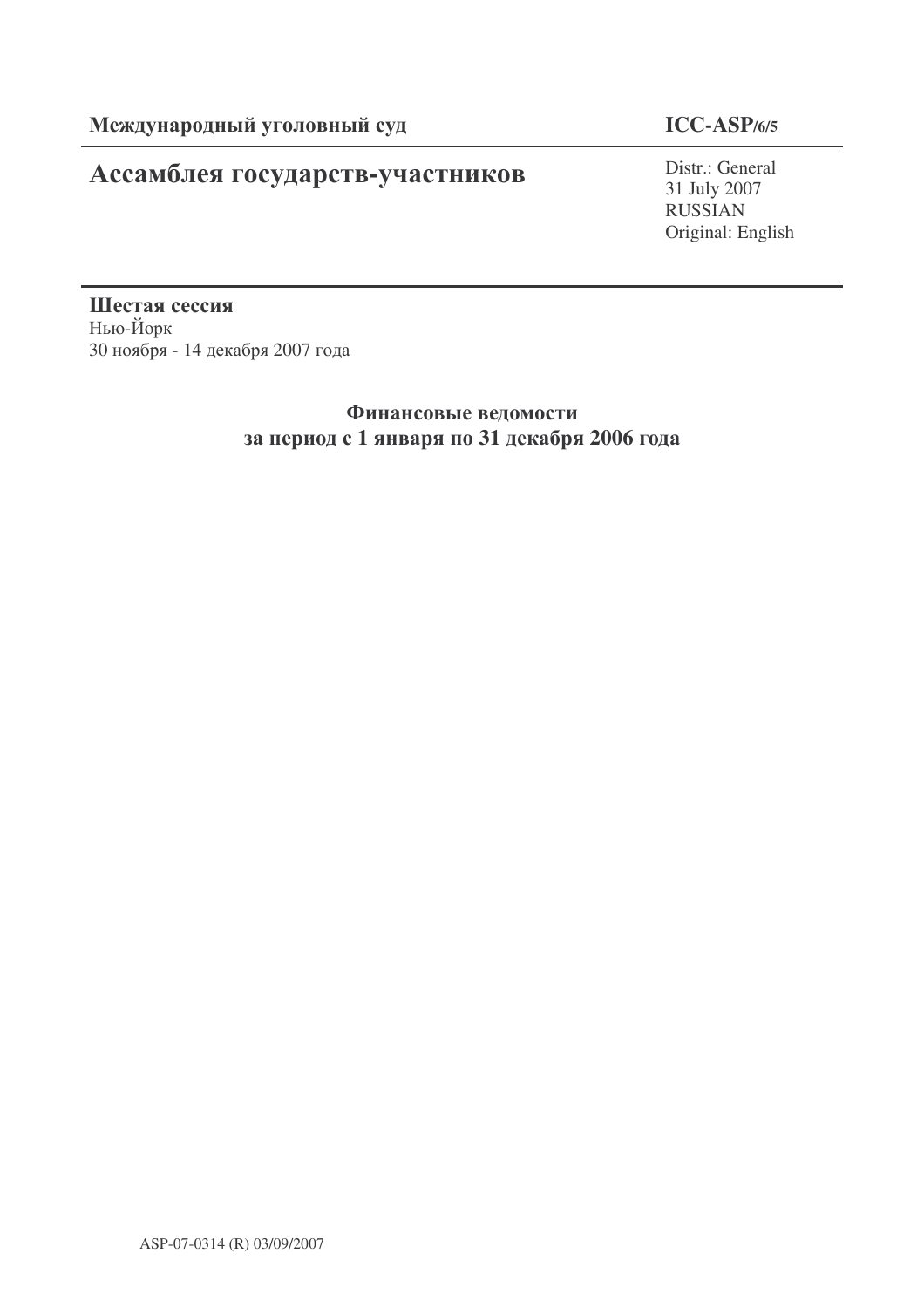ICC-ASP/6/5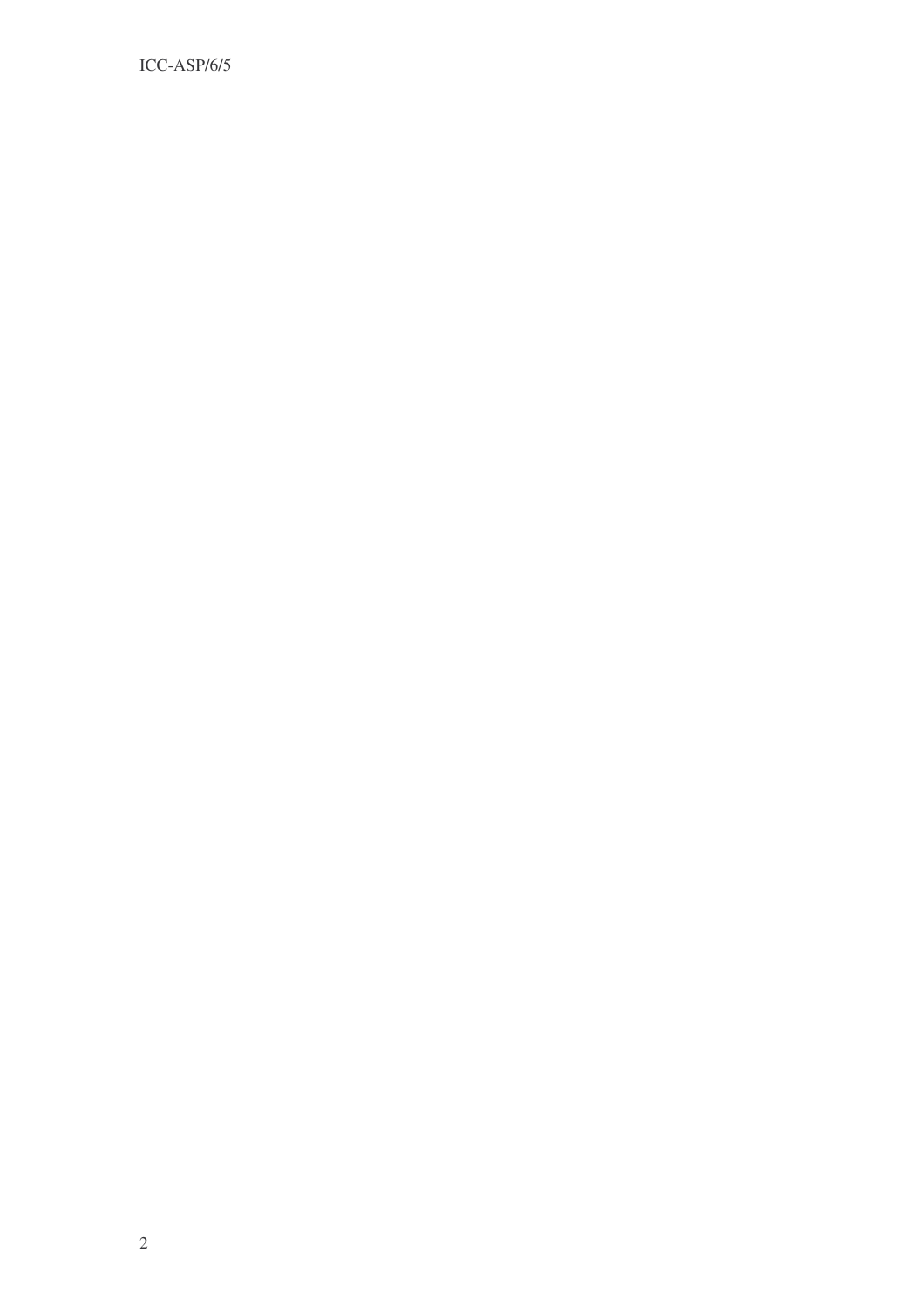# Содержание

|                  |                               |                                                                                                                                                                                 | $\overline{4}$ |  |  |  |  |  |
|------------------|-------------------------------|---------------------------------------------------------------------------------------------------------------------------------------------------------------------------------|----------------|--|--|--|--|--|
|                  | 5                             |                                                                                                                                                                                 |                |  |  |  |  |  |
|                  | Ведомости                     |                                                                                                                                                                                 |                |  |  |  |  |  |
|                  | Ведомость I.<br>Ведомость II. | Поступления и расходы с указанием изменений в остатках<br>средств за период, заканчивающийся 31 декабря 2006 года<br>Активы, пассивы, резервы и остатки средств по состоянию на | 30             |  |  |  |  |  |
|                  | Ведомость III.                | Движение наличных средств по состоянию на 31 декабря                                                                                                                            | 31<br>32       |  |  |  |  |  |
|                  | Ведомость IV.                 | Ассигнования за период с 1 января по 31 декабря 2006 года                                                                                                                       | 33             |  |  |  |  |  |
|                  | Приложение 1.                 | Положение со взносами по состоянию на 31 декабря 2006 года                                                                                                                      | 34             |  |  |  |  |  |
|                  | Приложение 2.                 | Состояние Фонда оборотных средств на 31 декабря 2006 года                                                                                                                       | 37             |  |  |  |  |  |
|                  | Приложение 3.                 | Положение с авансовыми выплатами в Фонд оборотных средств                                                                                                                       | 38             |  |  |  |  |  |
|                  | Приложение 4.                 | Положение с избытком наличности по состоянию на 31 декабря                                                                                                                      | 40             |  |  |  |  |  |
|                  | Приложение 5.                 | Доля средств государств-участников в избытке наличных                                                                                                                           | 41             |  |  |  |  |  |
|                  | Приложение 6.                 | Положение с добровольными взносами по состоянию на                                                                                                                              |                |  |  |  |  |  |
|                  | Приложение 7.                 | Состояние целевых фондов на 31 декабря 2006 года                                                                                                                                | 43<br>44       |  |  |  |  |  |
|                  |                               | Примечания к финансовым ведомостям                                                                                                                                              |                |  |  |  |  |  |
| 1.               |                               |                                                                                                                                                                                 | 45             |  |  |  |  |  |
| 2.               |                               | Резюме основной политики в области бухгалтерского учета и финансовой                                                                                                            |                |  |  |  |  |  |
|                  |                               |                                                                                                                                                                                 | 46             |  |  |  |  |  |
| 3.               |                               |                                                                                                                                                                                 | 51             |  |  |  |  |  |
| $\overline{4}$ . |                               | Общий фонд, Фонд оборотных средств и Фонд для покрытия непредвиденных                                                                                                           |                |  |  |  |  |  |
|                  |                               |                                                                                                                                                                                 | 52<br>53       |  |  |  |  |  |
|                  |                               |                                                                                                                                                                                 | 53             |  |  |  |  |  |
|                  |                               | Таблица 3. Подробная информация о других счетах к получению                                                                                                                     | 56             |  |  |  |  |  |
|                  |                               | Таблица 4. Подробная информация о других счетах к оплате                                                                                                                        | 57             |  |  |  |  |  |
| 5.               |                               |                                                                                                                                                                                 | 58             |  |  |  |  |  |
| 6.               |                               |                                                                                                                                                                                 | 59             |  |  |  |  |  |
|                  |                               | Таблица 5. Краткий перечень имущества длительного пользования                                                                                                                   | 59             |  |  |  |  |  |
|                  | Таблица 6. Краткий            | перечень<br>имущества<br>длительного<br>пользования,                                                                                                                            |                |  |  |  |  |  |
| 7.               |                               | Списание убытков в виде наличных средств, сумм к получению и имущества                                                                                                          | 59<br>60       |  |  |  |  |  |
| 8.               |                               |                                                                                                                                                                                 | 60             |  |  |  |  |  |
| 9.               |                               |                                                                                                                                                                                 | 60             |  |  |  |  |  |
| 10.              |                               |                                                                                                                                                                                 | 60             |  |  |  |  |  |
| 11.              |                               |                                                                                                                                                                                 | 60             |  |  |  |  |  |
| 12.              |                               |                                                                                                                                                                                 | 61             |  |  |  |  |  |
| 13.              |                               |                                                                                                                                                                                 | 61             |  |  |  |  |  |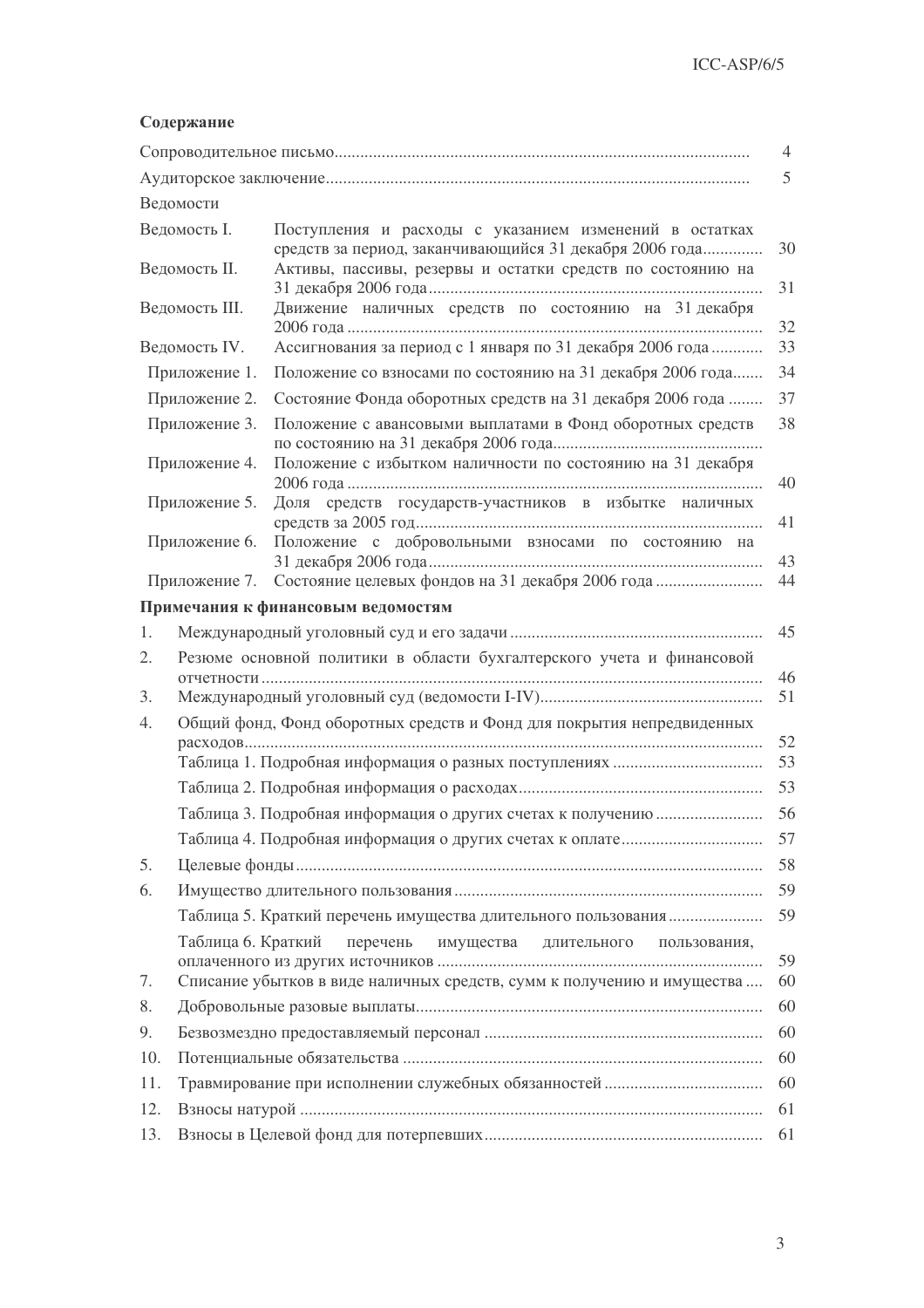#### Сопроводительное письмо

29 марта 2007 года

В соответствии с финансовым положением 11.1 имею честь представить финансовые ведомости Международного уголовного суда за финансовый период с 1 января по 31 декабря 2006 года.

> (Подпись) Брюно Катала Секретарь

Сэр Джон Борн Государственный бухгалтер-ревизор Национальное финансово-ревизионное управление 157-197 Buckingham Palace Road Victoria London SW1W 9SP United Kingdom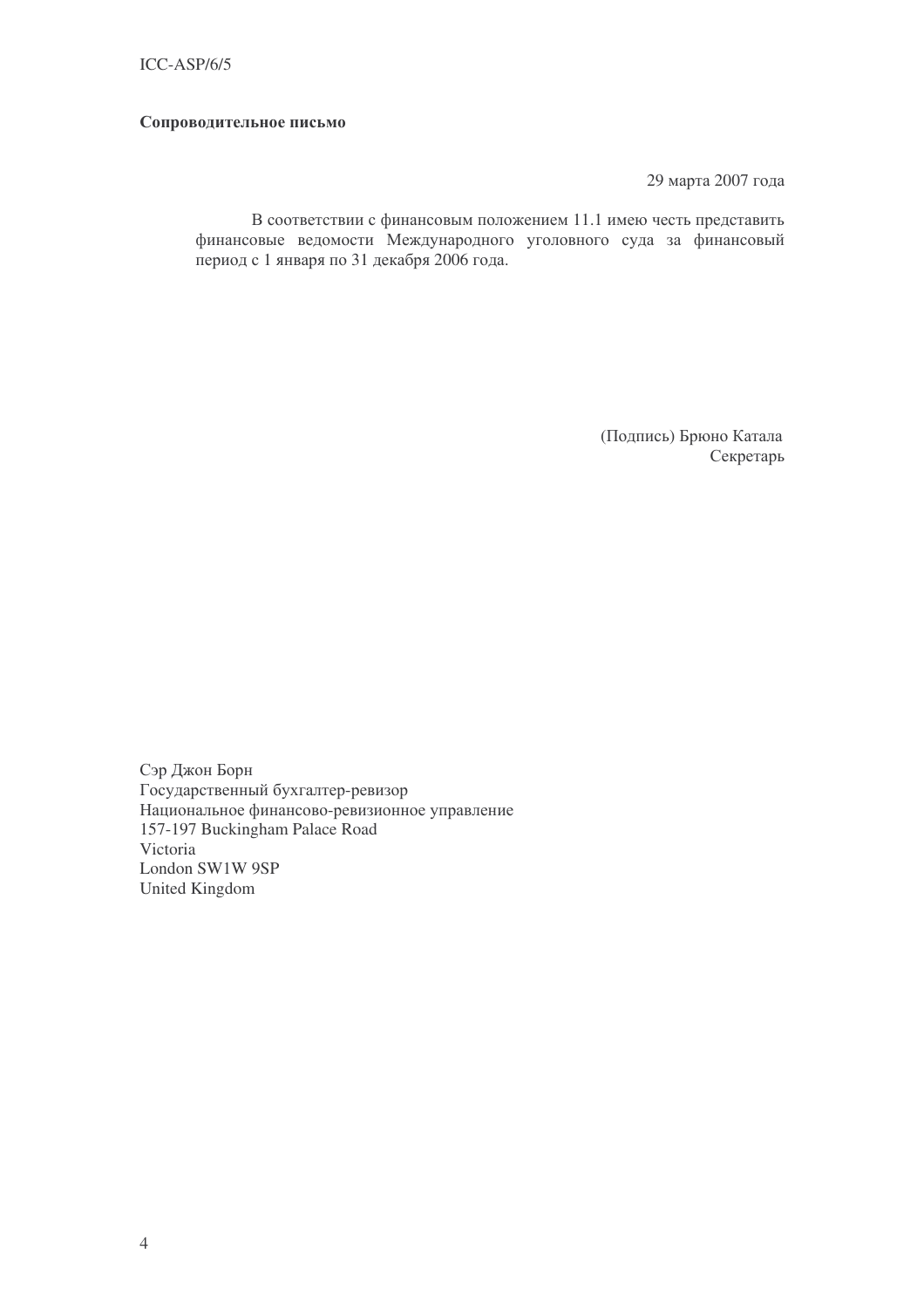# Финансовые ведомости Международного уголовного суда за год, закончившийся 31 декабря 2006 года

## Аудиторское заключение,

#### представляемое Ассамблее государств-участников Международного уголовного сула

Я провел аудит прилагаемых к настоящему финансовых ведомостей, которые включают ведомости I-IV, приложения 1-7 и пояснительные примечания 1-13 Международного уголовного суда за финансовый период, закончившийся 31 декабря 2006 года.

#### Соответствующие сферы ответственности

Ответственность за подготовку настоящих финансовых ведомостей, как это предусмотрено в финансовом положении 11.1, возложена на Секретаря Суда. Моя же ответственность заключалась в представлении заключения по этим финансовым ведомостям на основе аудита, проведенного мною в соответствии с финансовым положением 12

#### Основа аудиторского заключения

Аудит проводился мною в соответствии с общими нормами аудита Группы внешних ревизоров Организации Объединенных Наций, специализированных учреждений и Международного агентства по атомной энергии, а также международными нормами аудита. Эти нормы требуют планирования и проведения аудита с тем, чтобы належно удостовериться в том, что финансовые ведомости не содержат каких-либо неверных сведений. Аудит включает изучение - в порядке эксперимента и насколько это было сочтено необходимым в данных обстоятельствах документальных свидетельств, представленных в обоснование сумм, и сведений, содержащихся в финансовых ведомостях. Аудит включает также оценку принципов бухгалтерского учета, которые применяет Секретарь, и основных оценочных показателей, которые были рассчитаны им, а также оценку общей формы представления финансовых ведомостей. Я полагаю, что проведенный мною аудит закладывает хорошую основу для аудиторского заключения.

#### Аудиторское заключение

Я делаю заключение, что финансовые ведомости верно отражают во всех существенных аспектах финансовое положение по состоянию на 31 декабря 2006 года, а также результаты операций и движение наличных средств за период, истекший в указанный день, в соответствии с провозглашенной политикой Международного уголовного суда в области бухгалтерского учета, которая представлена в примечании 2 к финансовым ведомостям.

Далее я делаю заключение о том, что операции Международного уголовного суда, которые были проверены мною в рамках проведенного мною аудита, во всех важных аспектах согласуются с Финансовыми положениями и нормативными документами.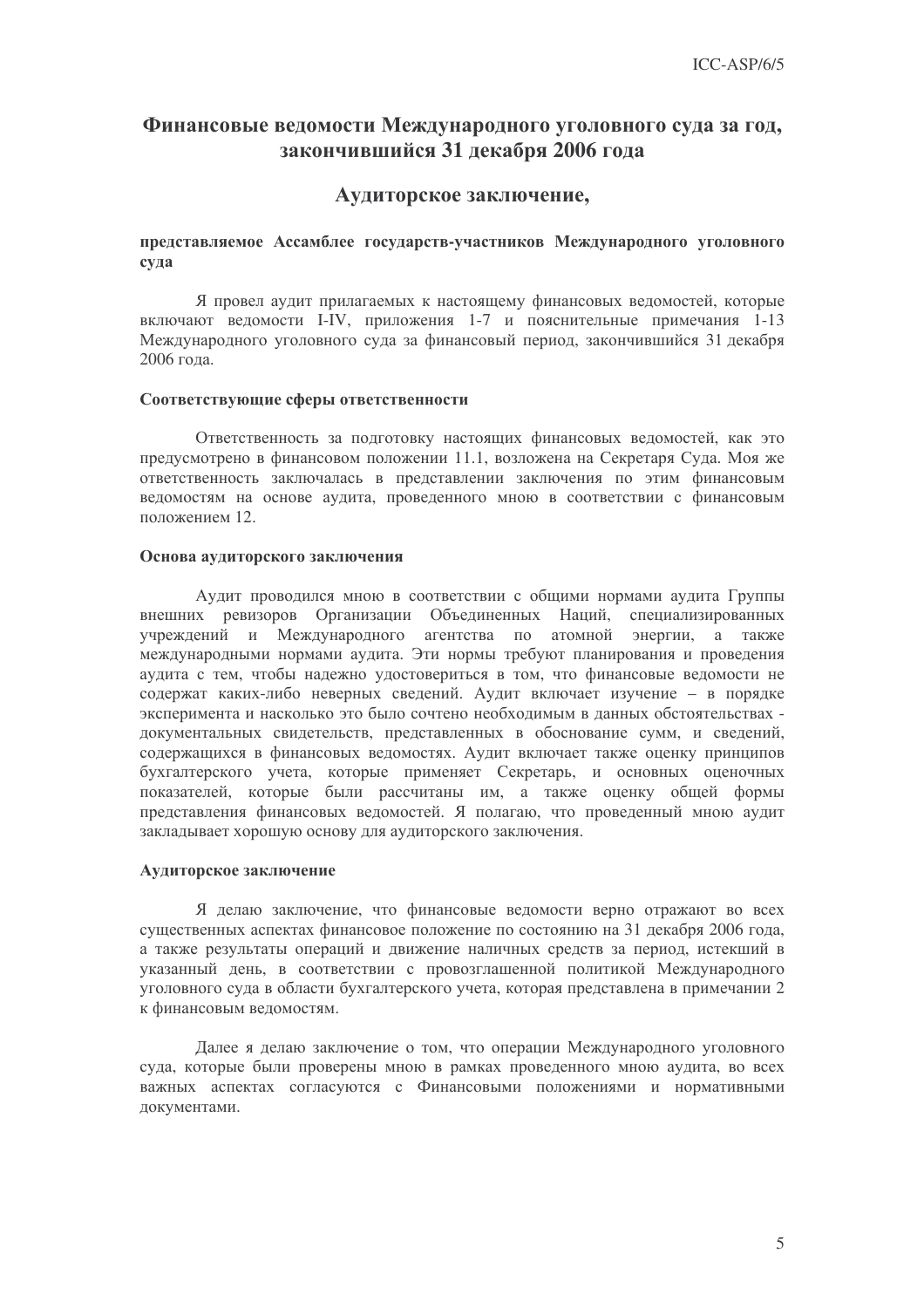В соответствии с положением 12 Финансовых положений я выпустил также подробный доклад о проведенном мною аудите.

> (Подпись) Сэр Джон Борн Государственный бухгалтер-ревизор Соединенное Королевство Внешний аудитор

Лондон, 29 июля 2007 года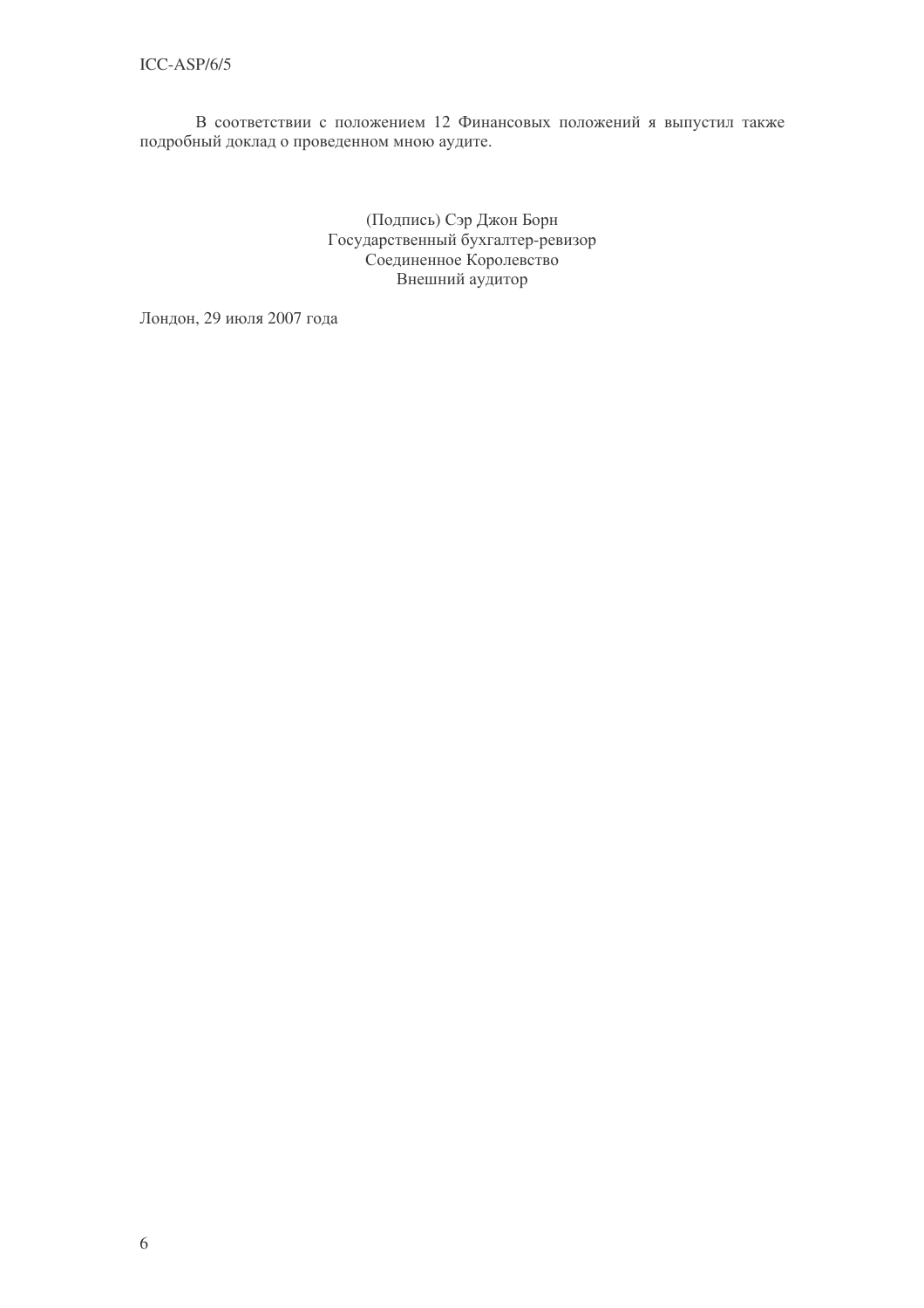# Доклад Внешнего аудитора за 2006 год

# Аудит финансовых ведомостей Международного уголовного суда за 2006 год

# Содержание

|                                                                           | Пункты       |
|---------------------------------------------------------------------------|--------------|
| Общее резюме                                                              | $1 - 10$     |
| Подробные выводы                                                          |              |
| Результаты финансовой деятельности и другие финансовые<br>вопросы         | 11-17        |
| Обзор системы управления организационными ресурсами SAP                   | 18-32        |
| Банковская выверка и внутренний контроль                                  | $33 - 35$    |
| Дальнейший обзор пенсионного плана для судей                              | $36 - 46$    |
| Постоянные помещения                                                      | $47 - 54$    |
| Отделения на местах                                                       | $55 - 60$    |
| Выполнение рекомендаций, сформулированных по итогам аудита<br>в 2005 году | 61-69        |
| Выражение признательности                                                 | 70           |
| Выполнение рекомендаций, сформулированных по итогам аудита<br>в 2005 году | Приложение А |
| Сфера охвата аудита и подход к нему                                       | Приложение В |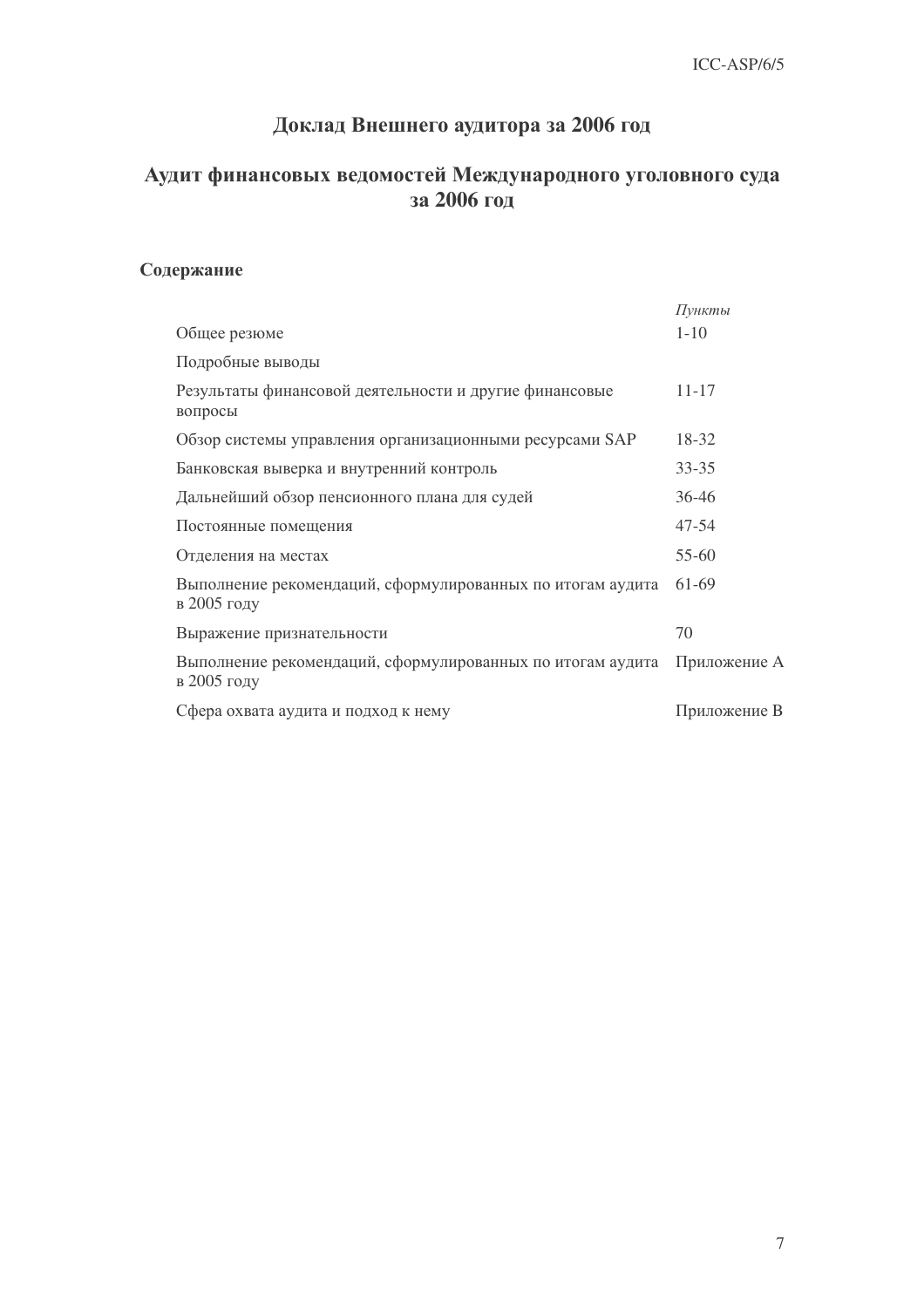# Общее резюме

- $\bullet$ Положительное аудиторское заключение по финансовым ведомостям 2006 гола.
- $\bullet$ Результаты финансовой деятельности и другие финансовые вопросы.
- $\bullet$ Рассмотрение системы управления организационными ресурсами SAP.
- $\bullet$ Рекомендация относительно совершенствования внутреннего контроля.
- $\bullet$ Дальнейшая оценка обязательств по пенсионному плану для судей.
- $\bullet$ Постоянные помещения Суда.
- Процедуры закупки товаров и услуг для отделений на местах.
- Выполнение рекомендаций, сформулированных по итогам аудита в 2005 году.

## Общие результаты аудита

Мы провели аудит финансовых ведомостей Международного уголовного суда 1. согласно финансовым положениям и в соответствии с общими станлартами аулита. применяемыми Группой внешних аудиторов Организации Объединенных Наций, специализированными учреждениями и Международным агентством по атомной энергии, а также международными стандартами аудита.

#### $2.$ Проведенный аудит не выявил каких-либо слабых мест или ошибок, которые, по нашему мнению, могли бы существенно влиять на точность, полноту и правильность финансовых веломостей в целом, и таким образом я вынес положительное заключение по итогам аудита финансовых ведомостей Суда за год. закончившийся 31 лекабря 2006 года.

 $3.$ Информация о сфере охвата аудита и подходе к нему была доведена до сведения руководства в контексте подробной стратегии аудита, ключевые аспекты которой представлены в приложении В к настоящему докладу. Замечания и рекоменлации по итогам аулита кратко излагаются ниже. Более полробный анализ вопросов аудита содержится в разделе настоящего доклада, озаглавленном «Подробные выводы».

#### Основные выводы и рекомендации, сформулированные по итогам аудита

 $\overline{4}$ . Содержащиеся в настоящем докладе подробные выводы включают комментарии относительно финансового положения Суда. В финансовом году, закончившемся 31 декабря 2006 года, Суд имел на своих счетах положительное сальдо в размере 17,5 млн. евро против 5,9 млн. евро в 2005 году. Более высокое сальдо, зарегистрированное в 2006 году, частично объясняется тем, что ассигнования на пенсионный план для судей в 2006 году финансировались за счет положительного сальдо 2005 года в соответствии с резолюцией Ассамблеи государств-участников. Поступления и расходы Суда продолжали расти пропорционально росту масштабов его леятельности. Поступления возросли в результате увеличения суммы начисленных взносов государств-участников и увеличения поступлений на вложенные под процент средства. Расходы увеличились в основном по причине роста расходов на персонал.

В 2006 году мы провели обзор системы управления организационными  $5.$ ресурсами (СУОР) на основе SAP, которая внедрялась в течение этого года. В рамках этого обзора мы проанализировали перевод данных из прежней системы в систему СУОР SAP, временные рамки осуществления этого проекта, политику в области безопасности и механизмы контроля за доступом. В целом мы вполне удостоверились в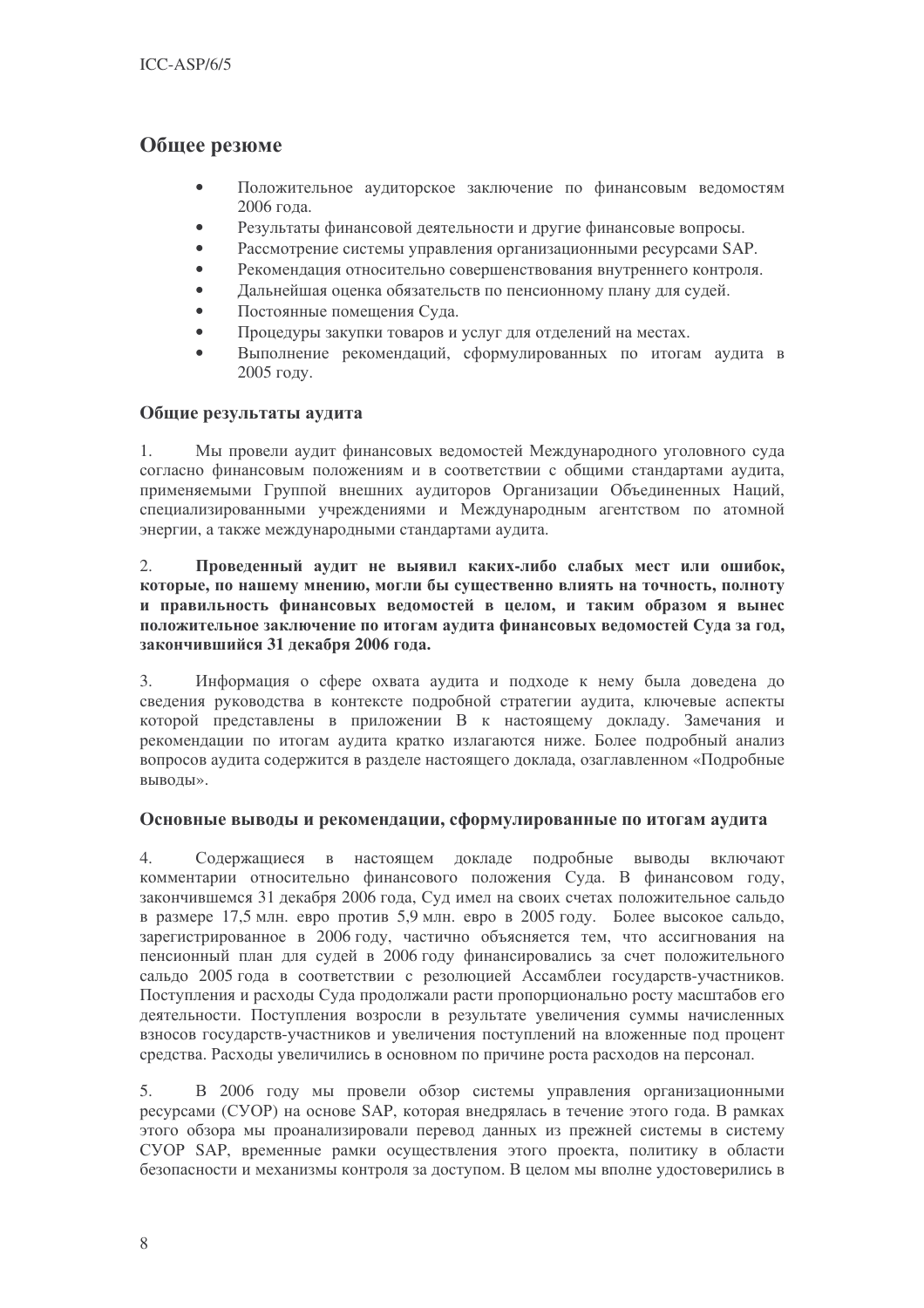том, что данные бухгалтерской отчетности были аккуратно перенесены из прежней системы в систему SAP и что к концу финансового года была подготовлена достоверная бухгалтерская информация в обоснование финансовых ведомостей Суда. Вместе с тем в декабре 2006 года, завершая свой обзор, мы сообщили руководству о ряде областей, в которых работа могла бы быть усовершенствована. Они включали следующие:

- закрытие бухгалтерских книг в конце каждого месяца;
- $\bullet$ внедрение остальных модулей SAP для обеспечения надлежащего функционирования системы;
- завершение подготовки, выпуск и широкое опубликование политики в области безопасности ИТ;
- повышение безопасности паролей и усовершенствование распределения ролей пользователей;
- дальнейшее наблюдение за использованием внешних консультантов по ИТ в целях оказания поддержки; и
- создание механизмов надлежащего контроля за доступом к операционной среде в масштабе реального времени.

Мы отметили, что после внедрения СУОР ослабло одно из основных звеньев 6. внутреннего финансового контроля по той причине, что в течение первых восьми месяцев 2006 года не проводились надлежащим образом банковские выверки. Проведенный нами анализ показал, что в течение этого периода Суд не справлялся с поставленной перед ним задачей согласования всех банковских счетов в течение двух недель по окончании каждого месяца. В связи с неиспользованием этого ключевого инструмента контроля в течение первых восьми месяцев года Суд подвергался риску того, что ошибочные или мошеннические операции не будут своевременно обнаружены. Однако к концу года все согласования были завершены и актуализированы, и таким образом задним числом мы получили гарантию того, что за этот период случаи мошенничества или ошибочных операций с материальными средствами отсутствовали.

 $7.$ В декабре 2005 года Ассамблея государств-участников приняла резолюцию о том, что пенсионный план для судей должен полностью финансироваться за счет положительного сальдо 2005 года. В 2005 году на основе актуарной оценки, подготовленной компанией «Эрнст энд Янг», для финансирования плана было предусмотрено 8 млн. евро. В 2006 году в качестве управляющего пенсионным планом была избрана компания «Альянс», и при подготовке контракта она представила актуарную оценку по плану, которая предполагала обязательства в период с марта 2003 года по декабрь 2005 года в размере 4,3 млн. евро, а в отношении 2006 года -2 млн. евро. В целом эта оценка составляет 6.3 млн. евро против 8 млн. евро. предусмотренных Судом в 2005 году. Поскольку в материальном отношении актуарная оценка, представленная компанией «Альянс», отличается от суммы ассигнований, предусмотренных в 2005 году, соответствующая сумма в счетах 2006 года была пересчитана и исправлена с учетом меньшей суммы, полученной в результате актуарной оценки. Договор с компанией «Альянс» на выполнение функций администратора плана еще предстоит заключить, и таким образом обязательства по плану пока проходят как ассигнования, а не конкретное обязательство.

На своей пятой сессии Ассамблея государств-участников рекомендовала Суду 8. сконцентрировать усилия на планировании и изучении вопроса о переезде в постоянные помещения, специально построенные на территории Александерказерне. В настоящее время Суд приступил к планированию вариантов удовлетворения своих потребностей в новых помещениях. Планирование включало подготовку в августе 2006 года Модели численности персонала Суда с целью оценки будущих потребностей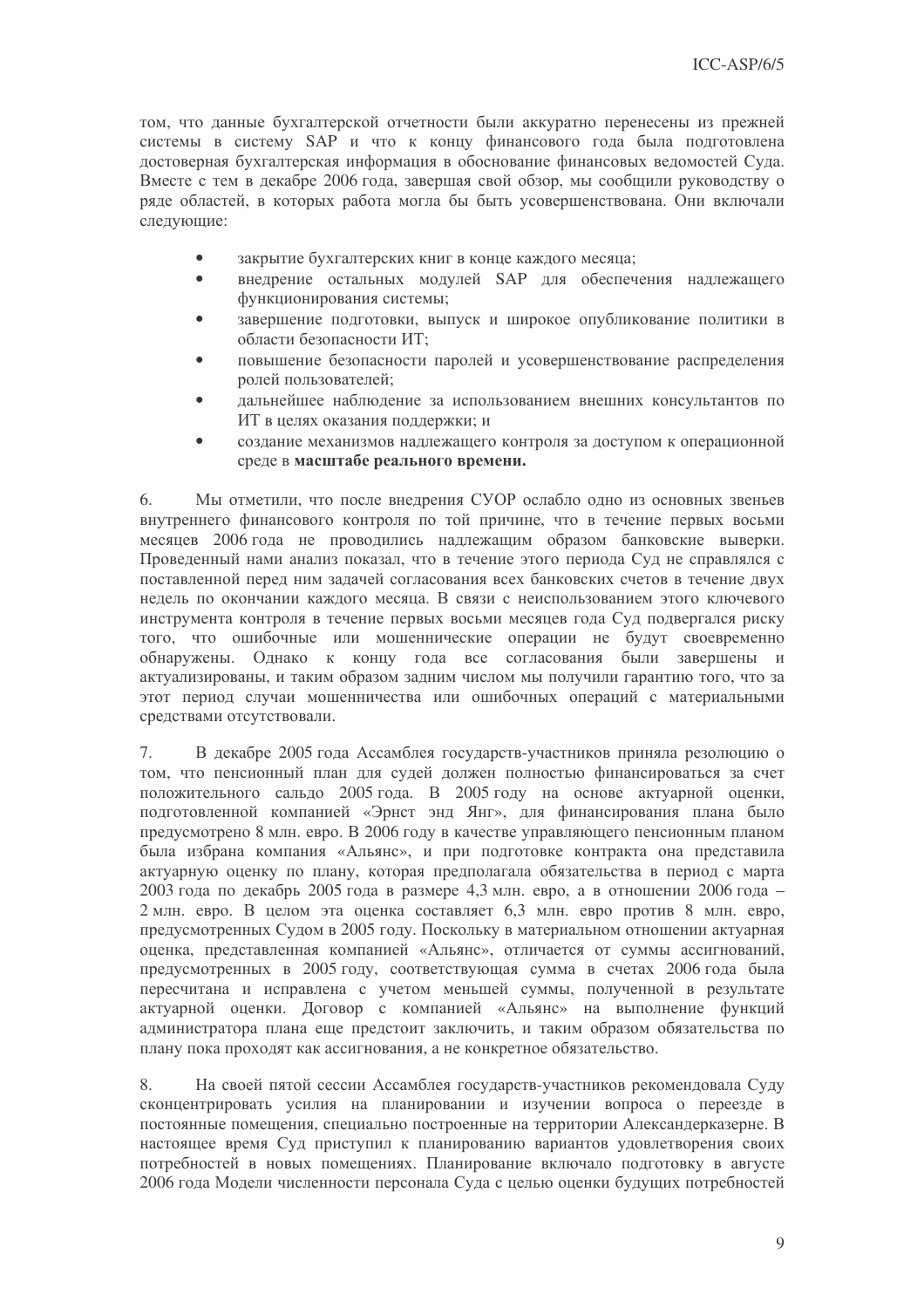в людских ресурсах на основе предположений относительно будущей деятельности Суда (например, количество одновременных судебных разбирательств и апелляций). Существует опасность того, что место постоянного размещения Суда может оказаться недостаточно адаптированным к уменьшению размеров Суда в случае существенного сокращения масштабов его деятельности. Мы рекомендуем Суду учитывать этот фактор при изучении им вопросов, касающихся планировки и строительства постоянных помешений.

Проводя обзор операций по закупке товаров и услуг для каждого из трех  $9<sub>1</sub>$ отделений на местах, мы отметили значительное дублирование усилий в области закупок для упомянутых отделений. Это происходит потому, что отделения на местах не имеют дистанционного доступа к системе бухгалтерского учета SAP или не обладают достаточными ресурсами для осуществления таких закупок на местах. Признавая риски, связанные с делегированием полномочий по закупкам сотрудникам отделений на местах, мы призываем Суд рассмотреть преимущества обеспечения дистанционного доступа и осуществления закупок товаров и услуг на местах меньшей стоимостью при условии создания механизмов надлежащего превентивного контроля с целью регулирования рисков, связанных с делегированием таких полномочий.

10. В приложении А к настоящему докладу приводятся рекомендации, сформулированные в нашем докладе 2005 года, меры, принятые Судом для выполнения этих рекомендаций, и наши замечания о прогрессе, достигнутом в последующий период. Суд принял к исполнению все девять наших рекомендаций, содержащихся в докладе 2005 года, и мы приветствует принимаемые им меры по укреплению систем внутреннего контроля, корпоративного руководства и закупок. В 2006 году мы проделали определенную дополнительную работу по вопросам закупок и регулирования рисков. В отношении закупок мы отмечаем, что в разработку планов закупок были внесены определенные усовершенствования, и мы подтверждаем, что в конце года действительно имелись основания для заметного увеличения расходов. В отношении регулирования рисков мы отмечаем, что Суд разработал и начал осуществлять проект регулирования рисков, и мы призываем его применять передовые методы оценки, регистрации и повседневного мониторинга рисков за счет использования матрицы оценки рисков и реестра рисков.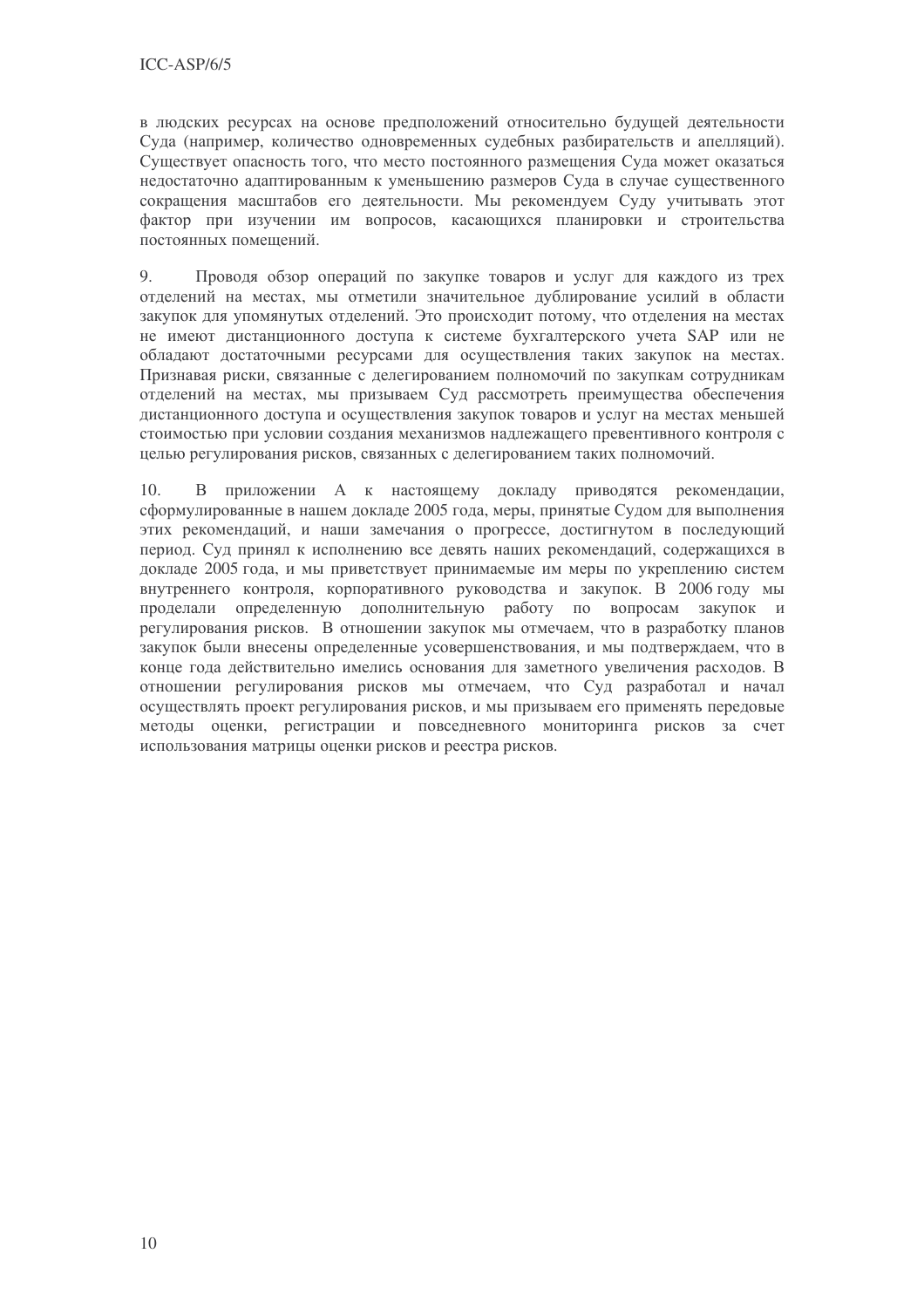# Подробные выводы за 2006 год

## Результаты финансовой деятельности

#### Расходы и поступления

В финансовых ведомостях указывается, что в течение 2006 года поступления 11. увеличились с 68 млн. евро до 82.2 млн. евро или приблизительно на 21%. Это значительное увеличение объясняется увеличением начисленных взносов с 66,9 млн. евро до 80,4 млн. евро и ростом поступлений в виде процентов на вложенные средства с 1,1 млн. евро до 1,7 млн. евро. Уровень начисленных взносов устанавливается Ассамблеей государств-участников (АГУ) на основе расходов, предусмотренных в бюджете Суда.

Общие расходы Суда в 2006 году составили 64,7 млн. евро против  $12.$ 62,1 млн. евро в 2005 году. Увеличение произведенных расходов объясняется увеличением расходов на персонал с 41,8 млн. евро в 2005 году до 43,5 млн. евро в 2006 году, поскольку Суд продолжал набирать персонал для выполнения всех своих функций. Расходы на персонал в 2005 году включали расходы на пенсионный план для судей в период, заканчивающийся 31 декабря 2006 года, и фактическое увеличение расходов на персонал в 2006 году составило 8,7 млн. евро.

Путевые и представительские расходы в 2006 году остались на уровне 13. 2005 года и составляли 2,8 млн. евро. Оперативные расходы увеличились на 2,3 млн. евро ввиду непрерывного расширения Суда. Расходы на услуги по контрактам и закупки снизились на 2,7 млн. евро и 0,6 млн. евро, соответственно, ввиду ограниченных масштабов деятельности по этим направлениям.

14. В рамках проведенного нами аудита мы изучили все балансы значительных поступлений и расходов и убедились в том, что имеются достаточные и надежные материалы, подтверждающие поступления и расходы, зарегистрированные в финансовых ведомостях Суда, и разъясняющие изменения в поступлениях и расходах за период с 2005 года по 2006 год.

#### Сбор взносов

 $15.$ Суд собрал в 2006 году 91,3% начисленных взносов против 82,3% в 2005 году. Это свидетельствует о значительном увеличении процента собранных начисленных взносов и результативности мер, принятых Судом, с целью улучшения показателей работы в этой области. Кроме того, Суд собрал просроченные взносы в размере 10,1 млн. евро или 67% задолженности на начало 2006 года. Общая сумма задолженности по взносам по состоянию на 31 декабря составляла 12 млн. евро. Мы приветствуем увеличение показателя сбора просроченных и начисленных взносов в 2006 году; и по-прежнему призываем Суд добиваться уменьшения суммы просроченных взносов.

#### Другие финансовые вопросы

#### Случаи мошенничества или предполагаемого мошенничества

16. В соответствии с положениями, регулирующими проведение внешнего аудита, которые содержатся в финансовых положениях, от нас требуется довести до сведения Ассамблеи государств-участников любые случаи мошенничества или предполагаемого мошенничества. Главная ответственность за предотвращение и выявление случаев мошенничества лежит на руководстве. Суд проинформировал нас о том, что в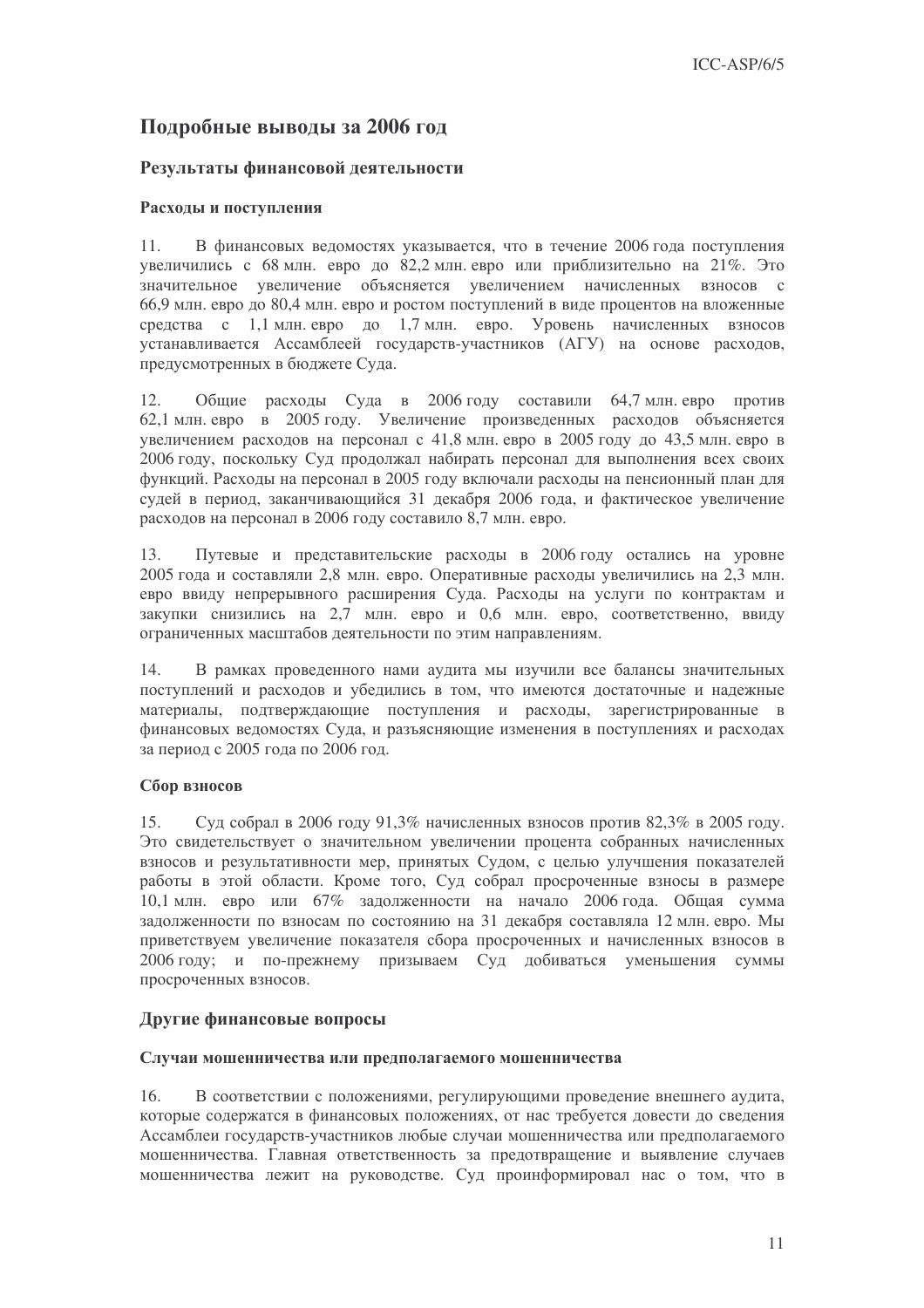2006 году каких-либо случаев мошенничества или предполагаемого мошенничества не регистрировалось и не расследовалось. Директор Управления внутренней ревизии (УВР) также подтвердил, что в течение 2006 года ему не поступало информации о каких-либо случаях мошенничества или предполагаемого мошенничества. В результате проведенного нами аудита никаких случаев мошенничества или предполагаемого мошенничества за рассматриваемый год выявлено не было.

#### Убытки, списания и добровольные разовые выплаты

 $17.$ Комиссия по инвентаризации имущества списала в 2006 году имущество длительного пользования на сумму в 12758 евро, и 1 200 евро были списаны как убытки в виде наличности. Никаких добровольных разовых выплат Судом в 2006 году не производилось.

#### Вопросы управления финансами

## Рассмотрение системы управления организационными ресурсами SAP

#### Рассмотренные нами вопросы

В 2005 и 2006 годах МУС отказался от использования разнообразных систем 18. ИТ по управлению людскими ресурсами, начислению зарплаты и управлению финансами в пользу елиной комплексной системы управления организационными ресурсами (СУОР), развернутой на основе SAP.

19. В декабре 2006 года мы провели обзор функционирования СУОР в Суде. Наша главная задача заключалась в оценке способности новой системы обрабатывать и готовить достоверную финансовую информацию в обоснование финансовых ведомостей Суда. Мы рассмотрели также вопрос о том, насколько точно переносятся данные из прежней компьютерной системы в систему SAP.

## Подготовка финансовых ведомостей за год, заканчивающийся 31 декабря 2006 гола

20. Мы рассмотрели вопрос о том, насколько внедрение SAP способствует оценке адекватности управленческого контроля  $3a$ финансовой информацией, подготавливаемой для финансовых ведомостей 2006 года, по которым мы представили аудиторское заключение.

Мы с удовлетворением отметили, что параллельное использование системы  $21.$ SAP и систем, использовавшихся ранее, позволило согласовать общие балансы за 2005 год, подготовленные с помощью SAP, с балансами, которые ранее готовились с помощью системы SUN; и согласовать отчеты о начислении и выплате зарплаты, подготовленные с помощью SAP, с отчетами, подготовленными с помощью программы Progen. Провеленные таким образом согласования явились для нас гарантией того, что балансы, имевшиеся на момент открытия счетов, были правильно введены в систему SAP и что начисление и выплата зарплаты также производятся правильно.

Однако мы отметили, что до декабря 2006 года процедура автоматического 22. закрытия операционных счетов в конце каждого месяца не действовала. Это увеличивает риск того, что операции могут быть провелены прелылушими месяцами, что ослабляет ключевые механизмы контроля, такие как банковские выверки, которые невозможно провести надлежащим образом без закрытия бухгалтерских книг. Возможность проводки операций более ранними периодами бухгалтерской отчетности ведет кроме того к снижению точности месячных финансовых отчетов, которые также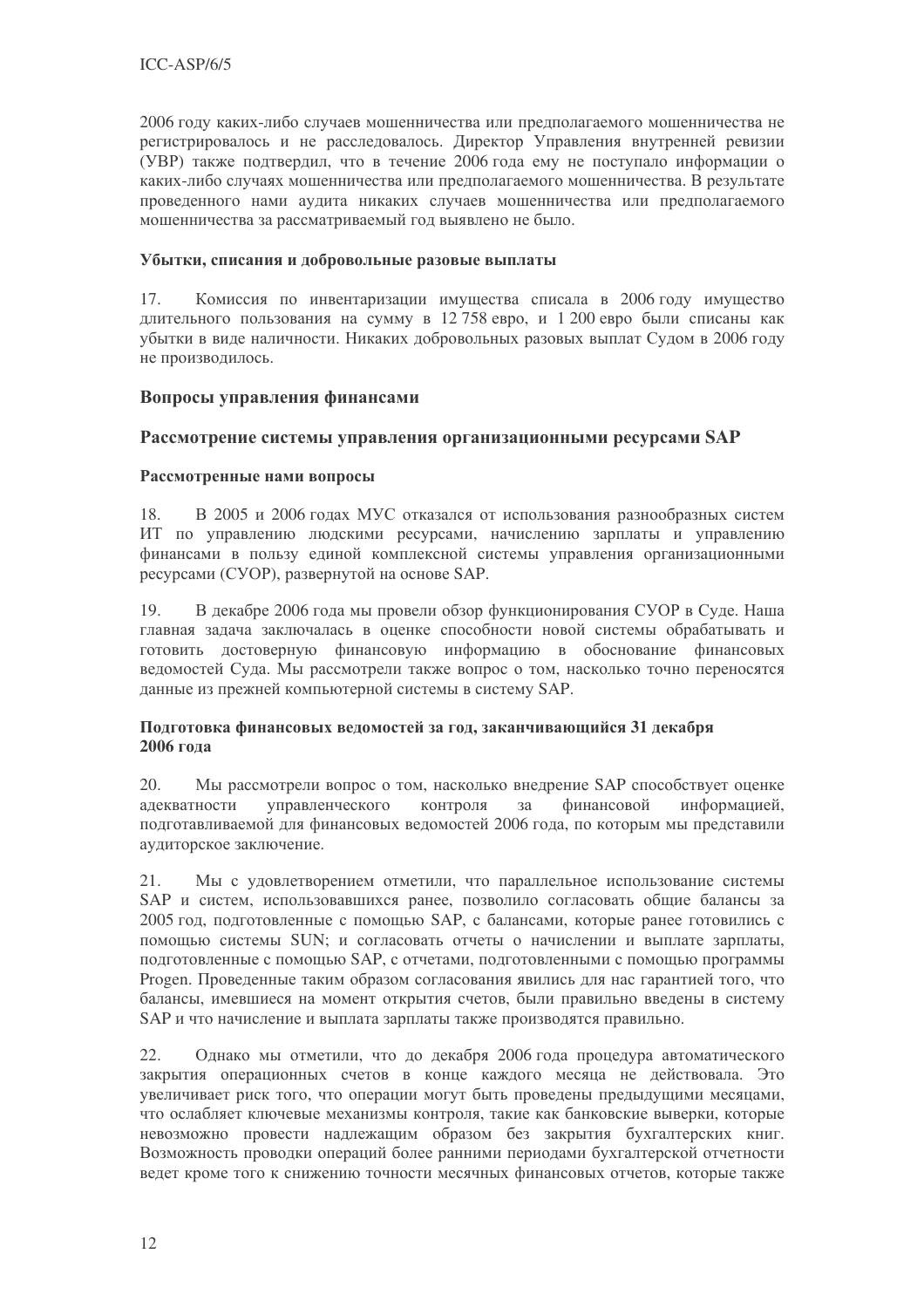не могут быть завершены. Суд активировал этот механизм в рамках SAP и распорядился о том, чтобы бухгалтерские книги закрывались в конце каждого месяца. Мы приветствуем меры, принятые Судом с целью повышения качества ежемесячной отчетности путем использования данных об операциях, которые нельзя изменить.

#### Временные рамки проекта

23. В декабре 2006 года были по-прежнему не готовы несколько модулей SAP, которые первоначально планировалось внедрить в 2006 году. К ним относятся модули по рабочему резерву, электронному найму, системе аудиторской информации, правовой помощи, системе медицинского обслуживания, целевым фондам для поддержки потерпевших и управлению активами.

24. В конце года не работали и некоторые другие основные функции SAP, включая сообщение об отклонениях в рамках модуля начисления и выплаты зарплаты и возмещение расходов по заявлениям на оплату путевых расходов за 2006 год по истечении этого года, когда SAP пыталась снять разницу между суммой аванса в счет путевых расходов и суммой возмешения путевых расходов со счетов не того года. Неспособность молуля SAP по начислению и выплате зарплаты готовить ежемесячные отчеты об отклонениях привела к тому, что подразделению, занимающемуся вопросами начисления и выплаты зарплаты, пришлось вручную пересчитывать суммы и проверять расчетные листы по заработной плате, с тем чтобы удостовериться в верности суммы расходов на персонал. Неспособность модуля SAP правильно обработать путевые расходы за 2006 год по окончании года привела к существенным задержкам в выплате персоналу причитающихся им денежных сумм, что особенно отразилось на переводчиках, плата которым производится с использованием этого модуля. Для решения проблемы накопившихся необработанных заявлений на возмещение путевых расходов Суд использовал процедуры, не связанные с SAP.

25. Мы отметили также, что консультанты по SAP, занимающиеся разработкой этих модулей, были переключены на разработку системы реструктурирования управленческой информации (РУИ), с тем чтобы можно было усовершенствовать выделение в бюджете средств на отдельные мероприятия и надзор за средствами, расходуемыми отделениями на местах. Для внедрения РУИ требовалось включить дополнительную информацию в первоначально установленную структуру операций, разработка которой задержала ввод в действие РУИ еще дольше - до конца мая 2007 года.

26. Задержка во внедрении запланированных модулей, в частности модулей, касающихся рабочего резерва, мешает своевременному представлению управленческих отчетов, что согласно информации, полученной нами от пользователей, является главным недостатком процесса внедрения новых модулей. Задержки во введении в полной мере функциональной отчетности по начислению и выплате заработной платы и решении проблем в работе модуля по возмещению путевых расходов в конце года привели к возникновению опасности того, что ошибки в начислении заработной платы могли остаться незамеченными, а также к недопустимой задержке в возмешении путевых расходов на основании соответствующих заявлений.

#### Рекомендация 1

Мы рекомендуем Суду в первоочередном порядке обеспечить эффективное функционирование модуля, предназначенного для обработки заявлений на возмещение путевых расходов, и рассмотреть вопрос о внедрении других пока еще не готовых модулей и функций SAP с целью вывода на функциональный уровень системы, имеющей критически важное значение для управления работой.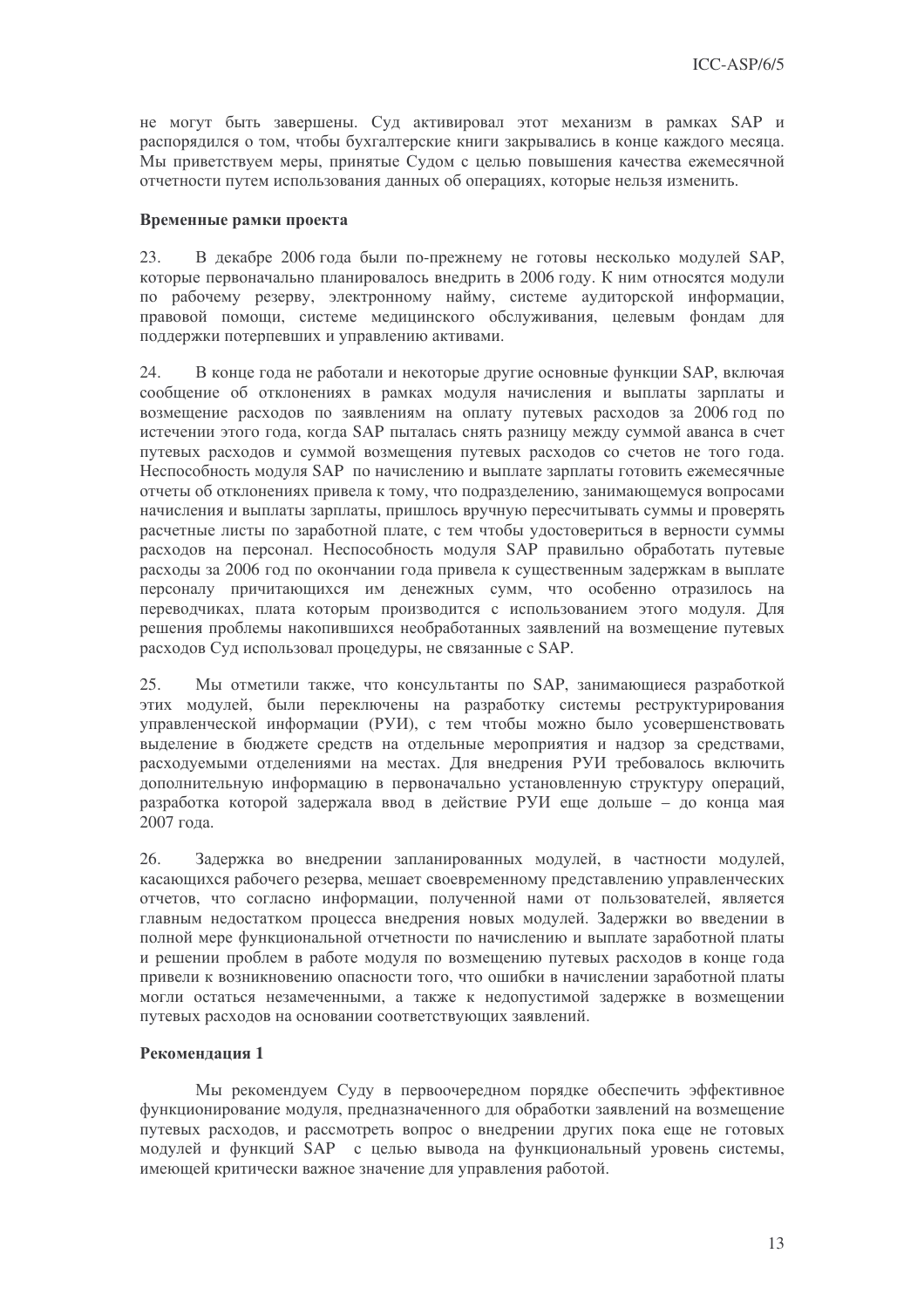#### Политика в области безопасности

27. Мы рассмотрели проект политики по вопросам безопасности SAP от декабря 2006 года, которую должен был одобрить Секретариат Суда. Она содержит руководящие указания относительно рамок обеспечения безопасности, которые регулируют доступ к системе и вопросы безопасности информации, а также ответственности подразделений за обеспечение безопасности.

Однако мы пришли к выводу, что Суд не подтвердил осведомленность 28. персонала о политике по вопросам безопасности и соблюдение им предусмотренных этой политикой правил; и что эта политика не предусматривала мер, которые должны приняты в случае несоблюдения персоналом или подразделениями быть предусмотренных этой политикой правил, например, в отношении совместного использования паролей.

#### Рекоменлация 2

Мы рекомендуем прояснить суть политики по вопросам безопасности посредством включения в нее процедур, которые должны применяться в случае нарушения предусмотренных этой политикой правил - процедур, которые должны быть одобрены старшим руководством и доведены до сведения всех сотрудников.

#### Рекоменлация 3

Мы рекомендуем также периодически требовать от персонала подтверждения того, что они осведомлены о политике по вопросам безопасности ИТ и соблюдают соответствующие правила.

#### Меры контроля за доступом к системам

29. В рамках нашего обзора ИТ мы изучили вопрос о том, каким образом впервые предоставляется доступ к сети и системе SAP новым пользователям. Мы установили, что новые пользователи получают доступ как к сети МУС, так и к системе SAP с помощью известных паролей, действующих по умолчанию. Пароль для входа в SAP должен быть сразу изменен, но мы выяснили, что бывают случаи, когда в качестве пароля для входа в SAP используется действующий по умолчанию пароль для входа в сеть. Нас проинформировали также о том, что имеют место случаи совместного использования паролей в оперативных целях. Кроме того, мы установили, что количество попыток войти в систему не было ограничено, с тем чтобы избежать какихлибо трудностей в процессе судопроизводства. Использование паролей, действующих по умолчанию, совместное использование паролей и отсутствие ограничений на войти количество попыток  $\, {\bf B}$ систему существенно увеличивают риск несанкционированного доступа к системам МУС.

Подразделения утверждают профили пользователей с учетом рабочих 30. потребностей. Однако в результате проведенного нами анализа было установлено, что формальная процедура периодического подтверждения того, что права пользователей остаются действительными, отсутствует. Это подрывает важную для руководства гарантию того, что допускается запись только действительных и санкционированных операций. Мы обратили внимание руководства ИТ и Секретариата Суда на это слабое звено, выпустив для руководящего состава доклад по итогам нашего обзора ИТ. Мы отдаем должное Суду за принятие им безотлагательных мер по устранению слабых мест в контроле за доступом к сетям и продолжаем следить за этими мерами контроля в рамках проводимой нами на ежегодной основе проверки механизмов внутреннего контроля.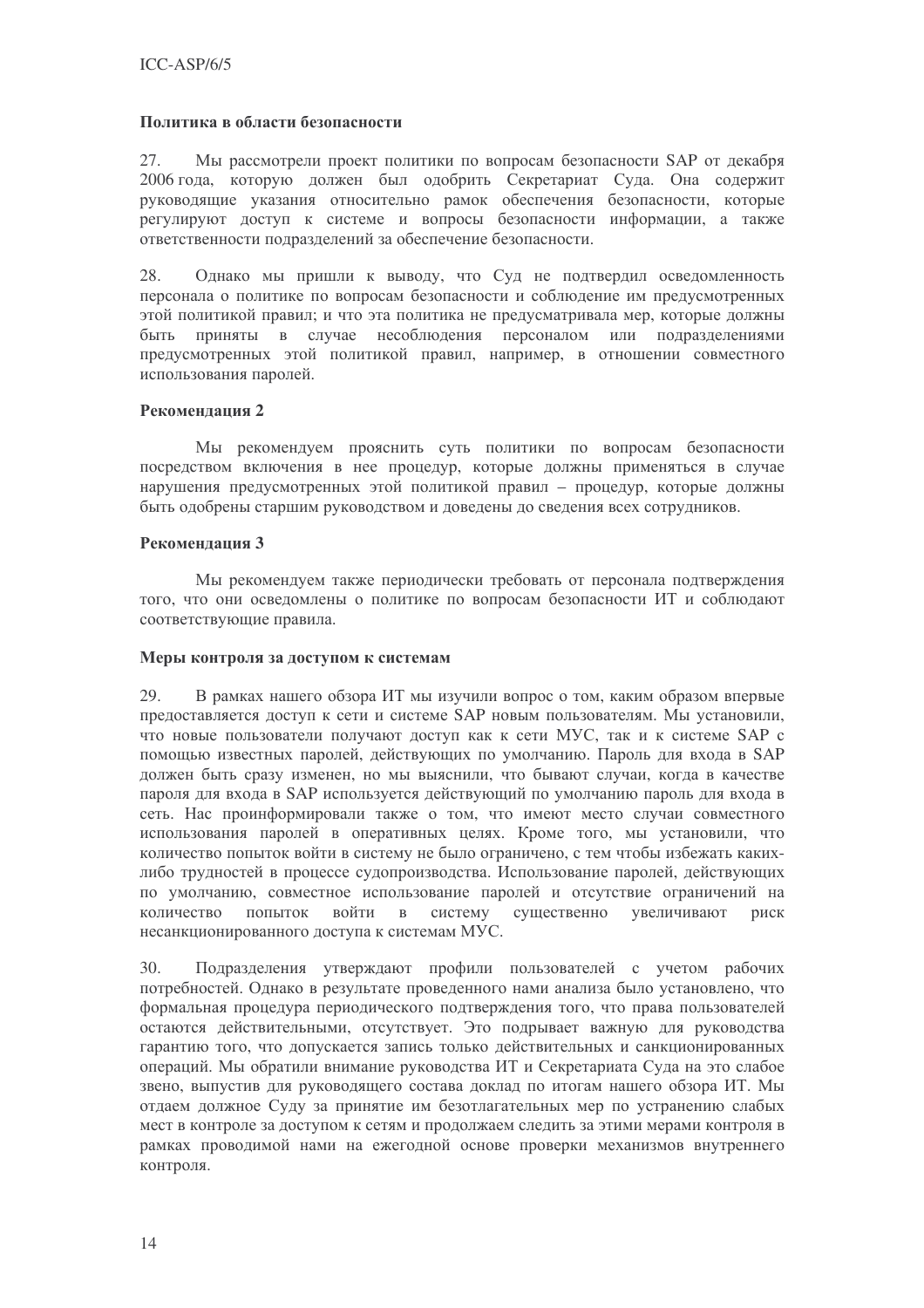#### Рекомендация 4

Мы рекомендуем Суду ввести практику обязательного периодического изменения паролей и ввиду отсутствия ограничений на количество попыток войти в систему рассмотреть вопрос о мониторинге сообщений об отклонениях, отражающих безуспешные попытки пользователей получить доступ к сети.

#### Рекоменляния 5

Мы рекомендуем также, чтобы подразделения периодически представляли в порядке обратной связи информацию подразделению по ИТ, подтверждая сохранение оперативной необходимости в ведении профилей доступа пользователей.

#### Консультативная поддержка

 $31$ SAP оказывает консультативную поддержку MУС на основе ежегодно согласуемого контракта, где подробно описываются уровни услуг, которые должны быть предоставлены, и временные рамки выполнения заявок. Эта поддержка обеспечивает поступление актуализированной информации о SAP, однако степень использования таких консультативных услуг повышает риск непрерывной зависимости от внешней экспертизы в отличие от собственной системы поддержки, которая в целом может и не быть затратоэффективной.

В результате проведенного нами анализа было также установлено, что 32. консультанты по программному обеспечению сохраняют доступ к производственной системе, в которой регистрируются операции, разрабатываются и утверждаются бюджеты и подготавливаются финансовые ведомости. Это повышает риск введения в систему SAP несанкционированного или непроверенного кода.

#### Рекоменлация 6

Мы рекомендуем Суду рассмотреть его подход к поддержке системы с целью обеспечения максимально затратоэффективного использования надлежащих систем поддержки.

#### Рекоменлация 7

Если Суд будет продолжать использовать в ОСНОВНОМ внешние консультативные услуги, то мы рекоменлуем проводить тендер на предоставление контракта на оказание услуг поддержки с целью гарантии максимально эффективного расходования средств.

#### Рекомендация 8

Мы рекомендуем также строго ограничить доступ консультантов по программному обеспечению к производственной системе. Если такой доступ будет предоставлен, то с целью выявления любых несанкционированных или неправомерных действий следует вести журнал изменений, вносимых в систему.

#### Банковские выверки и внутренний контроль

33. Банковские выверки являются ОСНОВНЫМ инструментом контроля. предназначенным для подтверждения полноты и точности бухгалтерских записей; они представляют собой также чрезвычайно важную процедуру, которая помогает руководству предотвращать и выявлять мошенничество или ошибки. Мы установили, что после усовершенствования систем финансовой информации, МУС приступил к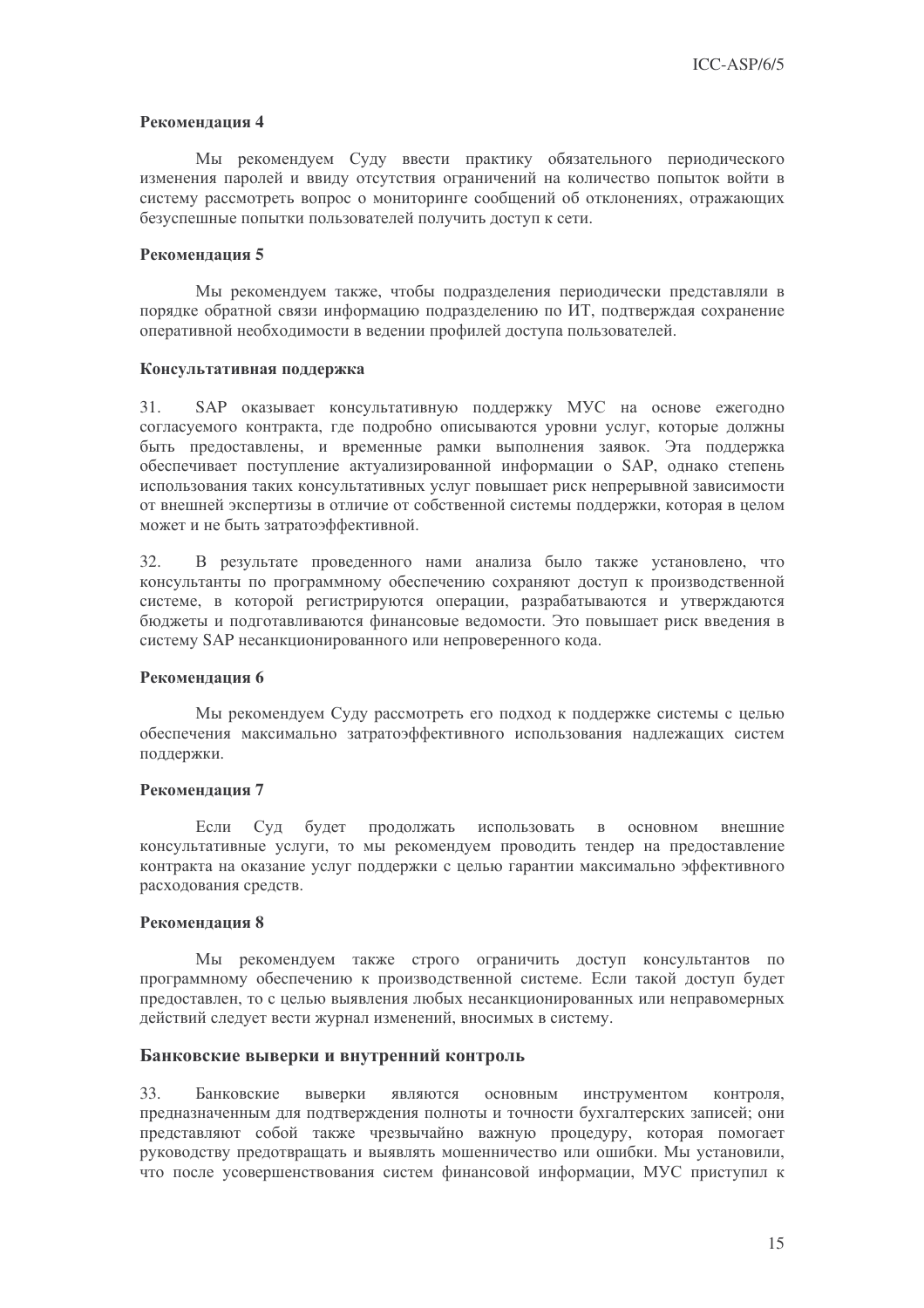проведению ежемесячных банковских выверок в отношении основных банковских счетов только в августе 2006 года. Однако мы отметили, что впоследствии все эти банковские счета были согласованы за год, заканчивающийся в декабре 2006 года, и являлись достаточными для обоснования аудиторского заключения в тот период.

34. На рис. 1 показаны задержки в проведении банковских выверок по сравнению с целевым показателем - две недели по истечении месяца. Это свидетельствует об ослаблении данного ключевого инструмента внутреннего контроля в течение первых восьми месяцев года.



Рис. 1. Время, потребовавшееся для проведения банковских выверок в 2006 году.

35. Мы считаем, что следует своевременно и регулярно проводить банковские выверки по всем банковским счетам для подтверждения того, что поступления и платежи соответствуют финансовым записям и для того, чтобы руководство могло расследовать любые случаи нестыковки. Задержка в осуществлении процедур банковских выверок до августа 2006 года привела к тому, что за отчетный период в течение восьми месяцев не действовал главный инструмент внутреннего контроля. В результате отсутствия такого контроля МУС подвергался риску того, что, возможно, имевшие место мошенничество или ошибки останутся незамеченными на протяжении слишком длительного периода времени. Нам не удалось выявить каких-либо других инструментов контроля, с помощью которых можно было бы устранить этот пробел. Мы признаем, что к концу года механизм контроля работал эффективно и призываем Суд обеспечить строгое соблюдение целевого показателя по проведению банковских выверок.

## Рекоменлация 9

Для обеспечения эффективного функционирования этого ключевого инструмента контроля в течение всего отчетного периода мы рекомендуем МУС обеспечить регулярные и своевременные согласования всех банковских счетов. При отсутствии такого ключевого инструмента контроля МУС следует обеспечить использование альтернативных процедур проверок с целью уменьшения риска мошенничества или ошибки.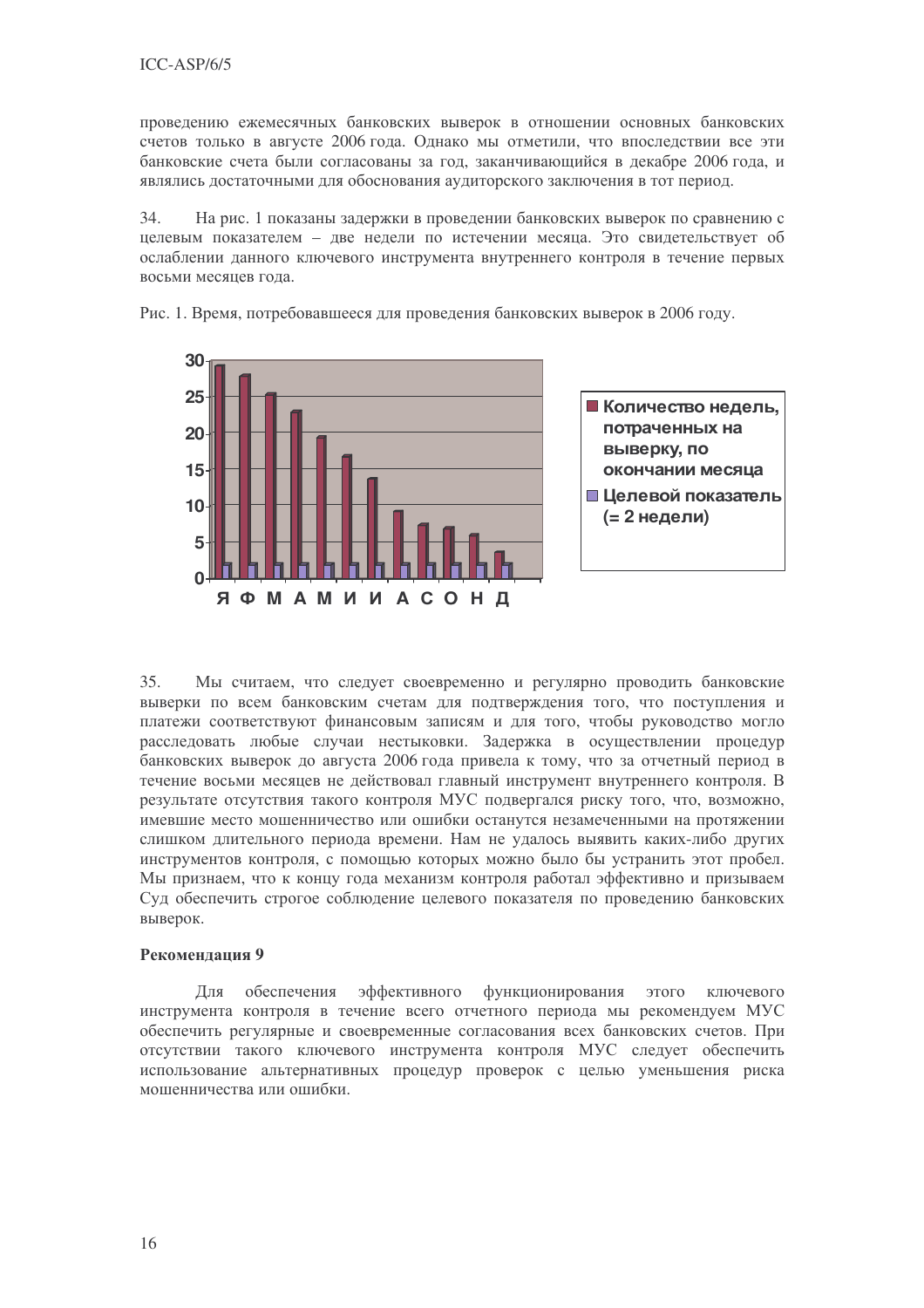## Пенсионный план для судей

#### Ассигнования, предусмотренные для пенсионного плана для судей в 2005 году

В декабре 2005 года Ассамблея государств-участников приняла резолюцию, 36. согласно которой пенсионный план для судей должен финансироваться на накопительной основе полностью за счет положительного сальдо 2005 года.

В 2005 году компания «Эрнст энд Янг» провела актуарную оценку пенсионных 37. обязательств, согласно которой накопленные пенсионные обязательства с начала действия плана в марте 2003 года по 31 декабря 2005 года достигли 5,6 млн. евро, а оценочные обязательства за год до 31 декабря 2006 года составляли еще 2.4 млн. евро.

В 2005 году из суммы поступлений было вычтено 5.6 млн. евро, а в балансовой 38 таблице были предусмотрены ассигнования на соответствующую сумму. Ассамблея постановила, что оценочные пенсионные обязательства за 2006 год должны финансироваться из положительного сальдо 2005 года; соответственно, с учетом актуарной оценки в размере 2,4 млн. евро в 2006 году эта сумма также была вычтена из общих поступлений в 2005 году, и таким образом было использовано имевшееся в том году положительное сальдо. В балансовой таблице был предусмотрен резерв, позволяющий перенести эту сумму на 2006 год, в бюлжете которого она должна была проходить как ассигнования.

#### Изменения в 2006 году

39. В нашем докладе 2005 года мы рекомендовали Суду попытаться как можно быстрее назначить администратора плана и соответственно получить полную актуарную оценку с целью окончательного выяснения фактических расходов по пенсионному плану. Бюджетно-финансовый комитет просил Суд найти страховщика для пенсионного плана для судей, и в результате компания «Эрнст энд Янг» провела от имени Суда тендер и оказала Суду содействие в нахождении наиболее подходящего решения. Доклад о проведенном тендере был представлен Бюджетно-финансовому комитету в мае 2006 года, и в нем содержалось несколько предложений по различным страховщикам.

Лишь одно предложение удовлетворяло всем требованиям Суда - это было  $40$ предложение «Альянс Недерланд БВ» («Альянс»). Впоследствии компания «Альянс» представила актуализированную оценку пенсионных обязательств Суда за период с марта 2003 года по декабрь 2006 года.

Согласно этой оценке, обязательства за период с марта 2003 года по декабрь  $41.$ 2005 года составляли 4 252 814 евро, а обязательства за 2006 год – 2 038 457 евро. Сумма оценки составляла 6 291 289 евро против суммы ассигнований в 2005 году в размере 8 млн. евро. Мы проконсультировали Суд относительно того, что коль скоро в материальном отношении актуарная оценка отличается от суммы ассигнований, предусмотренных в 2005 году на основе актуарной оценки компании «Эрнст энд Янг», с целью отражения этой разницы необходимо будет внести коррективы в соответствующие суммы в счетах 2006 года. Таким образом, Суд пересчитал и изменил соответствующие суммы за предыдущий год, уменьшив расходы и увеличив положительное сальдо за этот год. По состоянию на 30 июня 2007 года Суд еще не заключил официального договора с компанией «Альянс» по страхованию плана и, соответственно, отчисления на пенсионный план по-прежнему отражены в финансовых ведомостях как ассигнования, а не обязательства. Эти ассигнования основываются на максимально надежной информации, представленной компанией «Альянс», и мы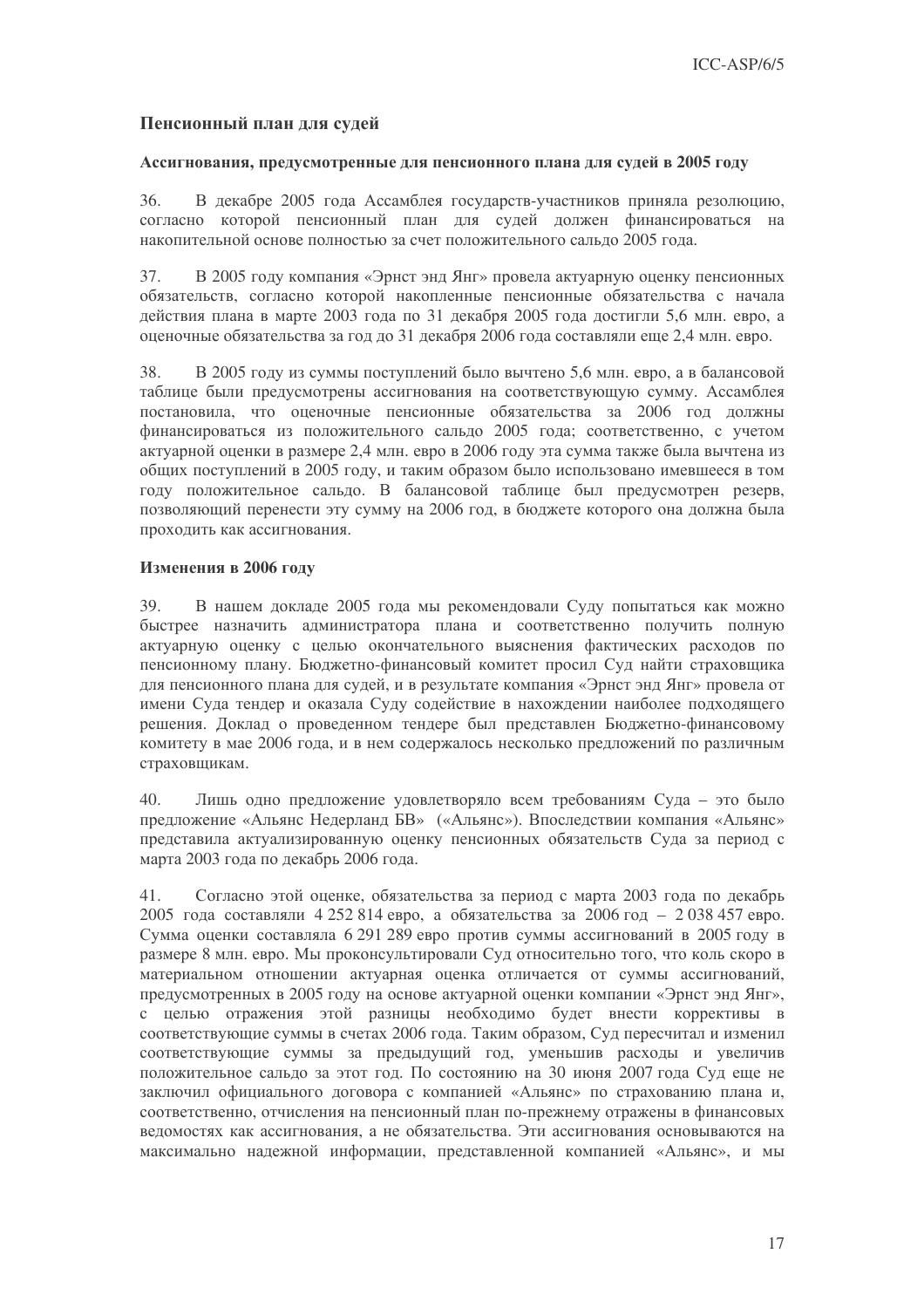рассмотрим фактические расходы Суда в нашем докладе об аудите 2007 года после заключения договора со страховщиком.

#### Рекомендация 10

Мы по-прежнему призываем Суд завершить работу над механизмами обеспечения функционирования пенсионного плана лля сулей, с тем чтобы имелись приемлемые механизмы управления планом, когда полойдет срок выплаты пенсионных пособий.

#### Права, гарантируемые планом

42. Судьи имеют право на получение в качестве пенсии половины своего годового оклада, но не более 90 000 евро в год после того, как они отработают полный девятилетний срок своих полномочий. Если они проработают менее девяти лет, то пенсия будет начисляться пропорционально количеству отработанных лет при условии, что они отработали по крайней мере три года. На этой основе компания «Альянс» рассчитала, что накопленное пособие составит 10 000 евро за каждый полный год службы. Супруги и иждивенцы судей также имеют право на пособие по смерти в случае смерти судьи.

 $43$ Мы рассмотрели обязательства за период до 31 декабря 2006 года и убедились в том, что с учетом информации, имевшейся на конец года, их сумма является верной и оправдывает ассигнования, предусмотренные в финансовых ведомостях. В результате проведенного нами изучения выяснилось, что нематериальная сумма (приблизительно 11 000 евро) в отношении пособий для иждивенцев пока еще не была учтена в расчетах компании «Альянс», но это не имеет особого значения лля отчетности о предусмотренных ассигнованиях. Однако мы рекомендуем Суду подтвердить, что в окончательном тексте договора будут охвачены все аспекты пособий, выплачиваемых по пенсионному плану.

#### Рекомендация 11

Мы рекомендуем Суду подтвердить, что «Альянс» учел все пособия при определении страховой премии, выплачиваемой за управление пенсионным фондом для судей, до заключения с ним договора о страховании плана.

44. Судьи имеют также право на выплату пособий по нетрудоспособности, если судья вынужден прекратить работу по причине нетрудоспособности. В этом случае судьи будут незамедлительно получать полную пенсию, на которую они имели бы право в том случае, если прослужили бы полный девятилетний срок своих полномочий. Это пособие предоставляется без ограничения по возрасту.

С 1 января 2007 года «Альянс» будет ежегодно взимать плату за страхование на  $45$ случай нетрудоспособности. Эта сумма будет зависеть от той суммы, которую Суд уже выплатит компании «Альянс» в качестве единоразовой суммы для страхования пенсии каждого судьи. «Альянс» не страхует лиц на случай нетрудоспособности после достижения ими пенсионного возраста. Таким образом, «Альянс» не включил в свои расчеты страховых премий на 2007 год взнос на страхование на случай нетрудоспособности по пяти судьям в возрасте старше 65 лет. Четыре судьи достигнут 65-летнего возраста во время работы в Суде. По этим судьям «Альянс» будет взимать с МУС страховой взнос на случай нетрудоспособности до тех пор, пока они не достигнут 65 лет.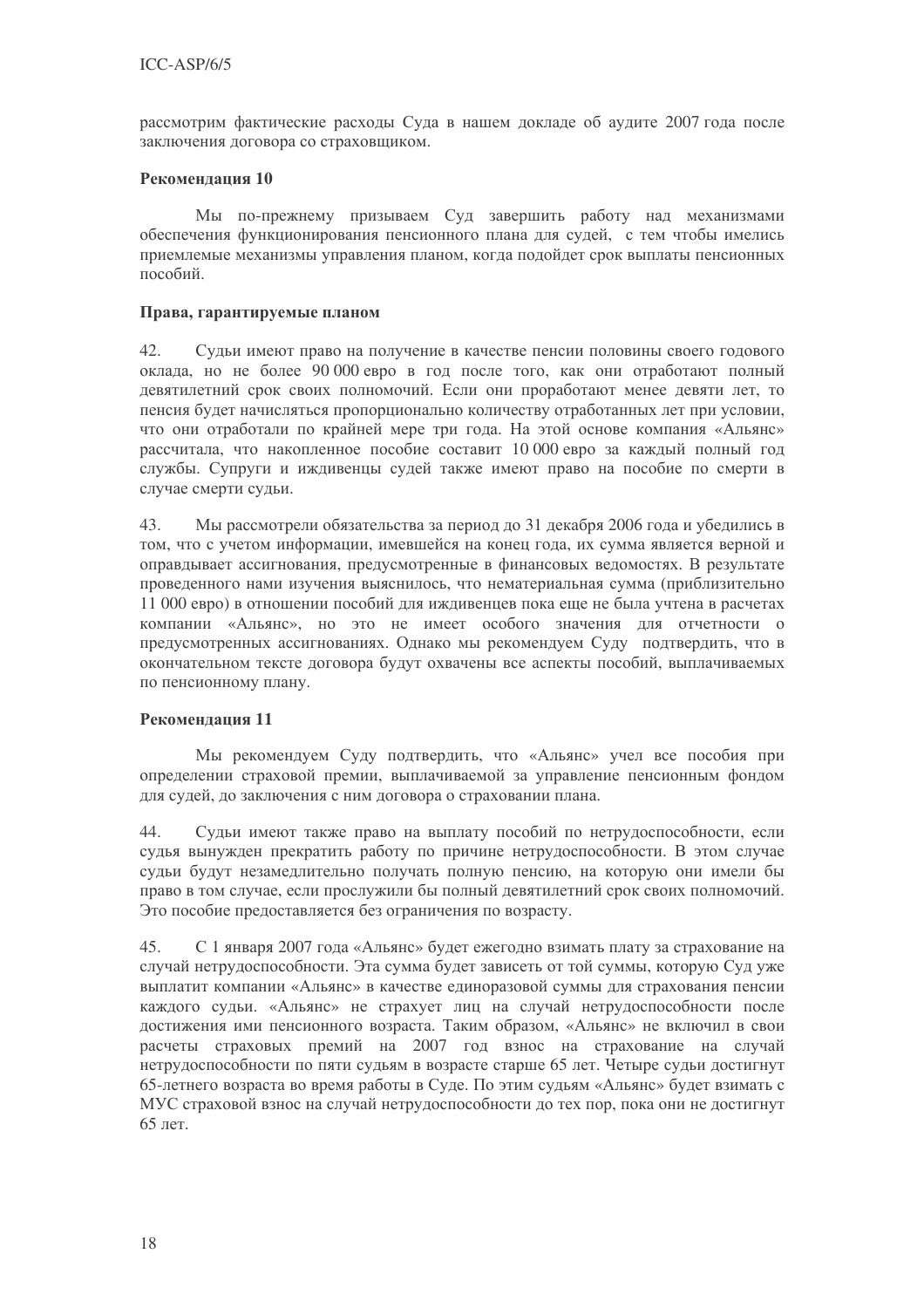46. Таким образом, в отношении судей старше 65 лет МУС придется самостоятельно покрывать риск нетрудоспособности в отсутствие соответствующего страхового покрытия и нести расходы по выплате пособий, если это потребуется. В этих условиях Суду, возможно, необходимо рассмотреть размеры соответствующего финансового обязательства и нелесообразность прелусмотрения каких-либо ассигнований для покрытия этого обязательства.

#### Рекоменлация 12

Мы рекомендуем Суду рассмотреть потенциальные расходы на выплаты по нетрудоспособности, которые, возможно, придется производить судьям в возрасте старше 65 лет, если они утратят трудоспособность, а также вопрос о том, следует ли предусмотреть какие-либо финансовые ассигнования для покрытия этого обязательства.

#### Постоянные помещения

#### История вопроса

47. В 2002 году, когда был создан Суд, он разместился во временных помещениях, предоставленных правительством Нидерландов. Эти помещения («Арк») были предоставлены Суду бесплатно до 2012 года.

48. Ввиду увеличения численности персонала МУС и ограниченной площади помещений в комплексе «Арк» в конце 2006 год Суд перевел свои подразделения, занимающиеся финансами, закупками и внутренней ревизией, а также Секретариат Пелевого фонда для потерпевших в здание «Хофторен» в центре Гааги. Эти дополнительные временные помещения также были предоставлены правительством Голланлии безвозмезлно ло 2012 гола.

49. С 2005 года Суд рассмотрел несколько вариантов окончательного места нахождения постоянных помещений, способных разместить три основных органа Суда. Ниже приводится три варианта, рассмотренных Бюджетно-финансовым комитетом и Ассамблеей государств-участников:

- $\bullet$ остаться в нынешних помещениях и использовать дополнительные площади, появляющиеся в результате возможного переезда в помещения Евроюста:
- переехать в здание МТБЮ (Международный уголовный трибунал по  $\bullet$ бывшей Югославии):
- построить специальные помещения на участке Александерказерне.

 $50.$ На своей пятой сессии Ассамблея государств-участников рекомендовала Суду сосредоточить свое внимание на изучении и планировании третьего варианта строительство специальных помещений на участке Александерказерне.

51. Суд уже начал процесс планирования, связанного с требованиями к новым помещениям. Планирование включало подготовку в августе 2006 года Модели численности персонала Суда для определения будущих потребностей в людских ресурсах на основе будущей деятельности Суда (как, например, число одновременных судебных разбирательств и апелляций). Это планирование включало также поручение в январе 2007 года компании «Дрес & Соммер интернешнл ГмбХ» подготовить рабочее резюме для определения оптимальной компоновки будущих постоянных помещений.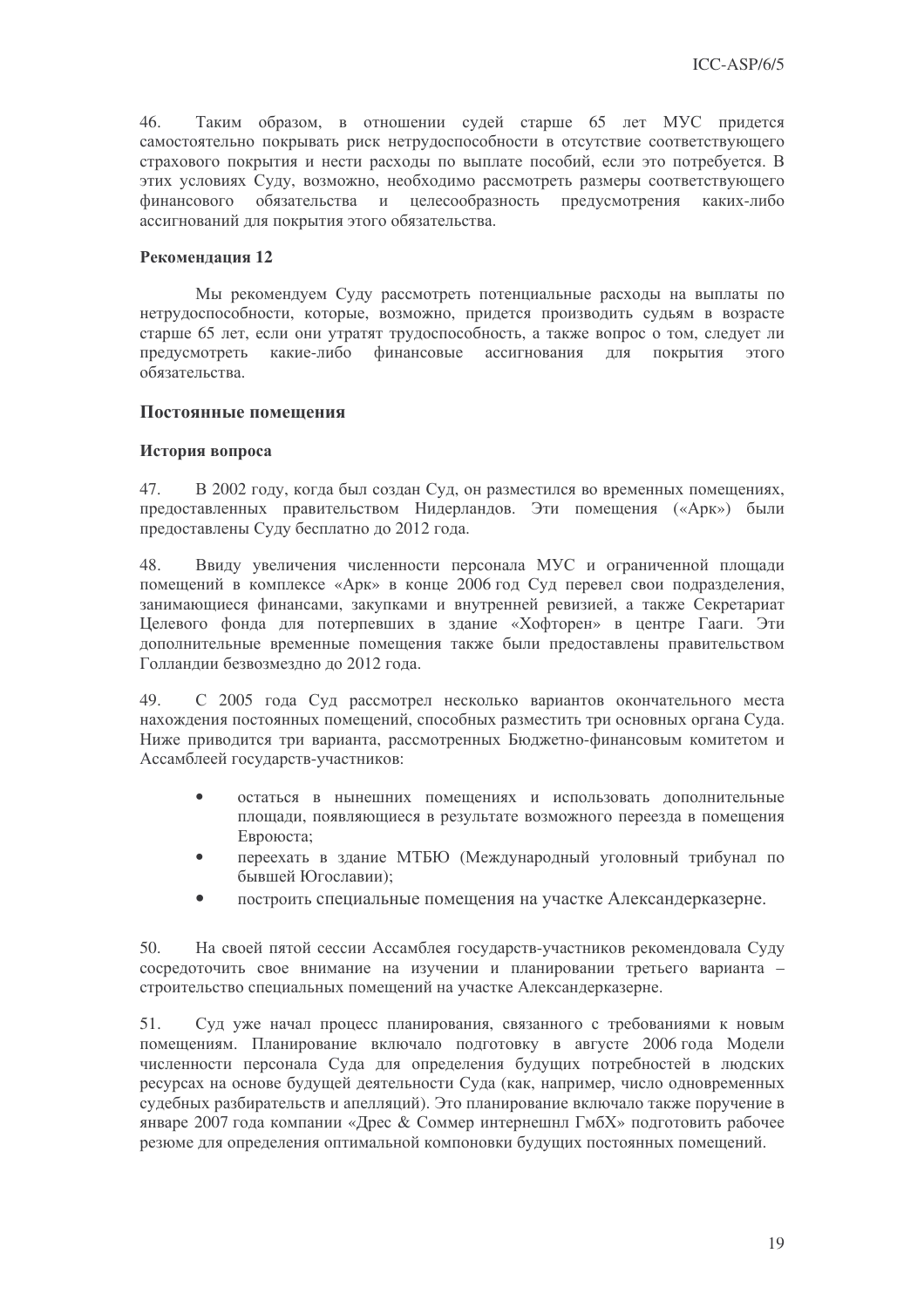#### Риски, связанные с переездом в постоянные помещения

52. МУС является международным судом последней инстанции. Дела передаются Суду лишь в том случае, когда считается, что суды стран, с которыми связаны дела, не в состоянии решить их. Поэтому очень трудно определить на будущее объем работы Суда в долгосрочной перспективе. Если по какой-либо причине в какое-то время количество проводимых Судом расследований резко сократится, Суд, возможно, будет вынужден уменьшить свои размеры в свете сокращения своей деятельности.

53. В таких обстоятельствах возникнет риск того, что Суд будет нести лишние расходы в результате переезда в большие, специально построенные постоянные помещения, которые невозможно будет быстро адаптировать к сокращению объема работы Суда.

При рассмотрении данного вопроса Суд должен использовать Модель 54. численности персонала Суда и рабочее резюме, с тем чтобы любые постоянные помещения отвечали будущим и изменяющимся нуждам МУС.

## Рекоменлация 13

Мы рекомендуем обеспечить, чтобы любые постоянные помещения, в которые переедет Суд, можно было адаптировать с учетом объема деятельности Суда, с тем чтобы в случае сокращения объема работы Суда часть здания можно было бы легко отделить для сдачи в аренду третьим сторонам.

#### Отделения на местах

#### Нынешняя система закупок для отделений на местах

55. Для каждой ситуации, по которой в настоящее время ведется расследование, у МУС имеется полевое отделение. Такие отделения имеются в Киншасе и Кампале, а еще одно находится в Чаде для расследования ситуации в Судане. Каждым полевым отделением управляет находящийся на месте руководитель отделения (набираемые в централизованном порядке сотрудники категории специалистов). В свою очередь эти руководители отделений на местах работают под управлением руководителя подразделения, в ведении которого находятся отделения на местах и которое расположено в Гааге. В настоящее время руководители отделений на местах играют весьма незначительную роль в приобретении товаров и услуг для отделений на местах. Процесс закупок осуществляется таким образом, что:

- руководитель полевого отделения связывается с подразделением, занимающимся отделениями на местах, в Гааге и просит оформить заявку в системе SAP. Он также направляет ценовые предложения и ориентировочные счета-фактуры в поддержку своей просьбы о подготовке заявки;
- заявка оформляется в SAP одним из помощников руководителя, занимающегося отделениями на местах, и затем утверждается этим руководителем (утверждающий сотрудник  $\overline{10}$ бюджетным ассигнованиям отделений на местах);
- затем Секция закупок объявляет тендер на контракт и собирает предложения. Как только выбран подходящий поставщик, Секция закупок оформляет в SAP заказ на закупку;
- после этого подразделение, занимающееся отделениями на местах, в Гааге связывается с группой приемки и проверки для подтверждения получения, связавшись предварительно с руководителем полевого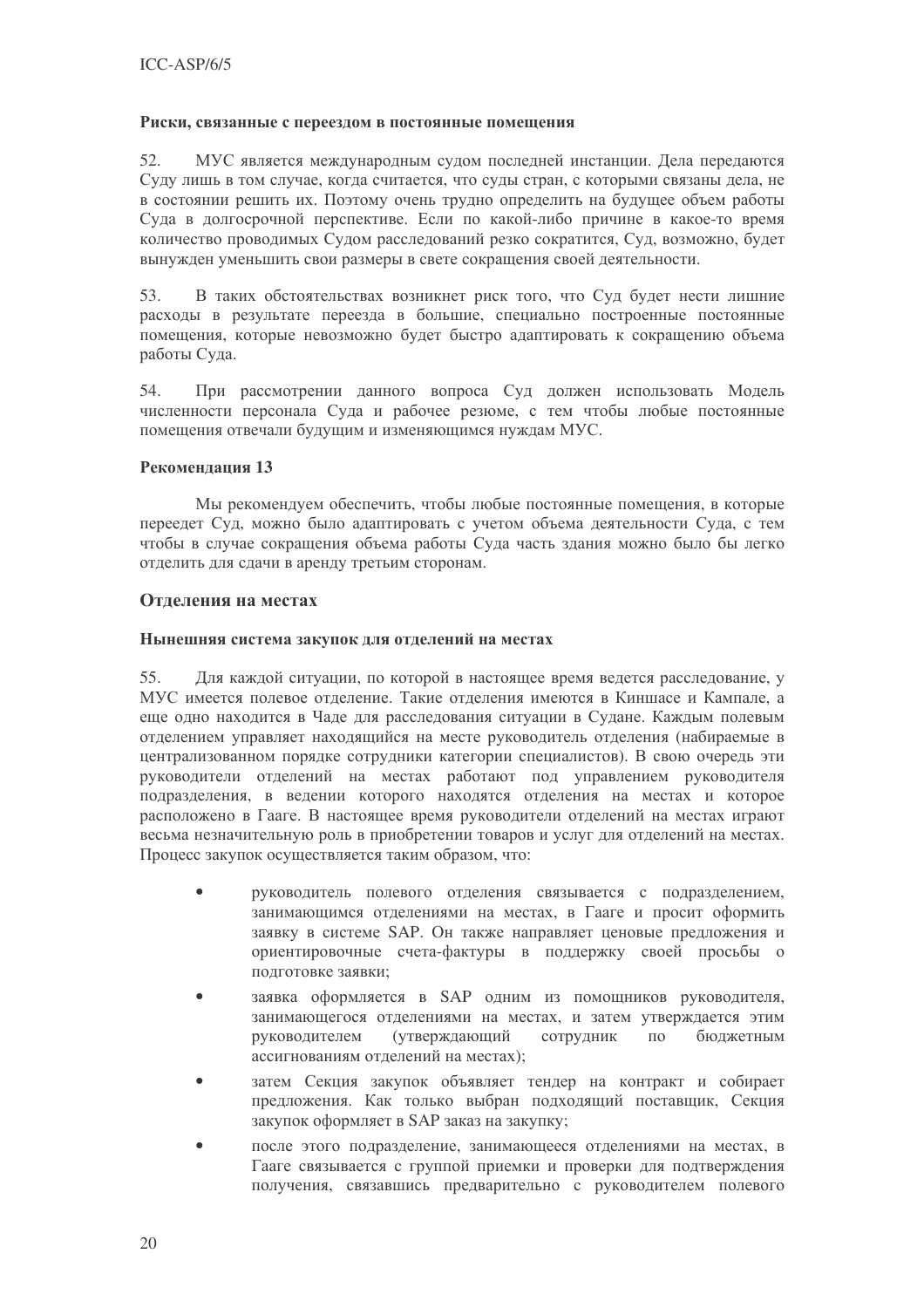отделения для получения подтверждения предоставления товаров и услуг; и

наконец, руководитель полевого отделения представляет в Гаагу банковские реквизиты поставщика, а также счет-фактуру после его получения.

#### Недостатки нынешнего механизма

56 Отсутствие делегированных полномочий на местах может привести к дублированию работы при оформлении заявок, особенно когда подразделение, занимающееся отделениями на местах, в Гааге пытается получить подтверждение предоставления товаров и услуг у полевого отделения.

57. В настоящее время сотрудники, занимающиеся закупками, задействованы в процессе приобретения многих поставляемых на месте мелких товаров и услуг для отделений на местах, в ходе которого они не создают никакой добавленной стоимости в рамках закупок.

#### Возможные решения

58. Олин выхол заключается в прелоставлении руководителям отлелений на местах доступа к системе SAP для непосредственного оформления заявок и заполнения отчетов о приемке и проверке. Что касается заявок, то их по-прежнему должен будет утверждать руководитель подразделения, занимающегося отделениями на местах, как утверждающий сотрудник.

59. Кроме того, можно было бы увеличить сумму кассовой наличности в отделениях на местах или же им можно было бы делегировать на низовом уровне полномочия оформлять свои собственные заказы на закупки в SAP, что освободило бы Секцию закупок от необходимости участвовать в этом процессе в тех случаях, когда она не может создать никакой добавленной стоимости.

 $60.$ Дальнейшее делегирование полномочий отделениям на местах связано и с другими смежными рисками, поскольку контроль переходит из штаб-квартиры в удаленные отделения на местах. Мы рекомендуем Суду определить и проанализировать риски, связанные делегированием полномочий,  $\mathbf{c}$  $\overline{M}$ соответствующим образом устранить их.

#### Рекоменлация 14

Мы рекомендуем, прежде чем предоставлять отделениям на местах дистанционный доступ к SAP, провести детальный анализ рисков, связанных с безопасностью данных, с тем чтобы установить соответствующий контроль.

#### Рекоменлация 15

Мы также рекомендуем при делегировании на места дополнительных полномочий по закупкам по-прежнему требовать утверждения каждой закупки руководителем подразделения, занимающегося отделениями на местах.

#### Выполнение прежних рекомендаций по итогам аудиторской проверки

61. В приложении А мы дали всеобъемлющий обзор прогресса, достигнутого руководством в выполнении рекомендаций по итогам аудиторской проверки за предыдущий год. Суд успешно выполнял все девять наших рекомендаций, сделанных в докладе Внешнего аудитора за 2005 год, и мы приветствует эту позитивную реакцию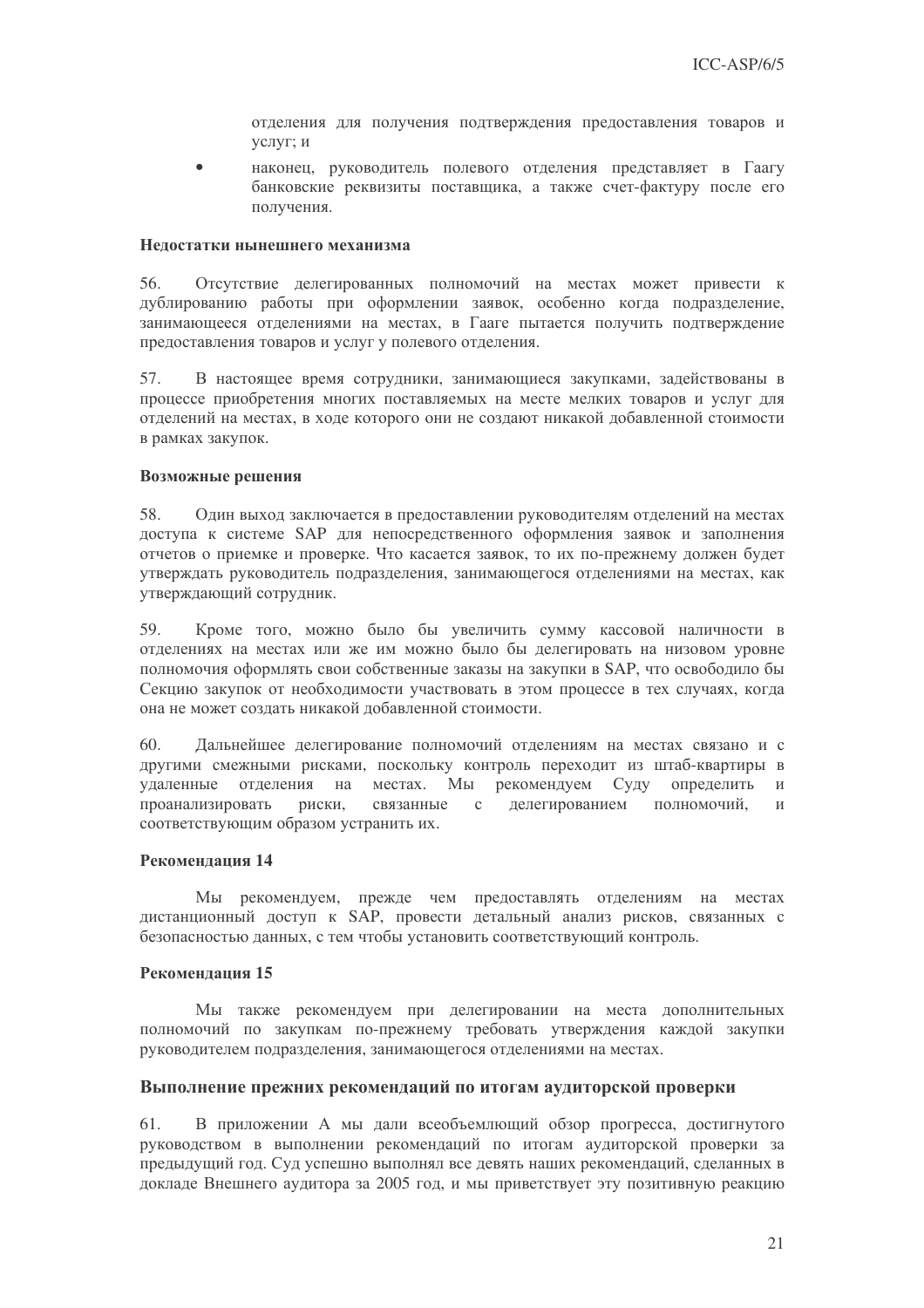на выводы по итогам аудита. Мы будем и впредь осуществлять дальнейшую работу по оценке эффективности выполнения наших рекомендаций. Мы принимаем к сведению замечания Суда по рекомендациям, которые еще не полностью выполнены, в частности в том что касается учреждения независимого ревизионного комитета и разработки подробной стратегии МСУГС. По мере необходимости мы будем и дальше работать с Судом над этими вопросами. В 2006 году мы провели определенную дальнейшую работу в отношении закупок, и наши замечания по этой работе и по процессу регулирования рисков излагаются ниже.

#### Закупки

62. Мы провели обзор процесса закупок в 2004 году и осветили дальнейшую работу в нашем докладе за 2005 год, где мы рекомендовали готовить и представлять Секции закупок планы закупок, с тем чтобы можно было более эффективно и ровно регулировать закупки на протяжении всего года. Мы отметили, что такие планы должны снижать пик закупок, приходящийся на конец года.

Приводимая ниже диаграмма 2 показывает, что количество решений по 63. закупкам и соответствующих заявок лостаточно ровно распрелеляются на протяжении всего года, хотя в последнем квартале года отмечается постепенное увеличение числа заявок. Однако диаграмма 3, на которой приводится разбивка закупок по стоимости, показывает, что в конце года наблюдается пик фактических расходов, и это свидетельствует о том, что процесс закупок в это время может осуществляться неэффективно.



Диаграмма 2. Количество заявок на закупки, оформлявшихся ежемесячно в период с 2004 по 2006 год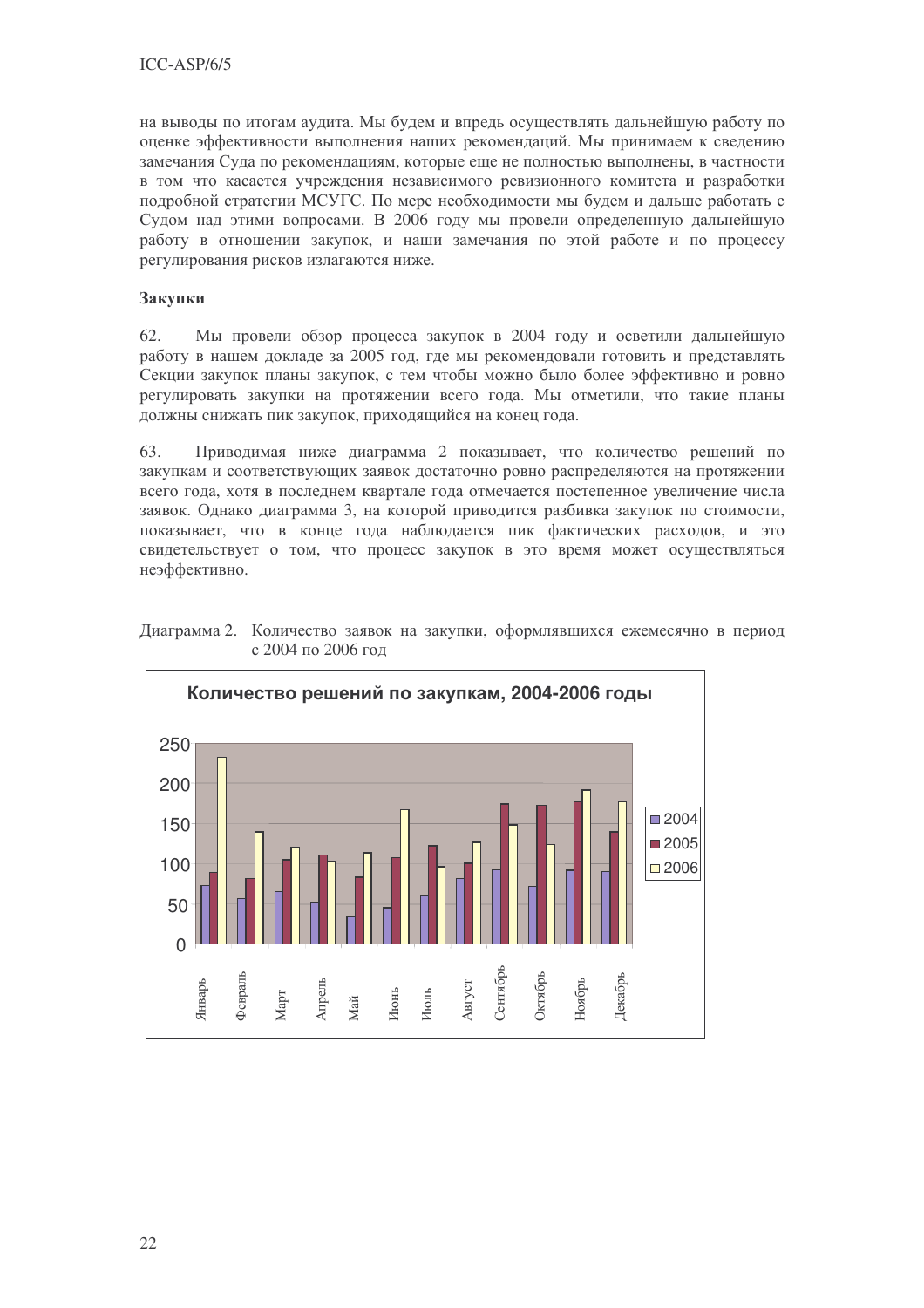



64. Мы провели обзор заявок, поступивших в конце года, с тем чтобы изучить, почему в конце года наблюдается пик расходов. Мы изучили порядка 25 непогашенных обязательств, остававшихся в конце года, и обнаружили, что никаких явных свидетельств значительного увеличения числа решений о расходовании средств в конце года нет. Наш подробный анализ показал, что во многих случаях процесс закупки товаров и услуг начался гораздо раньше в этом году и что ситуация объяснялась всего лишь тем, что для выполнения таких процедур, как конкурентные торги и завершение контрактов, вызвавших расходы в конце года, потребовалось определенное время.

65. Мы с удовлетворением отмечаем, что Суд уже начал подготовку планов закупок и что эти планы помогают сотрудникам Секретариата Суда осуществлять более эффективный контроль за закупками. Мы рекомендуем Суду и дальше совершенствовать процесс планирования закупок и продолжать регулировать закупки, с тем чтобы добиться оптимального использования денежных средств путем эффективного принятия решений на протяжении всего года.

## Регулирование рисков

66 Мы отмечаем, что Суд принял решение по назначению консультантов для выявления рисков и их оценки; и что Суд в настоящее время рассматривает сделанные на торгах предложения с целью назначения подходящего поставщика таких услуг. Мы приветствуем меры, которые Суд принимает сейчас для содействия систематическому выявлению и оценке рисков в соответствии с нашими рекомендациями, сделанными по итогам аудита в предыдущих докладах. Как только будет проделана эта работа и будут выявлены риски. Суду необходимо будет обеспечить создание надлежащей системы регулирования рисков, как, например:

- установление приоритетности рисков, выявленных в ходе работы консультантов:
- создание реестра рисков для фиксирования всех рисков: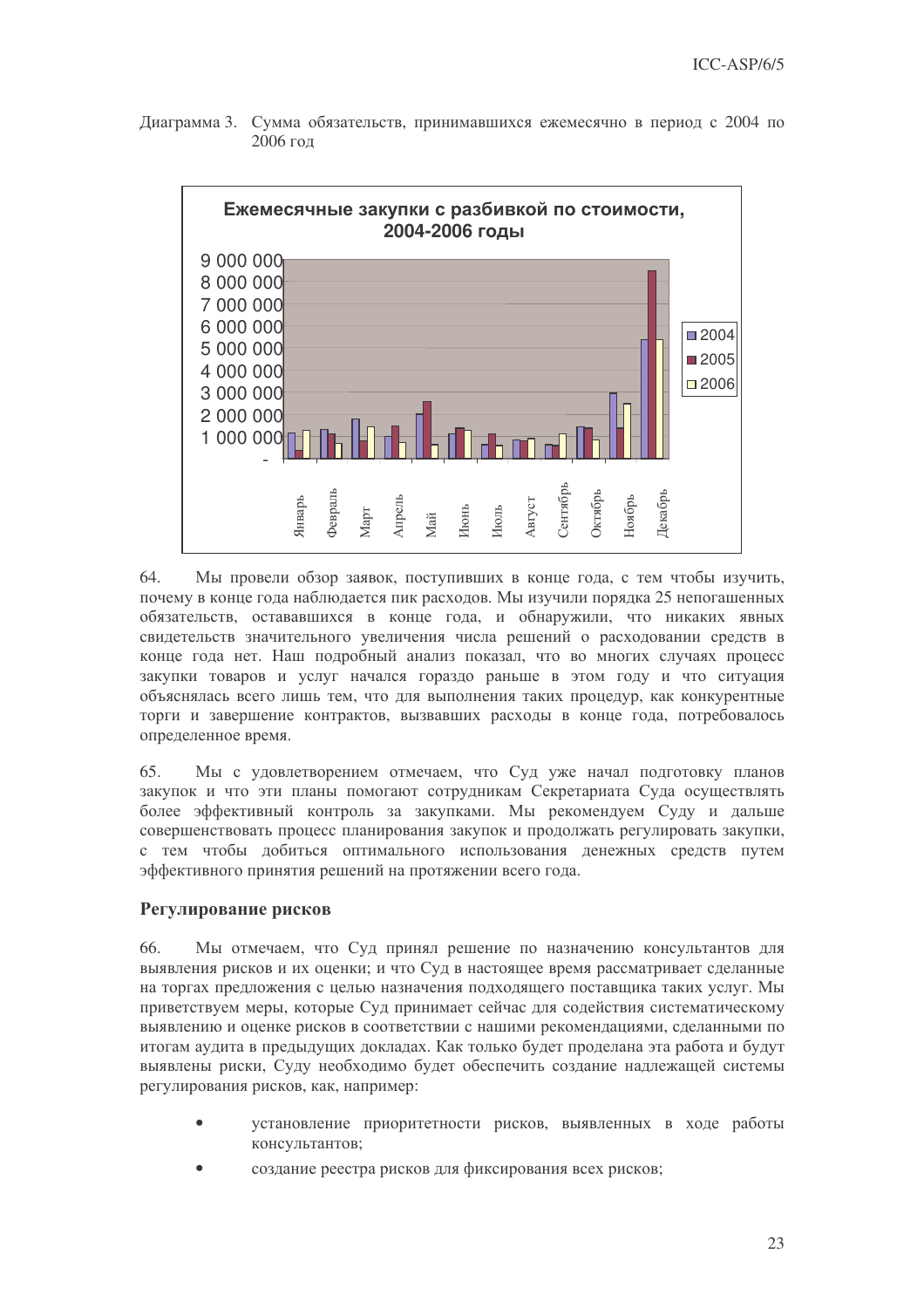- разработка плана действий, включающего основные этапы планируемой  $\bullet$ леятельности:
- регулярный пересмотр и обновление реестра рисков:  $\blacksquare$
- предоставление доступа к реестру рисков тем, на кого возложены задачи управления (а в контексте Суда это Комитет по надзору).

#### Установление приоритетности рисков

67. Сул занимается выбором полхоляшего поставшика услуг лля осушествления оценки рисков. При установлении круга ведения Суду важно обеспечить, чтобы этот анализ включал также оценку рисков, в которой риски определяются в зависимости от их воздействия на деятельность Суда и с учетом вероятности их возникновения. Такая оценка рисков позволит Суду установить приоритетность рисков в следующих категориях:

- сильное воздействие и высокая вероятность основные риски, которые требуют активного регулирования;
- слабое воздействие и высокая вероятность риски, которые требуют активного контроля, поскольку они вполне могут возникнуть;
- сильное воздействие и низкая вероятность риски, которые требуют определенного контроля, но вероятность возникновения которых ниже;
- слабое воздействие и низкая вероятность риски, которые оказывают минимальное воздействие и вряд ли возникнут.

68. Риски, выявленные и оцененные на основе этих критериев, можно сгруппировать в матрицу классификации рисков, пример которой показан ниже на диаграмме 4. Такую схематическую диаграмму можно успешно использовать для выделения основных рисков, которым может подвергнуться Суд.

Диаграмма 4. Матрица оценки рисков с указанием рисков на основе их вероятности и возлействия

|                    | Высокая вероятность и<br>слабое воздействие                                       | Высокая вероятность и<br>сильное воздействие -<br>основные риски       |
|--------------------|-----------------------------------------------------------------------------------|------------------------------------------------------------------------|
| <b>Вероятность</b> | Регулярный контроль<br>и регулирование для<br>сведения воздействия<br>до минимума | Необходимо активное<br>регулирование рисков                            |
|                    | Слабое воздействие и<br>низкая вероятность                                        | Сильное воздействие и<br>низкая вероятность                            |
|                    | Пассивный контроль с<br><b>МИНИМАЛЬНЫМ</b><br>необходимым<br>регулированием       | Контроль рисков для<br>снижения вероятности<br><b>ИХ ВОЗНИКНОВЕНИЯ</b> |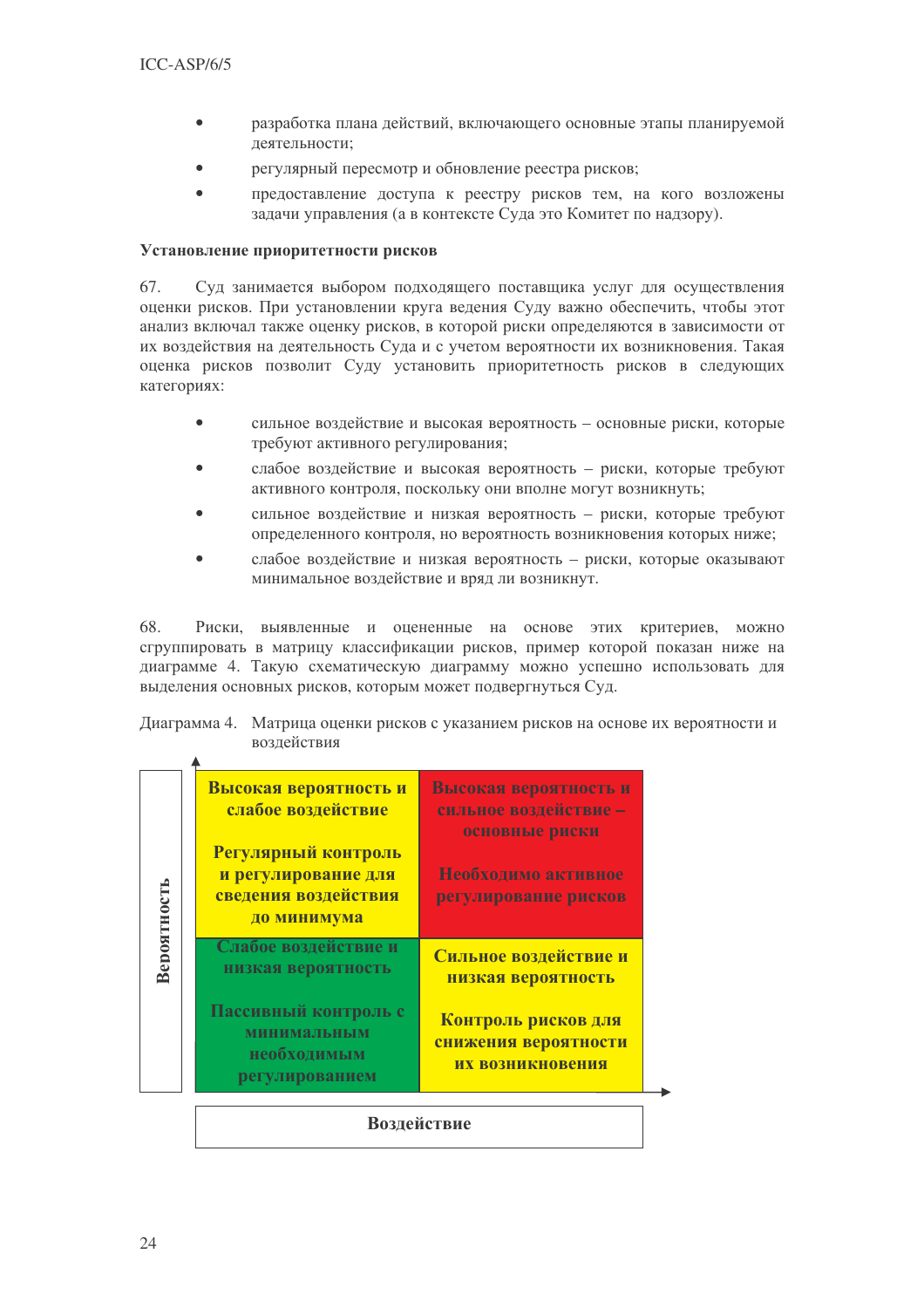#### Рекомендация 16

Мы рекомендуем, чтобы назначенный консультант, отвечающий за проведение оценки рисков для Суда, подготовил матрицу оценки рисков, показывающую основные риски, которым может подвергнуться Суд. Суду следует использовать эту информацию для установления приоритетности рисков и выделения ресурсов для введения соответствующего контроля за ними.

#### Реестр рисков

В рамках оценки рисков Суду следует обеспечить подготовку реестра рисков, в 69. котором будет четко определена следующая информация:

- категория рисков, например финансовый риск, оперативный риск или риск для людских ресурсов;
- описание рисков с четким изложением характера и масштабов выявленного риска;
- оценка риска, показывающая вероятность возникновения и воздействие риска;
- контроль, установленный с целью снижения воздействия каждого риска;
- орган, отвечающий за регулирование рисков и назначающий лицо или подразделение для активного контроля и регулирования риска и принятия любых запланированных мер по установлению контроля с целью снижения воздействия риска;
- меры, необходимые для осуществления дальнейшего контроля в целях сокращения рисков до приемлемого уровня;
- основные этапы осуществления запланированной деятельности;
- эффективность принятых мер.

#### Рекоменлация 17

Реестр рисков с изложением приведенной выше информации должен использоваться Судом в качестве средства активной диагностики для постоянного регулирования рисков. Комитет по надзору должен пересматривать реестр рисков, и руководящему органу Суда ежегодно должна представляться информация для доведения до его сведения основных рисков.

#### Выражение признательности

70. Мы выражаем признательность за постоянное содействие и сотрудничество со стороны Секретаря и сотрудников Международного уголовного суда в ходе проведения нашей аудиторской проверки.

#### (подпись) Сэр Джон Борн Государственный бухгалтер-ревизор, Соединенное Королевство Внешний аудитор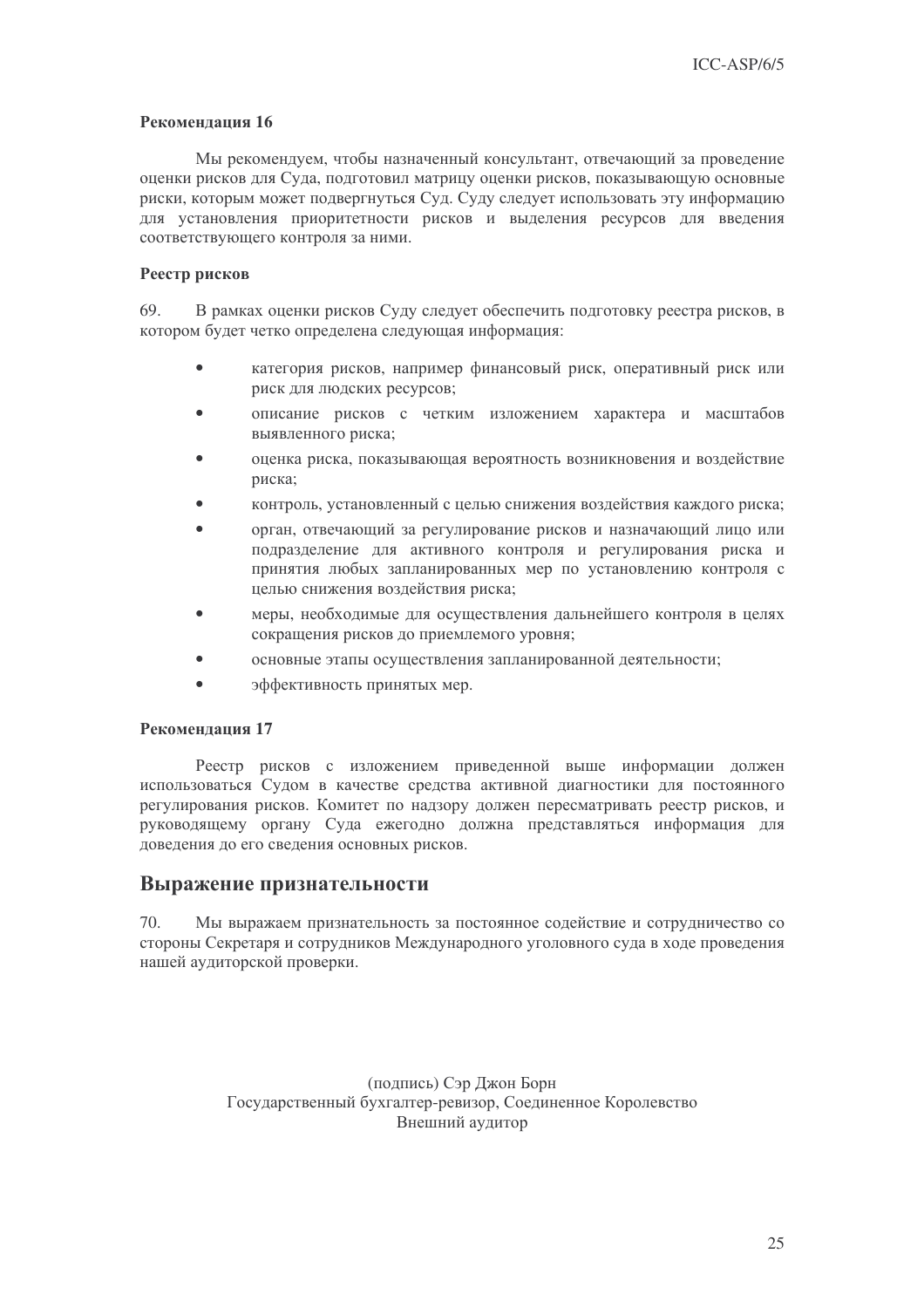# Выполнение рекомендаций, сделанных по итогам предыдущей аудиторской проверки

| Рекомендация аудитора                                                                                                                                                                                                                                                                                            | Реакция руководства на ход<br>выполнения                                                                                                                                                                                                                                                                                                                                                                 | Замечания Внешнего<br>аудитора                                                                                                                                                                                                       |
|------------------------------------------------------------------------------------------------------------------------------------------------------------------------------------------------------------------------------------------------------------------------------------------------------------------|----------------------------------------------------------------------------------------------------------------------------------------------------------------------------------------------------------------------------------------------------------------------------------------------------------------------------------------------------------------------------------------------------------|--------------------------------------------------------------------------------------------------------------------------------------------------------------------------------------------------------------------------------------|
| Рекомендация 1. Ввиду того,<br>что время быстро идет вперед,<br>мы рекомендуем Суду<br>приложить максимальные<br>усилия к тому, чтобы<br>окончательно решить вопросы<br>управления пенсионным планом<br>для судей и обеспечить<br>проведение полной актуарной<br>оценки после назначения<br>администратора плана | АГУ на своей последней<br>сессии в декабре 2006 года<br>выбрала и утвердила<br>страховщика для пенсионного<br>плана для судей. От<br>страховщика («Альянс НЛ»)<br>была получена полная<br>актуарная оценка, и<br>финансовые ведомости были<br>пересмотрены с целью<br>отражения новых сумм.<br>Работа над окончательным<br>контрактом с компанией<br>«Альянс» должна быть<br>завершена в июле 2007 года. | Мы отмечаем достигнутый<br>прогресс, и мы провели<br>дальнейшую работу по<br>рассмотрению актуарной<br>оценки, которая<br>подтверждает данные,<br>приведенные в финансовых<br>ведомостях за 2006 год.                                |
| Рекомендация 2. Мы<br>рекомендуем провести серию<br>проверок руководством<br>точности данных, вводимых в<br>крупноформатные электронные<br>таблицы и другие системы,<br>например, систему SAP по<br>выплате зарплаты                                                                                             | Проводятся более регулярные<br>обзоры данных и формул,<br>используемых в<br>крупноформатных таблицах, и<br>МУС принимает меры для<br>прекращения использования<br>таких таблиц для расчета<br>заработной платы сотрудникам<br>путем перевода этих функций<br>в систему SAP. Система SAP<br>должна начать здесь<br>действовать к концу 2007 года.                                                         | Мы приветствуем переход к<br>использованию<br>функциональных<br>возможностей SAP для<br>обработки данных по<br>заработной плате. Мы<br>будем и дальше следить за<br>работой SAP в рамках<br>нашей ежегодной<br>аудиторской проверки. |
| Рекомендация 3. Мы<br>рекомендуем Суду обеспечить<br>регулярное рассмотрение<br>руководством рапортов об<br>ошибках с целью проверки<br>вносимых изменений и<br>подтверждения точности<br>используемых данных                                                                                                    | В рамках проектов по SAP<br>была запланирована<br>подготовка рапортов об<br>ошибках в целях рассмотрения<br>данных по заработной плате. В<br>настоящее время эту работу<br>планируется завершить к<br>концу 2007 года.                                                                                                                                                                                   | Мы приветствуем переход к<br>использованию<br>функциональных<br>возможностей SAP для<br>обработки данных по<br>заработной плате. Мы<br>будем и дальше следить за<br>работой SAP в рамках<br>нашей ежегодной<br>аудиторской проверки. |
| Рекомендация 4. Мы призываем<br>Суд добиваться оперативной<br>разработки системы контроля за<br>исполнением бюджета, для того<br>чтобы руководители,<br>отвечающие за подготовку и<br>исполнение бюджета, могли<br>приступить к ее использованию                                                                 | Сделано: через систему SAP<br>можно получать доклады об<br>исполнении бюджета в<br>реальном режиме времени.                                                                                                                                                                                                                                                                                              | Мы высоко оцениваем это<br>достижение.                                                                                                                                                                                               |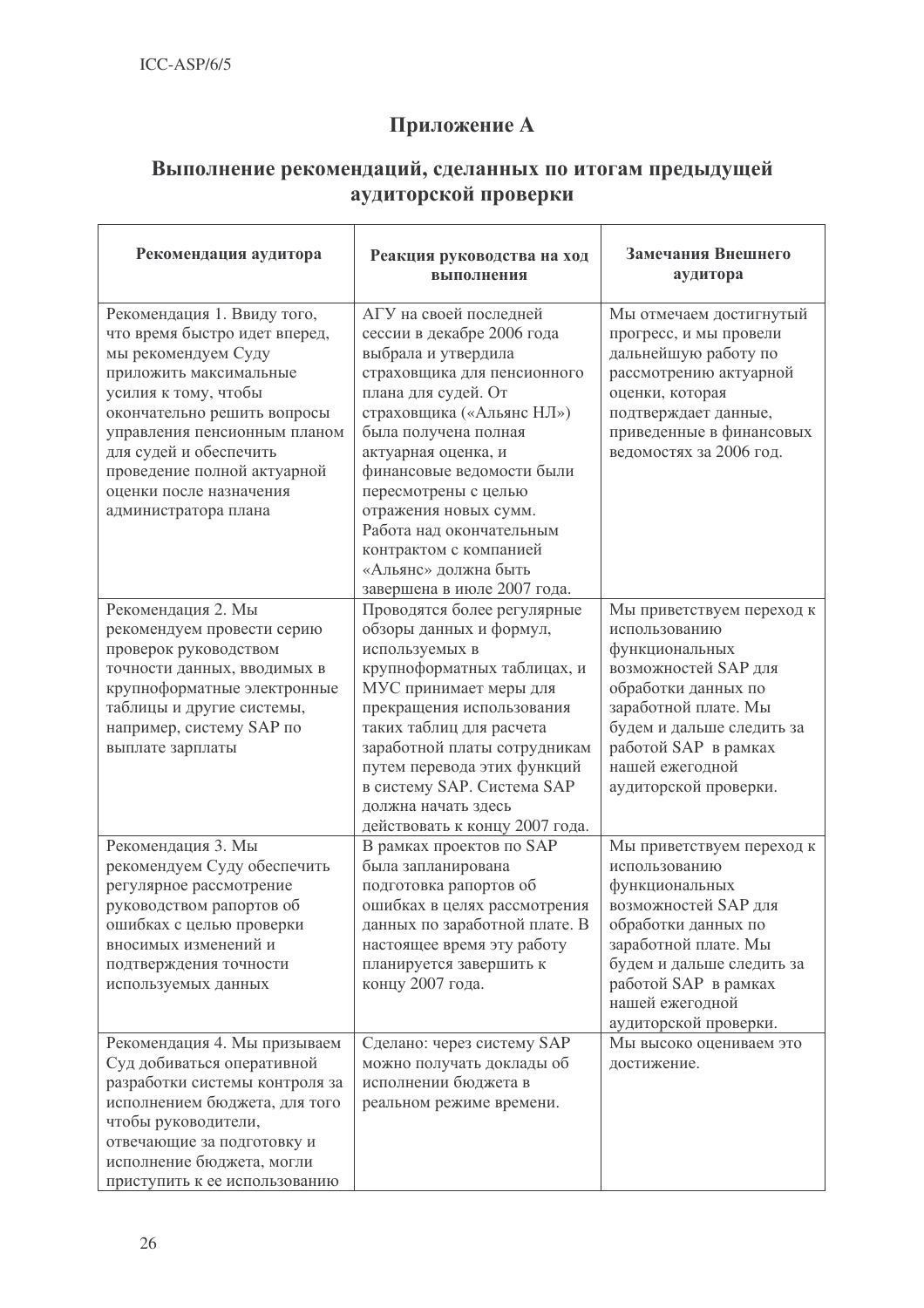| до конца 2006 года. Это<br>позволит им более эффективно<br>использовать свои ресурсы<br>благодаря более тщательному<br>контролю                                                                                                                                                                                                                                                                                                                                                                                |                                                                                                                                                                                                                                                                                                                                                                                                                                       |                                                                                                                                                                                                                                                                                      |
|----------------------------------------------------------------------------------------------------------------------------------------------------------------------------------------------------------------------------------------------------------------------------------------------------------------------------------------------------------------------------------------------------------------------------------------------------------------------------------------------------------------|---------------------------------------------------------------------------------------------------------------------------------------------------------------------------------------------------------------------------------------------------------------------------------------------------------------------------------------------------------------------------------------------------------------------------------------|--------------------------------------------------------------------------------------------------------------------------------------------------------------------------------------------------------------------------------------------------------------------------------------|
| Рекомендация 5. Мы<br>рекомендуем Секретарю<br>разработать план действий по<br>каждому обзору, который будет<br>проводиться Внутренним<br>ревизором, и распространить<br>сферу действия этого плана на<br>соответствующие<br>подразделения Суда,<br>затрагиваемые сделанными<br>выводами                                                                                                                                                                                                                       | Рекомендации по итогам<br>внутренней и внешней<br>проверок фиксируются в<br>одном документе.<br>Обязанности, как они<br>понимаются канцелярией<br>руководителя администрации<br>Секретариата Суда,<br>закреплены по каждой<br>рекомендации за<br>соответствующим органом. По<br>мере возможности к<br>рекомендациям прилагаются<br>изложение намеченных мер и<br>сроки их выполнения.<br>Осуществляется постоянный<br>процесс обзора. | Мы приветствуем прогресс,<br>достигнутый в регистрации<br>и контроле за выполнением<br>всех рекомендаций по<br>итогам аудиторской<br>проверки, и будем по-<br>прежнему использовать эту<br>информацию в наших<br>ежегодных докладах о<br>выполнении сделанных<br>ранее рекомендаций. |
| Рекомендация 6. Мы<br>рекомендуем Суду принять<br>независимые стандарты учета<br>МСУГС как надлежащую<br>систему финансовой отчетности<br>и рекомендуем Суду<br>подготовить детальную<br>стратегию для осуществления<br>этой деятельности                                                                                                                                                                                                                                                                      | Суд рассмотрит последствия<br>изменения своих стандартов<br>учета на систему МСУГС,<br>включая последствия для<br>бюджета, а также системы<br>SAP. Руководители секций<br>Отдела административного<br>обслуживания (финансовой и<br>ИКТ) входят в созданную в<br>ООН сеть обмена<br>информацией по данной теме.<br>Уже прошло несколько<br>совещаний.                                                                                 | Мы принимаем к сведению<br>замечания и<br>запланированные меры и<br>будем и дальше следить за<br>событиями и давать по мере<br>необходимости советы.                                                                                                                                 |
| Рекомендация 7. Мы<br>рекомендуем Суду учредить<br>независимый ревизионный<br>комитет, большинство членов<br>которого будут составлять<br>внешние независимые<br>представители. Ревизионный<br>комитет должен сосредоточить<br>свое внимание на содействии<br>эффективному внутреннему<br>контролю; делать упор на<br>оптимальное использование<br>выделяемых ресурсов;<br>контролировать результаты<br>внутренней ревизии и внешнего<br>аудита; и производить оценку<br>эффективности регулирования<br>рисков | Продолжается создание<br>ревизионного комитета: в мае<br>2007 года будут проведены<br>собеседования с<br>потенциальными внешними<br>представителями.                                                                                                                                                                                                                                                                                  | Мы приветствуем<br>достигнутый прогресс и<br>предложим наши советы и<br>помощь в создании<br>ревизионного комитета.                                                                                                                                                                  |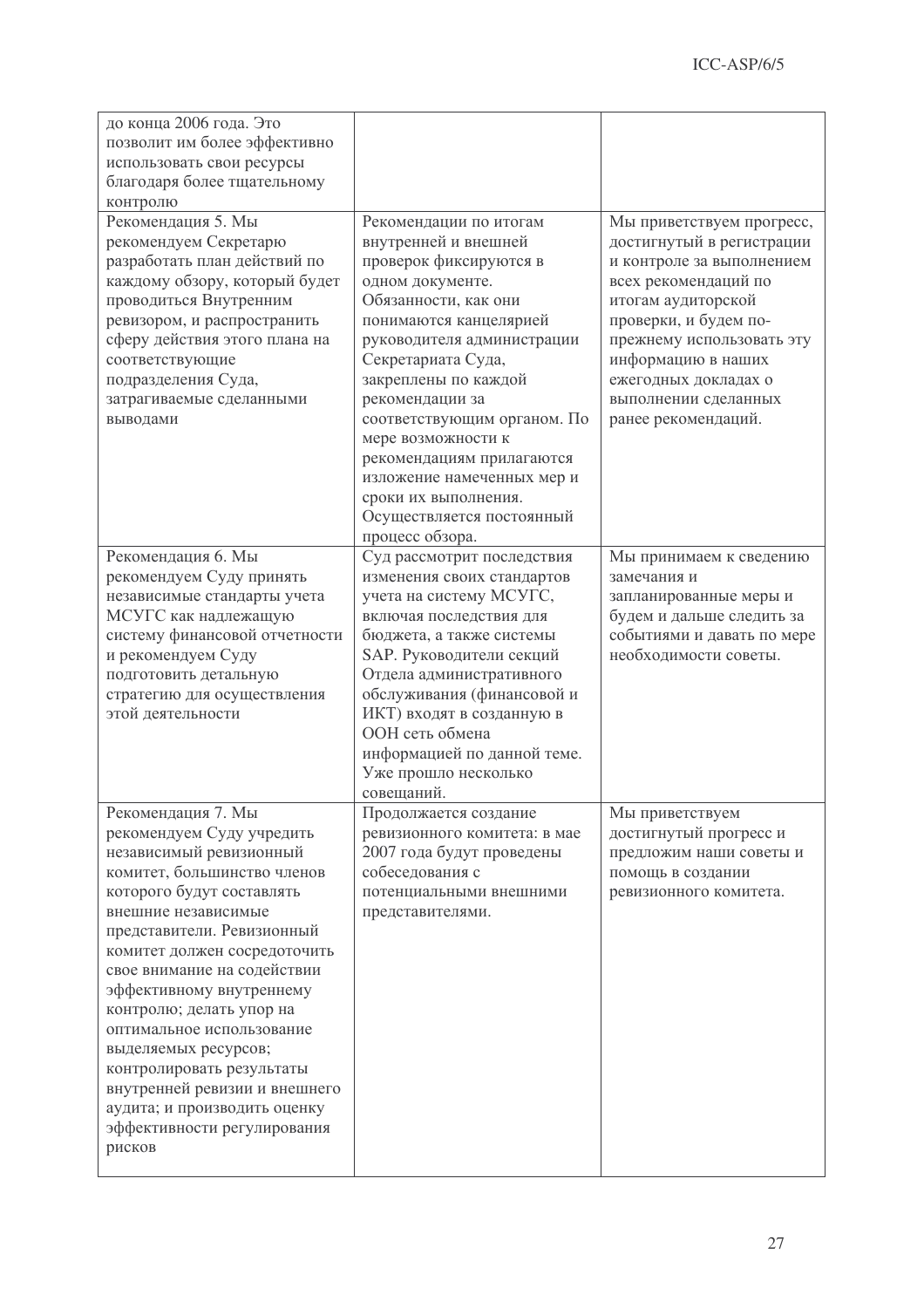| Рекомендация 8. Мы               | Процесс стратегического        | Мы отмечаем достигнутый    |
|----------------------------------|--------------------------------|----------------------------|
| рекомендуем Суду в рамках        | планирования достиг этапа, на  | прогресс, и в настоящем    |
| процесса стратегического         | котором определяются           | докладе мы представили     |
| планирования выявлять риски и    | стратегические задачи, что     | дополнительные замечания   |
| разработать реестр рисков, с тем | включает и оценку рисков. В    | по оптимальным методам     |
| чтобы создать основу для         | марте 2006 года в сочетании со | регулирования рисков.      |
| регулирования вероятности        | стратегическим                 |                            |
| возникновения рисков и           | планированием началось         |                            |
| смягчения их последствий. Суду   | осуществление проекта по       |                            |
| следует также назначить лиц,     | регулированию рисков.          |                            |
| отвечающих за регулирование      | Первый этап включает           |                            |
| рисков, с тем чтобы они          | создание структуры для         |                            |
| сводили их до приемлемого        | регулирования рисков. Второй   |                            |
| уровня. Реестр рисков следует    | этап - это внедрение этой      |                            |
| регулярно пересматривать и       | структуры. На последующих      |                            |
| обновлять                        | этапах будут проводиться       |                            |
|                                  | регулярные обзоры.             |                            |
| Рекомендация 9. Мы               | В 2006 году разработан план    | Мы приветствуем            |
| рекомендуем разрабатывать        | закупок для контроля за        | достигнутый прогресс; мы   |
| планы закупок и представлять     | большинством основных          | рассмотрели план закупок и |
| их подразделению,                | счетов Суда. Этот ценный       | приветствуем его           |
| занимающемуся закупками, с       | опыт помог распространить      | использование.             |
| тем чтобы осуществлять более     | сферу охвата этого плана       |                            |
| эффективное регулирование        | закупок на общий процесс       |                            |
| закупок и ровно распределять     | прогнозирования финансовой     |                            |
| их в течение года. Такие планы   | деятельности Суда, включая     |                            |
| должны способствовать            | расходы по персоналу.          |                            |
| снижению объема закупок в        | Осуществляется внедрение       |                            |
| конце года                       | этой новой структуры.          |                            |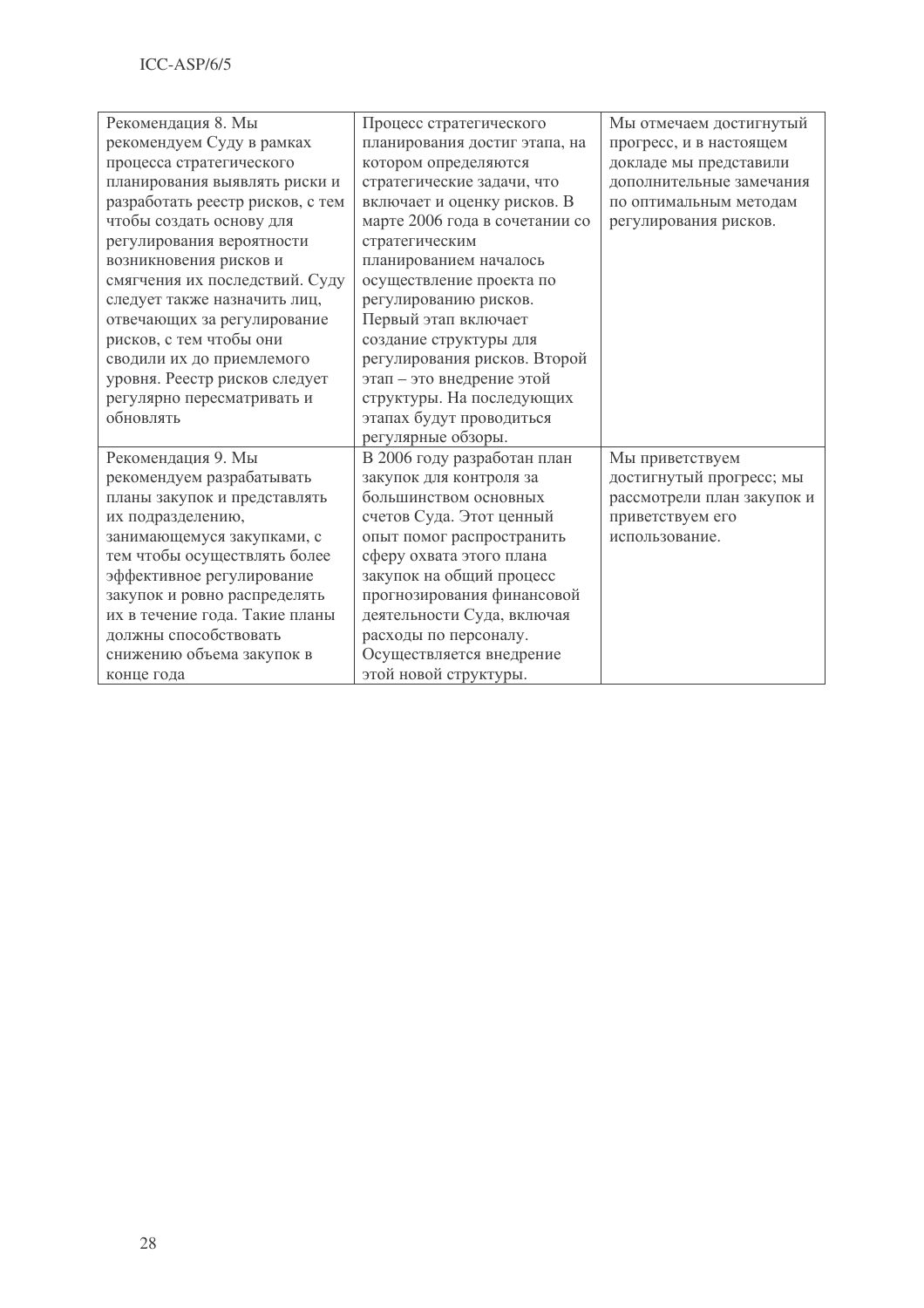#### Сфера охвата аудита и подход к нему

#### Сфера охвата и задачи аудита

В ходе проведенного нами аудита мы рассмотрели финансовые ведомости Международного уголовного суда за финансовый период, закончившийся 31 декабря 2006 года, в соответствии с Финансовыми положениями. Главная цель аудиторской проверки заключалась в том, чтобы сформировать заключение, действительно ли финансовые ведомости объективно отражают финансовое положение Суда, его положительное сальдо, средства и потоки наличности за год, закончившийся 31 декабря 2006 года, а также установить, были ли они подготовлены надлежащим образом в соответствии с Финансовыми положениями.

#### Стандарты аудита

Наш аудит проводился в соответствии с Международными стандартами аудита, выпущенными Международным советом по стандартам аудита и оценки качества отчетности. Эти стандарты требовали от нас планировать и проводить аудит, с тем чтобы получить обоснованные гарантии того, что финансовые ведомости не содержат каких-либо серьезных ошибок. Ответственность за подготовку этих финансовых ведомостей несло руководство, а Внешний аудитор отвечает за подготовку заключения по ним на основе материалов, полученных в ходе проведения аудиторской проверки.

#### Подход к аудиту

Проведенная нами аудиторская проверка включала общий обзор систем учета и такую проверку бухгалтерских счетов и процедур внутреннего контроля, которые мы сочли необходимым рассмотреть в существующих обстоятельствах. Процедуры аудита преследуют главным образом цель подготовить заключение по финансовым ведомостям Суда. Поэтому наша работа не включала подробный обзор всех аспектов финансовых и бюджетных систем с точки зрения руководства, и полученные результаты не должны рассматриваться в качестве всеобъемлющего отчета о всех существующих слабых местах или всех доработках, которые могут быть произведены.

Проведенный нами аудит включал также целенаправленную работу, в ходе которой проводилась непосредственная тщательная проверка всех существенных областей, отраженных в финансовых ведомостях. Окончательная оценка производилась для того, чтобы обеспечить точное отражение бухгалтерских счетов Суда; чтобы полтверлить, что произвеленные операции отвечали соответствующим финансовым положениям и директивам руководящих органов; и что проверенные счета были точно представлены.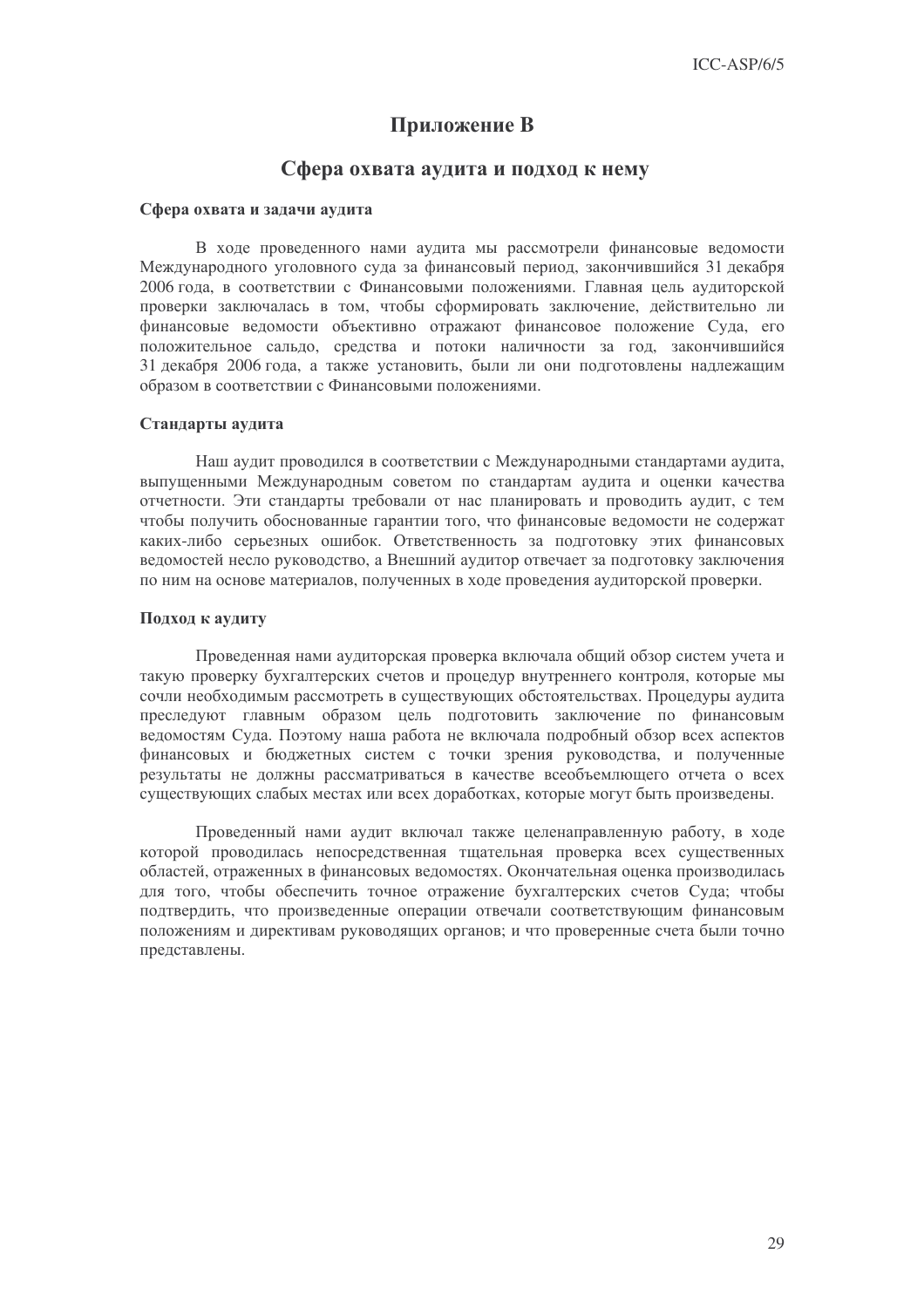## Международный уголовный суд Ведомость поступлений и расходов с указанием изменений в остатках средств за период, заканчивающийся 31 декабря 2006 года

(в тыс. евро)

|                                                                          |                          | Общий фонд и Фонд оборотных<br>средств | Ссылка на<br>примечания |                          | Целевые фонды      |            |          |                    | Ссылка на<br>примечания |  |
|--------------------------------------------------------------------------|--------------------------|----------------------------------------|-------------------------|--------------------------|--------------------|------------|----------|--------------------|-------------------------|--|
|                                                                          | 2006                     | 2005 (пересчитано)                     |                         | 2006                     | 2005 (пересчитано) |            | 2006     | 2005 (пересчитано) |                         |  |
| Поступления                                                              |                          |                                        |                         |                          |                    |            |          |                    |                         |  |
| Начисленные взносы                                                       | 80417                    | 66 891                                 | 4.1                     | $\overline{\phantom{a}}$ | ٠                  |            | 80417    | 66 891             |                         |  |
| Добровольные взносы                                                      | $\overline{\phantom{a}}$ | $\sim$                                 |                         | 1641                     | 1436               | 5.1        | 1641     | 1 4 3 6            |                         |  |
| Доход в виде процентов                                                   | 1 6 6 2                  | 1 0 7 4                                | 4.2                     | 41                       | 22                 | 5.2        | 1 703    | 1 0 9 6            |                         |  |
| Прочие/разные поступления                                                | 104                      | 41                                     | 4.3                     | ÷,                       | ÷                  |            | 104      | 41                 |                         |  |
| Итого поступлений                                                        | 82 183                   | 68 006                                 |                         | 1682                     | 1458               |            | 83 865   | 69 4 64            |                         |  |
| Расходы                                                                  |                          |                                        |                         |                          |                    |            |          |                    |                         |  |
| Произведенные расходы                                                    | 52 831                   | 42 5 9 7                               | 4.4                     | 1615                     | 1 3 0 4            | <i>S</i> 7 | 54 4 4 6 | 43 901             |                         |  |
| Непогашенные обязательства                                               | 11 721                   | 13 2 3 2                               | 4.4                     | 138                      | 223                | <i>S</i> 7 | 11859    | 13 4 55            |                         |  |
| Ассигнования для погашения пенсионных<br>обязательств                    | $\overline{\phantom{a}}$ | 6 2 9 1                                | 4.5                     | $\sim$                   | ٠                  |            |          | 6 2 9 1            |                         |  |
| Ассигнования в связи с делами, находящимися на<br>рассмотрении МОТ       | 126                      |                                        | 4.6                     | ٠                        | ٠                  |            | 126      | ÷                  |                         |  |
| Итого расходов                                                           | 64 678                   | 62 120                                 |                         | 1753                     | 1527               |            | 66 431   | 63 647             |                         |  |
| Превышение/(недобор) поступлений над<br>расходами                        | 17505                    | 5886                                   |                         | (71)                     | (69)               |            | 17434    | 5817               |                         |  |
| Экономия по обязательствам за предыдущие<br>периоды или их аннулирование | 1867                     | 1469                                   | 4.7                     | 20                       | 15                 |            | 1887     | 1484               |                         |  |
| Кредитование средств государствам-участникам                             | (10024)                  | $\sim$                                 | 4.8                     | $\overline{\phantom{a}}$ | ٠                  |            | (10024)  | $\sim$             |                         |  |
| Возвращение средств донорам                                              | $\sim$                   | $\overline{\phantom{a}}$               |                         | (125)                    | (1)                | 5.3        | (125)    | (1)                |                         |  |
| Чистое увеличение Фонда оборотных средств                                | 1 1 2 7                  | 1 1 4 9                                | 4.9                     | $\overline{\phantom{a}}$ | ٠                  |            | 1 1 2 7  | 1 1 4 9            |                         |  |
| Резерв для выплаты пенсий судьям                                         | (2 038)                  | 2 0 3 8                                | 4.5                     | $\overline{\phantom{a}}$ |                    |            | (2038)   | 2 0 3 8            |                         |  |
| Остатки средств на начало финансового периода                            | 36 341                   | 25 7 9 9                               |                         | 629                      | 685                |            | 36 970   | 26 4 8 4           |                         |  |
| Остатки средств по состоянию на 31 декабря<br>2006 года                  | 44 778                   | 36 341                                 |                         | 453                      | 630                |            | 45 231   | 36 971             |                         |  |

Подпись (Мариан Кашу) Главный сотрудник по финансовым вопросам............... Ведомость I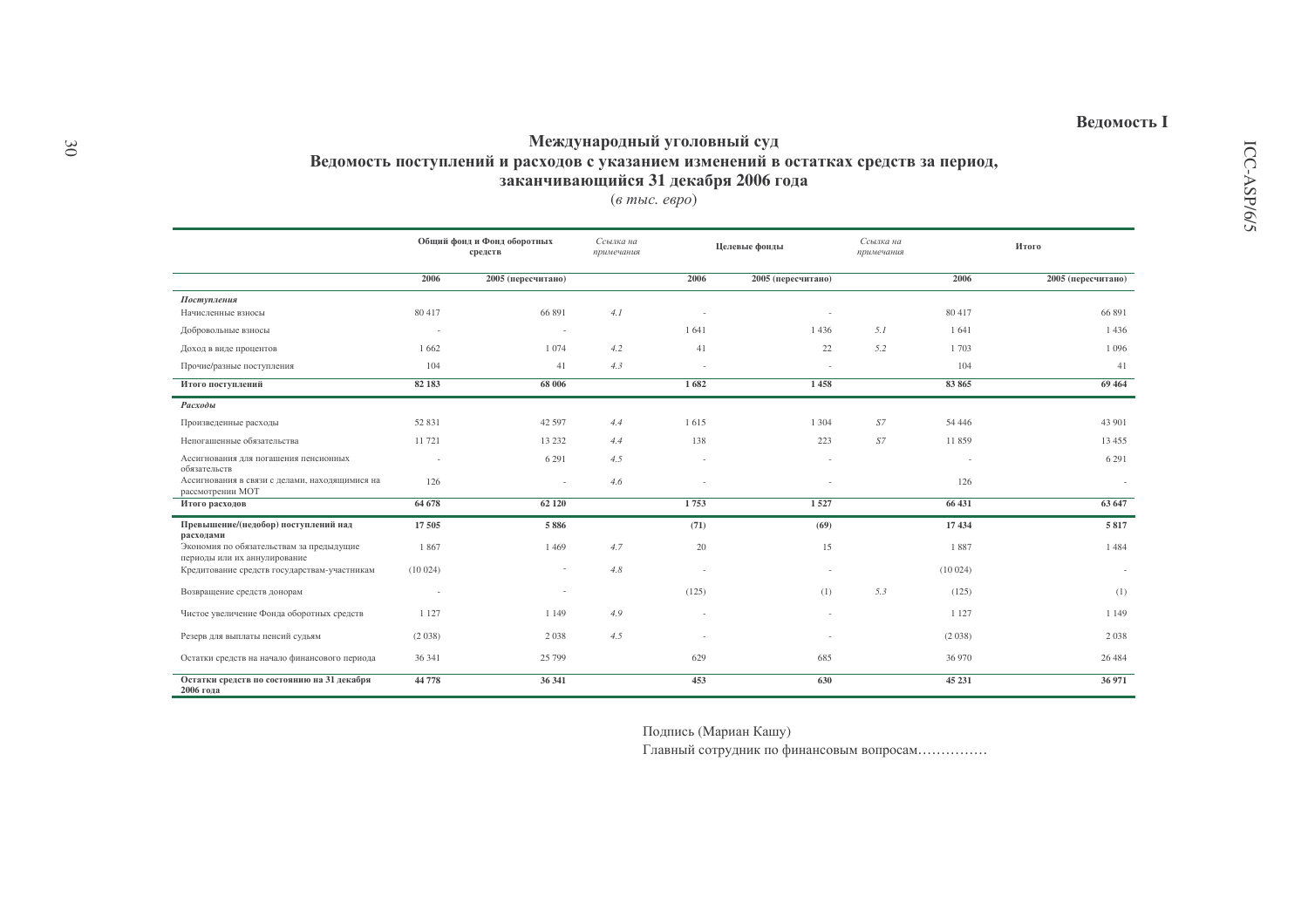# Международный уголовный суд Ведомость активов, пассивов, резервов и остатков средств по состоянию на 31 декабря 2006 года

 $(\textit{6 mol.} \textit{e} \cdot \textit{e} \cdot \textit{b})$ 

|                                                                        | Общий фонд и Фонд оборотных средств |                    | Ссылка на<br>Целевые фонды<br>примечания |                          |                    | Ссылка на<br>примечания |         | Итого                    |  |
|------------------------------------------------------------------------|-------------------------------------|--------------------|------------------------------------------|--------------------------|--------------------|-------------------------|---------|--------------------------|--|
|                                                                        | 2006                                | 2005 (пересчитано) |                                          | 2006                     | 2005 (пересчитано) |                         | 2006    | 2005 (пересчитано)       |  |
| Активы                                                                 |                                     |                    |                                          |                          |                    |                         |         |                          |  |
| Денежные и срочные депозиты                                            | 56 265                              | 40 865             |                                          | 708                      | 1851               |                         | 56 973  | 42 716                   |  |
| Начисленные взносы к получению от государств-членов                    | 11 969                              | 15 14 6            | 4.10                                     | $\overline{\phantom{a}}$ |                    |                         | 11 9 69 | 15 146                   |  |
| Добровольные взносы к получению                                        |                                     | $\sim$             |                                          | 156                      | $\overline{4}$     |                         | 156     | $\overline{A}$           |  |
| Другие взносы к получению                                              | 95                                  | 298                | 4.11                                     |                          |                    |                         | 95      | 298                      |  |
| Остатки межфондовых средств к получению                                | 91                                  | 188                | 4.12                                     |                          |                    |                         | 91      | 188                      |  |
| Другие счета к получению                                               | 4 0 5 1                             | 2 3 5 6            | 4.13                                     | $7\phantom{.0}$          | $\tau$             | 5.4                     | 4 0 5 8 | 2 3 6 3                  |  |
| Отсроченные расходы - субсидии на образование                          | 270                                 | 169                | 4.14                                     |                          |                    |                         | 270     | 169                      |  |
| Итого активов                                                          | 72 741                              | 59 022             |                                          | 871                      | 1862               |                         | 73 612  | 60 884                   |  |
| Пассивы                                                                |                                     |                    |                                          |                          |                    |                         |         |                          |  |
| Взносы/платежи, полученные авансом                                     | 7 7 4 4                             | 3 5 7 1            | 4.15                                     | 191                      | 824                | 5.5                     | 7935    | 4 3 9 5                  |  |
| Непогашенные обязательства                                             | 11 721                              | 13 2 3 2           |                                          | 138                      | 223                |                         | 11859   | 13 4 55                  |  |
| Остатки межфондовых средств к оплате                                   |                                     | ٠                  |                                          | 88                       | 185                | 5.6                     | 88      | 185                      |  |
| Ассигнования для выплаты пенсий судьям на                              | 6 2 9 1                             | 4 2 5 3            | 4.5                                      |                          | $\sim$             |                         | 6 2 9 1 | 4 2 5 3                  |  |
| накопительной основе<br>Ассигнования в связи с делами, находящимися на | 126                                 | ۰.                 | 4.6                                      |                          |                    |                         | 126     | $\overline{\phantom{a}}$ |  |
| рассмотрении МОТ<br>Другие счета к оплате                              | 2081                                | 1625               | 4.16                                     |                          |                    |                         | 2 0 8 1 | 1 625                    |  |
| Итого пассивов                                                         | 27 963                              | 22 681             |                                          | 417                      | 1 2 3 2            |                         | 28 380  | 23 913                   |  |
| Резервы и остатки средств                                              |                                     |                    |                                          |                          |                    |                         |         |                          |  |
| Фонд оборотных средств                                                 | 6 701                               | 5 5 7 4            | 4.9                                      |                          |                    |                         | 6 701   | 5 5 7 4                  |  |
| Фонд для покрытия непредвиденных расходов                              | 9 1 6 9                             | 9 1 6 9            | 4.17                                     |                          |                    |                         | 9 1 6 9 | 9 1 6 9                  |  |
| Резерв для выплаты пенсий судьям                                       |                                     | 2 0 3 8            | 4.5                                      |                          |                    |                         |         | 2 0 3 8                  |  |
| Резерв по невыплаченным взносам                                        | 5 0 7 8                             | 3 6 5 1            | 4.18                                     |                          |                    |                         | 5 0 7 8 | 3651                     |  |
| Совокупное положительное сальдо                                        | 23 830                              | 15 909             | S4                                       | 454                      | 630                |                         | 24 28 4 | 16 539                   |  |
| Итого резервов и остатков средств                                      | 44 778                              | 36 341             |                                          | 454                      | 630                |                         | 45 232  | 36 971                   |  |
| Итого пассивов, резервов и остатков средств                            | 72 741                              | 59 022             |                                          | 871                      | 1862               |                         | 73 612  | 60 884                   |  |

Подпись (Мариан Кашу)

 $\Im 1$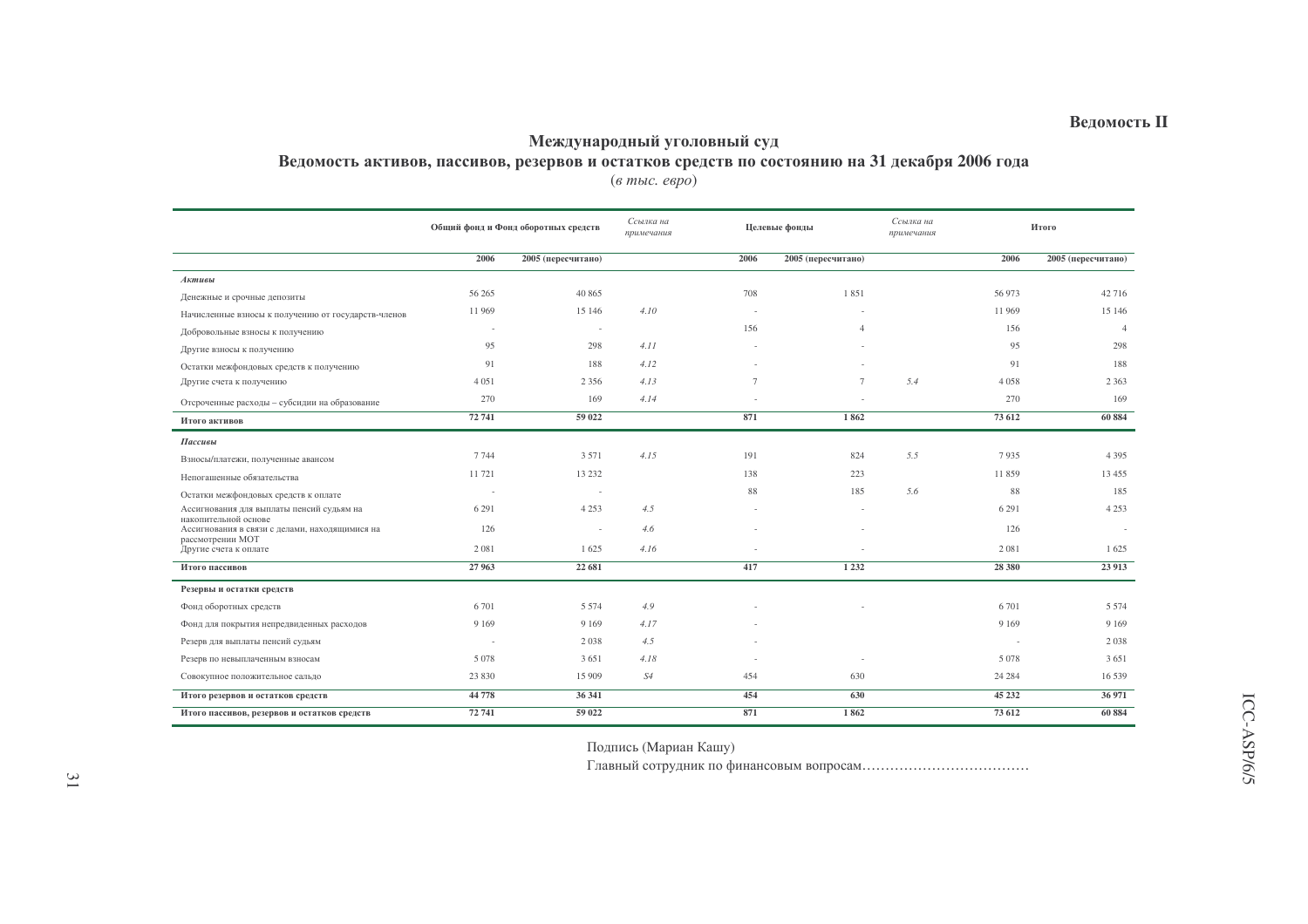## Международный уголовный суд Ведомость движения наличных средств по состоянию на 31 декабря 2006 года

(в тыс. евро)

|                                                                                                | Общий фонд и Фонд оборотных<br>средств |                       | Целевые фонды  |                          | Итого   |                       |  |
|------------------------------------------------------------------------------------------------|----------------------------------------|-----------------------|----------------|--------------------------|---------|-----------------------|--|
|                                                                                                | 2006                                   | 2005<br>(пересчитано) | 2006           | 2005<br>(пересчитано)    | 2006    | 2005<br>(пересчитано) |  |
| Движение наличных средств в рамках оперативной деятельности                                    |                                        |                       |                |                          |         |                       |  |
| Чистое превышение/(недобор) поступлений над расходами (Ведомость I)                            | 17 505                                 | 5886                  | (71)           | (69)                     | 17434   | 5817                  |  |
| (Увеличение)/сокращение взносов к получению                                                    | 3 3 8 0                                | (4968)                | (152)          | 6                        | 3 2 2 8 | (4962)                |  |
| (Увеличение)/сокращение остатков межфондовых средств к получению                               | 97                                     | (183)                 |                | ÷                        | 97      | (183)                 |  |
| (Увеличение)/сокращение по другим счетам к получению                                           | (1695)                                 | (834)                 |                | (2)                      | (1695)  | (836)                 |  |
| (Увеличение)/сокращение отсроченных платежей                                                   | (101)                                  | (63)                  | $\overline{a}$ |                          | (101)   | (63)                  |  |
| Увеличение/(сокращение) взносов, полученных авансом                                            | 4 1 7 3                                | (309)                 | (633)          | 659                      | 3 5 4 0 | 350                   |  |
| Увеличение/(сокращение) непогашенных обязательств                                              | (1511)                                 | 1 4 3 6               | (85)           | 175                      | (1596)  | 1611                  |  |
| Увеличение/(сокращение) остатков межфондовых средств к оплате                                  |                                        |                       | (97)           | 164                      | (97)    | 164                   |  |
| Увеличение/(сокращение) ассигнований для выплаты пенсий судьям на                              | 2038                                   | 4 2 5 3               |                |                          | 2038    | 4 2 5 3               |  |
| накопительной основе<br>Увеличение/(сокращение) ассигнований в связи с делами, находящимися на | 126                                    |                       |                |                          | 126     |                       |  |
| рассмотрении МОТ<br>Увеличение/(сокращение) по счетам к оплате                                 | 456                                    | 1318                  |                | ÷                        | 456     | 1318                  |  |
| За вычетом: доход в виде процентов                                                             | (1662)                                 | (1074)                | (41)           | (22)                     | (1703)  | (1096)                |  |
| Чистые поступления наличных средств по результатам оперативной<br>деятельности                 | 22 806                                 | 5462                  | (1079)         | 911                      | 21 7 27 | 6373                  |  |
| Поступление наличных средств от инвестиционной и финансовой                                    |                                        |                       |                |                          |         |                       |  |
| деятельности<br>Плюс: доход в виде процентов                                                   | 1 6 6 2                                | 1 0 7 4               | 41             | 22                       | 1703    | 1 0 9 6               |  |
| Чистые поступления наличных средств от инвестиционной и финансовой<br>деятельности             | 1662                                   | 1074                  | 41             | 22                       | 1703    | 1 0 9 6               |  |
| Поступление наличных средств из других источников                                              |                                        |                       |                |                          |         |                       |  |
| Чистое увеличение/(сокращение) Фонда оборотных средств                                         | 1 1 2 7                                | 1 1 4 9               |                |                          | 1 1 2 7 | 1 1 4 9               |  |
| Экономия по обязательствам за предыдущие периоды или их аннулирование                          | 1867                                   | 1469                  | 20             | 15                       | 1887    | 1484                  |  |
| Резерв для выплаты пенсий судьям                                                               | (2.038)                                | 2038                  |                | Î,                       | (2 038) | 2038                  |  |
| Кредитование средств государствам-участникам                                                   | (10024)                                |                       |                | $\overline{\phantom{a}}$ | (10024) |                       |  |
| Возвращение средств донорам                                                                    |                                        |                       | (125)          | (1)                      | (125)   | (1)                   |  |
| Чистые поступления наличных средств из других источников                                       | (9068)                                 | 4656                  | (105)          | 14                       | (9173)  | 4670                  |  |
| Чистое увеличение/(сокращение) денежных и срочных депозитов                                    | 15 400                                 | 11 192                | (1143)         | 947                      | 14 257  | 12 139                |  |
| Денежные и срочные депозиты на начало финансового периода                                      | 40 865                                 | 29 673                | 1851           | 904                      | 42 716  | 30 577                |  |
| Денежные и срочные депозиты по состоянию на 31 декабря 2006 года<br>(Ведомость II)             | 56 265                                 | 40 865                | 708            | 1851                     | 56 973  | 42716                 |  |

Ведомость III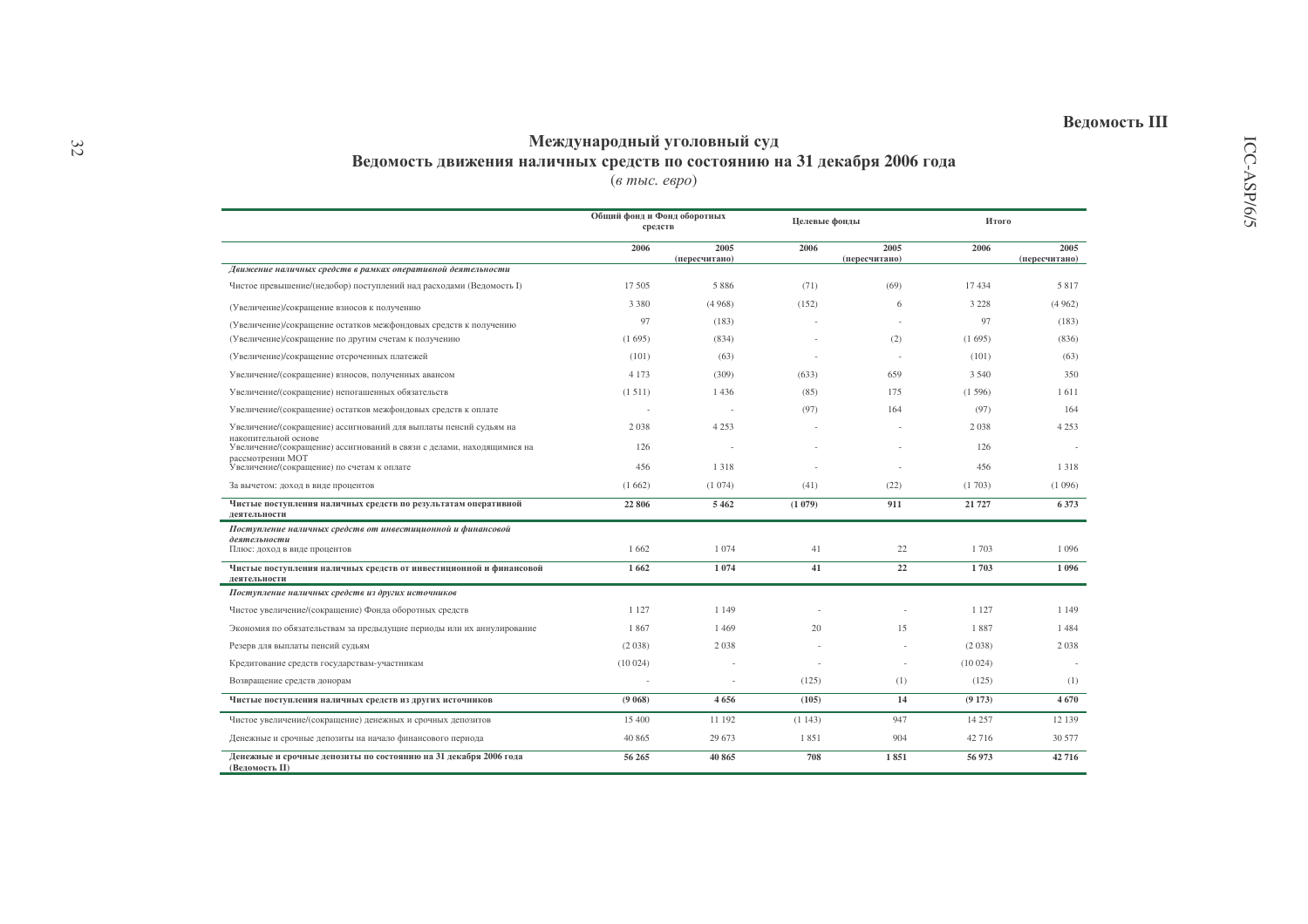# Ведомость IV

# Международный уголовный суд **Ведомость ассигнований за период с 1 января по 31 декабря 2006 года**<br>(в тыс. евро)

| Основная программа                             | Утвержденные<br>ассигнования | Выплаты | Непогашенные<br>обязательства | Ассигнования             | Общие<br>расходы | Свободный от<br>обязательств<br>остаток |
|------------------------------------------------|------------------------------|---------|-------------------------------|--------------------------|------------------|-----------------------------------------|
| Судебные органы                                | 7751                         | 5 5 7 5 | 275                           | 75                       | 5925             | 1826                                    |
| Канцелярия Прокурора                           | 20 876                       | 14 750  | 1 5 5 0                       | $\overline{\phantom{a}}$ | 16 300           | 4 5 7 6                                 |
| Секретариат Суда                               | 46 608                       | 30 082  | 8419                          | 51                       | 38 552           | 8 0 5 6                                 |
| Секретариат Ассамблеи<br>государств-участников | 4 0 7 6                      | 2 3 1 4 | 781                           | $\overline{\phantom{a}}$ | 3 0 9 5          | 981                                     |
| Инвестиции в помещения<br>Суда                 | 1 1 0 6                      | 110     | 696                           | $\overline{\phantom{a}}$ | 806              | 300                                     |
| Всего                                          | 80 417                       | 52 831  | 11721                         | 126                      | 64 678           | 15739                                   |

 $\sim$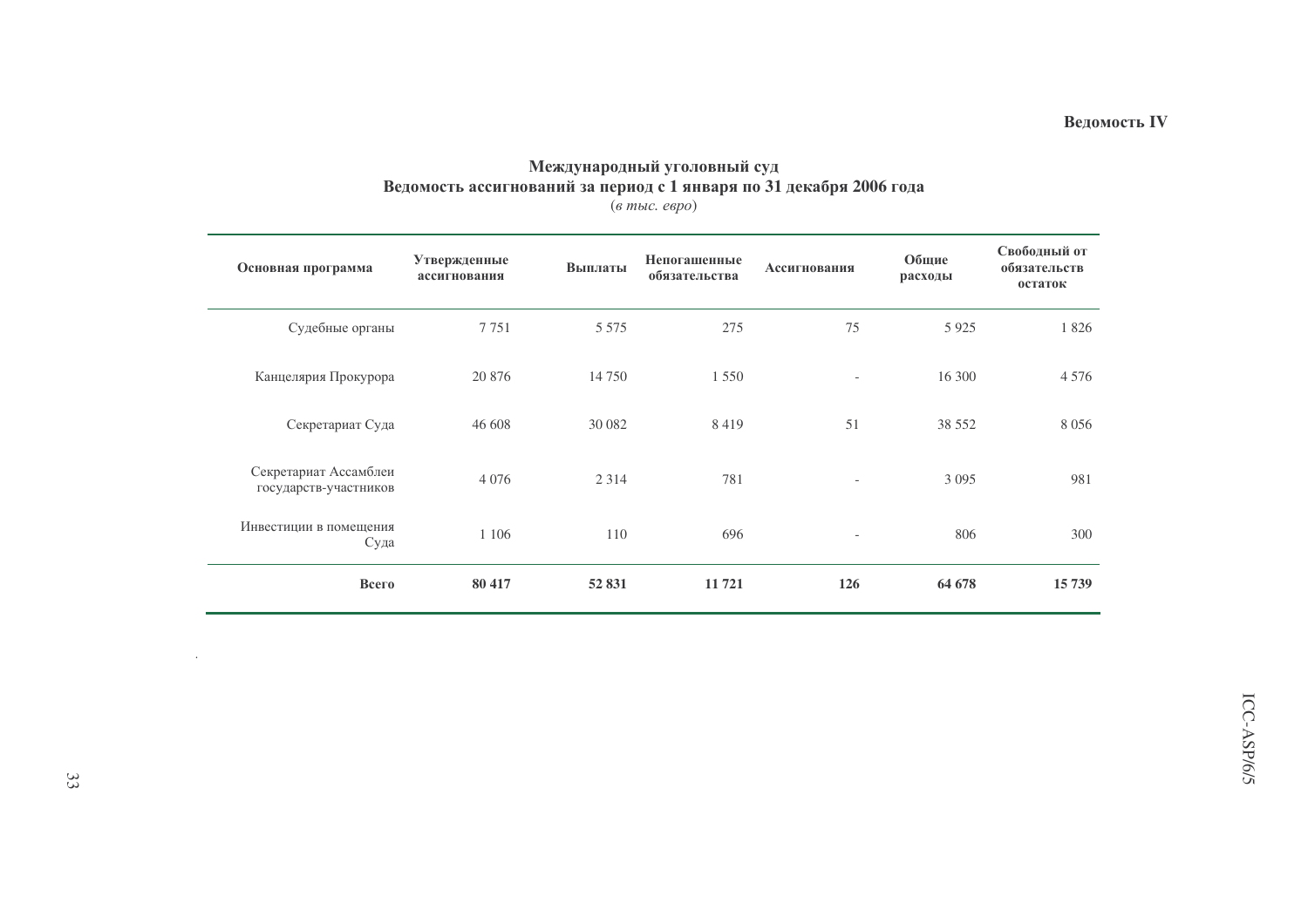# Международный уголовный суд<br>Положение со взносами по состоянию на 31 декабря 2006 года<br>(в евро)

| Государства-участники            | Задолженность<br>по состоянию на<br>1 января<br>2006 года | Поступления а/           | Задолженность<br>по взносам | Начисленные<br>взносы | Кредитование<br>средств с<br>2005 года | Поступления b/ | Задолженность<br>по взносам | Итого<br>задолженность<br>по взносам | Кредитование<br>средств по<br>поступлениям<br>за 2006 год | Поступления,<br>относящиеся к<br>2007 году |
|----------------------------------|-----------------------------------------------------------|--------------------------|-----------------------------|-----------------------|----------------------------------------|----------------|-----------------------------|--------------------------------------|-----------------------------------------------------------|--------------------------------------------|
|                                  |                                                           | Предыдущие годы          |                             |                       | 2006                                   |                |                             |                                      |                                                           |                                            |
| Афганистан                       | $\sim$                                                    | $\sim$                   | $\sim$                      | 3 1 9 8               | 2                                      | 378            | 2818                        | 2818                                 | $\sim$                                                    |                                            |
| Албания                          | 6914                                                      | 6914                     |                             | 7996                  |                                        | 7996           |                             |                                      |                                                           |                                            |
| Андорра                          |                                                           |                          |                             | 7996                  | 3                                      | 7993           |                             |                                      | 1 0 4 0                                                   |                                            |
| Антигуа и Барбуда                | 8677                                                      | 8677                     |                             | 4798                  |                                        | 4798           |                             |                                      | 792                                                       |                                            |
| Аргентина                        | 2 371 177                                                 | 1 247 591                | 1 123 586                   | 1 528 865             | $\sim$                                 | $\sim$         | 1 528 865                   | 2 652 451                            |                                                           |                                            |
| Австралия                        | $\sim$                                                    | - 11                     | $\sim$                      | 2 545 976             | 1 1 4 7                                | 2 544 829      |                             |                                      | 331 240                                                   | in 1919.                                   |
| Австрия                          |                                                           |                          |                             | 1 373 739             | 577                                    | 1 373 162      |                             |                                      | 178 686                                                   |                                            |
| Барбадос                         |                                                           |                          |                             | 15 9 92               | 8                                      | 15 9 8 4       |                             |                                      | 2 0 8 1                                                   |                                            |
| Бельгия                          |                                                           |                          |                             | 1709 578              | 771                                    | 1708 807       |                             |                                      | 222 423                                                   |                                            |
| Белиз с/                         |                                                           |                          |                             | 1599                  | 1599                                   |                |                             |                                      | 2014                                                      |                                            |
| Бенин                            | $\overline{\phantom{a}}$                                  | $\sim$                   | $\sim$                      | 3 1 9 8               | 2                                      | 378            | <br>2818                    | 2818                                 | $\overline{a}$                                            |                                            |
| Боливия                          | 24 217                                                    | 1895                     | 22 3 22                     | 14 3 9 3              | ٠                                      | $\sim$         | 14 3 9 3                    | 36715                                |                                                           |                                            |
| Босния и Герцеговина             |                                                           |                          |                             | 4798                  | 2                                      | 4796           |                             |                                      | 2 2 7 4                                                   |                                            |
| Ботсвана                         |                                                           |                          |                             | 19 19 1               | 27                                     | 19 164         |                             |                                      | 2515                                                      |                                            |
| Бразилия                         | 3 789 533                                                 | 336 557                  | 3 452 976                   | 2 435 629             | ×.                                     | $\sim$         | 2 435 629                   | 5 888 605                            |                                                           |                                            |
| Болгария                         | $\overline{a}$                                            | $\sim$                   | $\sim$                      | 27 187                | 12                                     | 27 175         | <b>CONTRACTOR</b><br>$\sim$ | $\sim$                               | 3 5 3 6                                                   | in 1919.                                   |
| Буркина-Фасо                     | 3863                                                      | 189                      | 3674                        | 3 1 9 8               |                                        |                | 3 1 9 8                     | 6872                                 |                                                           |                                            |
| Бурунди                          | 1 3 8 3                                                   | $\sim$                   | 1 3 8 3                     | 1599                  |                                        |                | 1599                        | 2982                                 |                                                           |                                            |
| Камбоджа                         | 598                                                       | 598                      |                             | 3 1 9 8               |                                        | 3 0 1 4        | 184                         | 184                                  |                                                           |                                            |
| Канада                           |                                                           |                          |                             | 4 4 9 6 6 3 8         | 2032                                   | 4 4 9 6 6 0 6  |                             | $\sim$                               | 105                                                       |                                            |
| Центральноафриканская Республика | 3 0 9 8                                                   | 1715                     | 1 3 8 3                     | 1599                  | $\sim$                                 | $\sim$         |                             | 2982                                 | $\sim$                                                    |                                            |
| Колумбия                         |                                                           |                          |                             | 247 881               | 10 219                                 | 237 662        | ÷.                          |                                      | 36 427                                                    | 100,391                                    |
| Коморские Острова                |                                                           |                          |                             | 267                   |                                        |                | 267                         | 267                                  |                                                           |                                            |
| Конго                            | 1840                                                      |                          | 1840                        | 1599                  |                                        |                | 1599                        | 3 4 3 9                              |                                                           |                                            |
| Коста-Рика                       | 72 853                                                    | 43 578                   | 29 27 5                     | 47 977                | $\sim$                                 | -1             | 47 976                      | 77 251                               |                                                           |                                            |
| Хорватия                         | $\sim$                                                    |                          | $\sim$                      | 59 172                | 26                                     | 59 146         | $\sim$                      | $\sim$                               | $\overline{\phantom{a}}$                                  |                                            |
| Кипр                             |                                                           | $\overline{\phantom{a}}$ |                             | 62 370                | 29                                     | 62 341         | $\sim$                      |                                      |                                                           |                                            |
| Демократическая Республика Конго | 7887                                                      | 498                      | 7389                        | 4798                  | $\sim$                                 | $\sim$         | 4798                        | 12 187                               |                                                           |                                            |
| Дания                            |                                                           |                          |                             | 1 148 248             | 45 818                                 | 1 102 430      | - 2                         | $\sim$                               | 194 692                                                   |                                            |
| Джибути                          |                                                           |                          |                             | 1599                  |                                        | 189            | 1410                        | 1410                                 |                                                           |                                            |
| Доминика                         | 3 0 9 8                                                   | 3 0 9 8                  | $\sim$                      | 1599                  | $\overline{\phantom{a}}$               | 75             | 1 5 2 4                     | 1 5 2 4                              | $\overline{\phantom{a}}$                                  |                                            |
| Доминиканская Республика         | 20 165                                                    | $\overline{\phantom{a}}$ | 20 165                      | 55 973                |                                        | - 2            | 55 973                      | 76 138                               |                                                           |                                            |
| Эквадор                          | 28 3 19                                                   | 28 3 19                  |                             | 30 385                | ×.                                     | 25 816         | 4569                        | 4 5 6 9                              | $\sim$                                                    |                                            |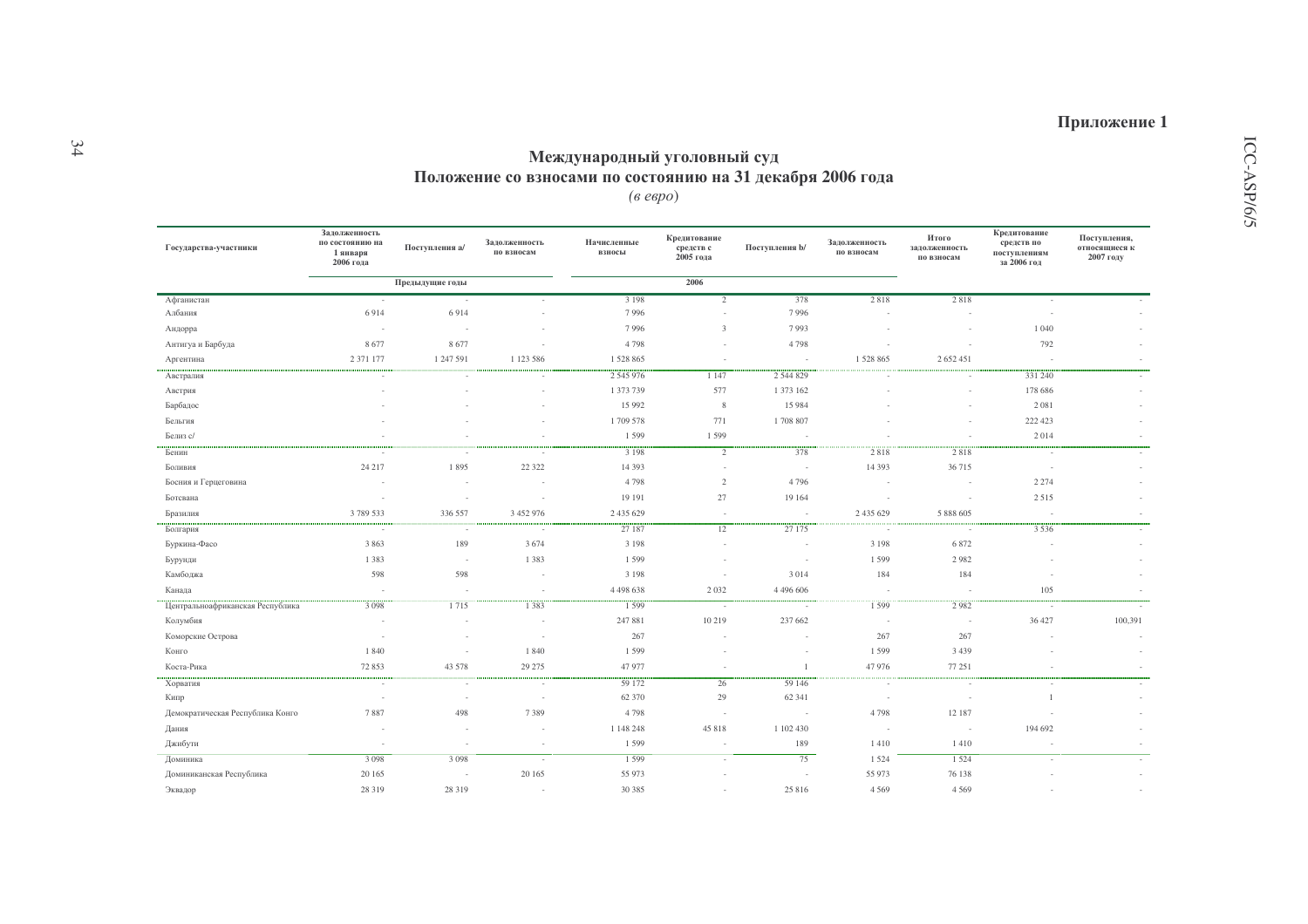| Государства-участники | Задолженность<br>по состоянию на<br>1 января<br>2006 года | Поступления а/           | Задолженность<br>по взносам | Начисленные<br>взносы | Кредитование<br>средств с<br>2005 года | Поступления b/ | Задолженность<br>по взносам | Итого<br>задолженность<br>по взносам | Кредитование<br>средств по<br>поступлениям<br>за 2006 год | Поступления,<br>относящиеся к<br>2007 году |
|-----------------------|-----------------------------------------------------------|--------------------------|-----------------------------|-----------------------|----------------------------------------|----------------|-----------------------------|--------------------------------------|-----------------------------------------------------------|--------------------------------------------|
|                       |                                                           | Предыдущие годы          |                             |                       | 2006                                   |                |                             |                                      |                                                           |                                            |
| Эстония               | $\overline{\phantom{a}}$                                  |                          |                             | 19 19 1               | 8                                      | 19 18 3        | $\overline{\phantom{a}}$    |                                      | 2 4 9 6                                                   |                                            |
| Фиджи                 | 17                                                        | $17\,$                   | $\sim$                      | 6 3 9 7               | $\sim$                                 | 740            | 5 6 5 7                     | 5 6 5 7                              | $\sim$                                                    |                                            |
| Финляндия             |                                                           |                          |                             | 852 390               | 387                                    | 852 003        |                             |                                      | 110 902                                                   |                                            |
| Франция               | i.                                                        | ÷.                       | $\sim$                      | 9 643 363             | 4 3 5 2                                | 9 639 011      | $\sim$                      | $\sim$                               | 1 254 641                                                 | ×.                                         |
| Габон                 | 5 6 2 5                                                   | 1866                     | 3759                        | 14 3 9 3              | $\sim$                                 | ۰.             | 14 3 9 3                    | 18 15 2                              |                                                           |                                            |
| Гамбия                | $\sim$                                                    | $\overline{\phantom{a}}$ | $\sim$                      | 1599                  | ÷,                                     | 189            | 1410                        | 1410                                 | ÷,                                                        |                                            |
| Грузия                | 7632                                                      | 7632                     |                             | 4 7 9 8               | $\sim$                                 | 510            | 4 2 8 8                     | 4 2 8 8                              | $\overline{\phantom{a}}$                                  |                                            |
| Германия              |                                                           |                          | $\sim$                      | 13 852 540            | 5 8 2 4                                | 13 846 716     |                             |                                      | 322                                                       | ÷.                                         |
| Гана                  | $\overline{\phantom{a}}$                                  |                          | $\sim$                      | 6 3 9 7               | 5 4 4 5                                | 952            | $\sim$                      | $\sim$                               | 16 4 69                                                   | $\sim$                                     |
| Греция                | 546 907                                                   | 546 907                  | ×.                          | 847 592               | $\sim$                                 | 847 592        | ÷,                          | $\sim$                               | 110 251                                                   | ÷,                                         |
| Гвинея                | 8589                                                      | 509                      | 8 0 8 0                     | 4798                  | ÷.                                     |                | 4798                        | 12878                                | J.                                                        |                                            |
| Гайана                |                                                           | $\overline{\phantom{a}}$ | $\sim$                      | 1 5 9 9               | 139                                    |                | 1460                        | 1460                                 | $\overline{\phantom{a}}$                                  | $\sim$                                     |
| Гондурас              | 14 5 22                                                   | 8 8 9 1                  | 5 6 3 1                     | 7996                  | $\sim$                                 |                | 7996                        | 13 627                               | $\sim$                                                    | $\sim$                                     |
| Венгрия               |                                                           |                          | ÷.                          | 201 503               | 89                                     | 201 414        |                             |                                      | 26 215                                                    | ÷.                                         |
| Исландия              |                                                           |                          |                             | 54 374                | 26                                     | 54 348         |                             |                                      | 7076                                                      | ÷.                                         |
| Ирландия              |                                                           |                          |                             | 559 731               | 253                                    | 559 478        |                             |                                      | 72 825                                                    |                                            |
| Италия                | 7 360 060                                                 | 7 360 060                |                             | 7812245               | $\sim$                                 | 5 680 329      | 2 131 916                   | 2 131 916                            | ÷                                                         | $\sim$                                     |
| Иордания              |                                                           |                          |                             | 17592                 | $7\phantom{.0}$                        | 17585          |                             |                                      |                                                           | ÷,                                         |
| Кения                 |                                                           |                          |                             | 14 3 9 3              | $\sim$                                 | 14 3 9 3       |                             |                                      |                                                           |                                            |
| Латвия                |                                                           |                          |                             | 23 988                | 11                                     | 23 977         |                             |                                      | 3 1 2 0                                                   | ×.                                         |
| Лесото                | ÷                                                         |                          | i.                          | 1599                  | ÷,                                     | 1599           |                             | $\sim$                               | 1716                                                      |                                            |
| Либерия               | 1474                                                      |                          | 1474                        | 1599                  | $\sim$                                 | $\sim$         | 1599                        | 3 0 7 3                              | $\sim$                                                    | $\sim$                                     |
| Лихтенштейн           | $\overline{\phantom{a}}$                                  | - 11                     | $\overline{\phantom{a}}$    | 7996                  | $\overline{c}$                         | 7994           |                             |                                      | 1 0 3 9                                                   | $\sim$                                     |
| Литва                 | 12 900                                                    | 12 900                   | $\sim$                      | 38 38 2               | $\sim$                                 | 38 38 2        |                             |                                      | ٠.                                                        | $\sim$                                     |
| Люксембург            | $\overline{\phantom{a}}$                                  | $\sim$                   | $\sim$                      | 123 141               | 55                                     | 123 086        |                             |                                      | $\overline{\mathbf{3}}$                                   |                                            |
| Малави                | 3 4 7 9                                                   | 132                      | 3 3 4 7                     | 1 5 9 9               | $\sim$                                 |                | 1599                        | 4 9 4 6                              | ٠                                                         | $\sim$                                     |
| Мали                  | $\sim$                                                    | $\sim$                   | $\overline{\phantom{a}}$    | 3 1 9 8               | 2                                      | 378            | 2818                        | 2818                                 | $\overline{\phantom{a}}$                                  | $\sim$                                     |
| Мальта                | 9855                                                      | 9855                     | $\sim$                      | 22 3 8 9              | $\sim$                                 | 22 3 8 9       | $\sim$                      | $\sim$                               | 9                                                         | $\sim$                                     |
| Маршалловы Острова    | 1684                                                      | 207                      | 1477                        | 1 5 9 9               | ÷,                                     | $\sim$         | 1599                        | 3 0 7 6                              |                                                           | $\sim$                                     |
| Маврикий              | $\overline{\phantom{a}}$                                  |                          | $\sim$                      | 17592                 | $\tau$                                 | 17585          |                             |                                      | $\overline{\phantom{a}}$                                  | $\sim$                                     |
| Мексика               | $\sim$                                                    |                          | $\sim$                      | 3 011 352             | ä,                                     | 3 011 352      | $\sim$                      |                                      | 70                                                        |                                            |
| Монголия              | $\sim$                                                    | $\sim$                   | $\sim$                      | 1599                  | $\overline{\phantom{a}}$               | 1 5 9 9        | $\overline{\phantom{a}}$    |                                      | $\overline{\phantom{a}}$                                  | $\sim$                                     |
| Черногория            | ÷.                                                        |                          | $\sim$                      | 933                   | ×.                                     | 933            | ÷.                          |                                      |                                                           | ×.                                         |
| Намибия               |                                                           |                          | $\overline{\phantom{a}}$    | 9595                  | 5                                      | 9 5 9 0        | ÷,                          |                                      |                                                           | $\sim$                                     |
| Haypy                 | 2 4 8 0                                                   | 1 2 8 1                  | 1 1 9 9                     | 1599                  | ٠                                      | $\sim$         | 1599                        | 2798                                 |                                                           |                                            |
| Нидерланды            | $\sim$                                                    | $\sim$                   | $\sim$                      | 2 702 700             | 1 2 2 1                                | 2 701 479      | $\sim$                      | $\sim$                               | 351 634                                                   | 1,954,481                                  |
| Новая Зеландия        | $\sim$                                                    | $\sim$                   | $\sim$                      | 353 430               | 161                                    | 353 269        | $\sim$                      | $\sim$                               | 45 984                                                    | $\sim$                                     |
| Нигер                 | 3 0 9 8                                                   | 169                      | 2929                        | 1 5 9 9               | $\sim$                                 |                | 1599                        | 4528                                 |                                                           |                                            |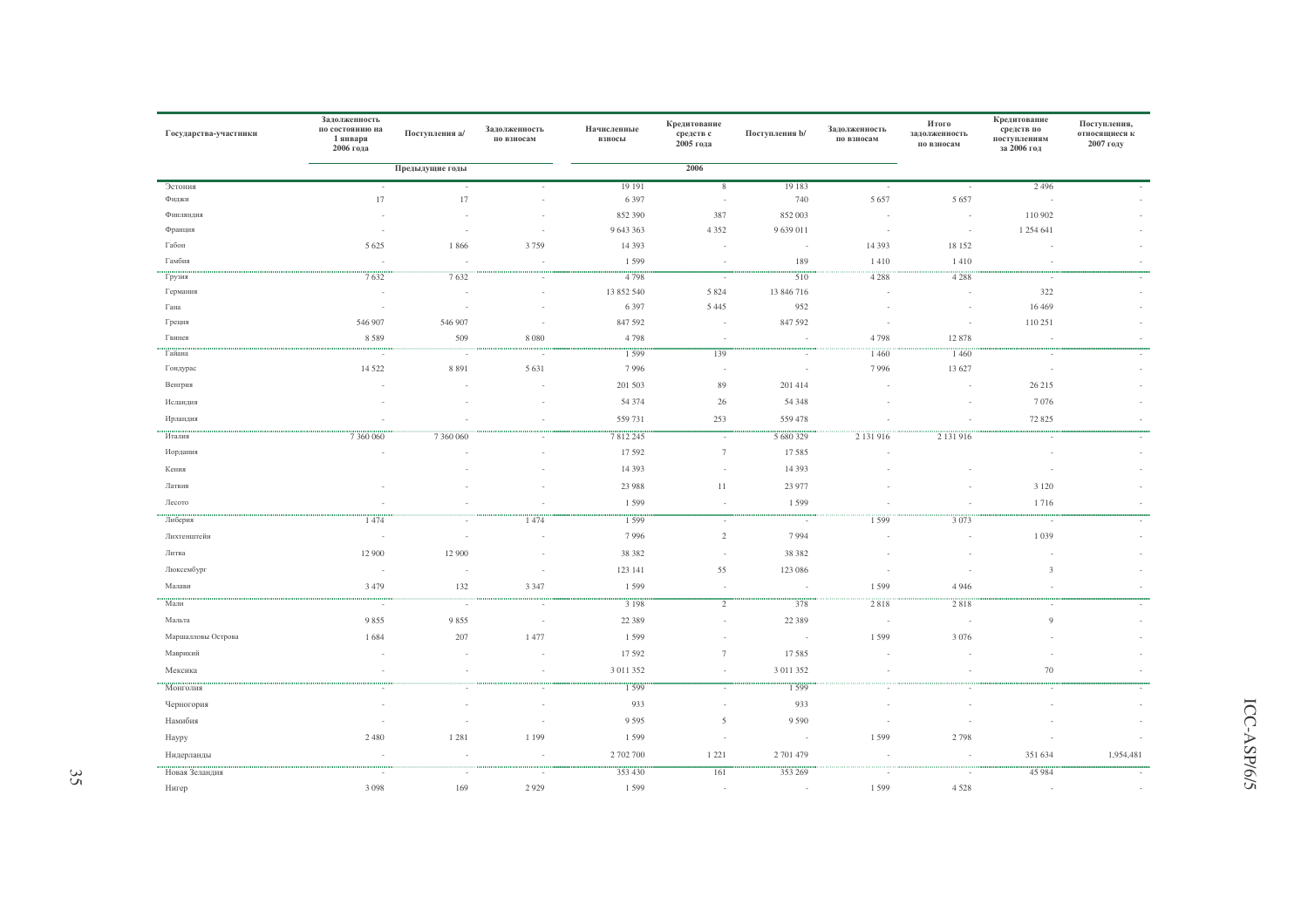| Государства-участники                      | Задолженность<br>по состоянию на<br>1 января<br>2006 года | Поступления а/  | Задолженность<br>по взносам | Начисленные<br>взносы | Кредитование<br>средств с<br>2005 года | Поступления b/           | Задолженность<br>по взносам | Итого<br>задолженность<br>по взносам | Кредитование<br>средств по<br>поступлениям<br>за 2006 год | Поступления,<br>относящиеся к<br>2007 году |
|--------------------------------------------|-----------------------------------------------------------|-----------------|-----------------------------|-----------------------|----------------------------------------|--------------------------|-----------------------------|--------------------------------------|-----------------------------------------------------------|--------------------------------------------|
|                                            |                                                           | Предыдущие годы |                             |                       | 2006                                   |                          |                             |                                      |                                                           |                                            |
| Нигерия                                    | 57898                                                     | 8 7 0 7         | 49 191                      | 67 168                | $\sim$                                 | $\sim$                   | 67 168                      | 116 359                              | $\sim$                                                    |                                            |
| Норвегия                                   |                                                           |                 |                             | 1085878               | 491                                    | 1 085 387                |                             |                                      | 27                                                        |                                            |
| Панама                                     | 17778                                                     | 17778           | ÷                           | 30 385                | - 2                                    | 23 645                   | 6 7 4 0                     | 6 7 4 0                              |                                                           |                                            |
| Парагвай                                   | 39 649                                                    | 39 649          | $\sim$                      | 19 19 1               | $\sim$                                 | 19 19 1                  | $\sim$                      | $\sim$                               | 3 2 9 7                                                   |                                            |
| Перу                                       | 228 188                                                   | 165 308         | 62 880                      | 147 129               | $\sim$                                 | $\sim$                   | 147 129                     | 210 009                              | $\overline{\phantom{a}}$                                  |                                            |
| Польша                                     |                                                           | ۰.              | ÷                           | 737 246               | 332                                    | 736 914                  |                             | ÷                                    | 95 918                                                    |                                            |
| Португалия                                 |                                                           |                 |                             | 751 639               | 340                                    | 751 299                  |                             | $\sim$                               | 97 792                                                    |                                            |
| Республика Корея                           |                                                           |                 | ÷,                          | 2872219               | 1 207                                  | 2 871 012                |                             | $\sim$                               | 373 598                                                   |                                            |
| Румыния                                    | $\sim$                                                    | $\sim$          | $\sim$                      | 95 954                | 40                                     | 95 914                   | $\sim$                      | $\sim$                               | 12 480                                                    | $\sim$                                     |
| Сент-Китс и Невис                          |                                                           | ٠               | $\overline{\phantom{a}}$    | 267                   | $\sim$                                 |                          | 267                         | 267                                  |                                                           |                                            |
| Сент-Винсент и Гренадины                   | 1683                                                      | 207             | 1476                        | 1599                  |                                        |                          | 1599                        | 3 0 7 5                              |                                                           |                                            |
| Самоа                                      |                                                           |                 |                             | 1599                  | 747                                    | 852                      |                             |                                      | 944                                                       |                                            |
| Сан-Марино                                 |                                                           |                 |                             | 4798                  | 2                                      | 4796                     |                             | ٠                                    | ٠                                                         |                                            |
| Сенегал                                    | 1598                                                      | 1598            | ٠                           | 7996                  | $\sim$                                 | 7435                     | 561                         | 561                                  | $\sim$                                                    | $\sim$                                     |
| Сербия                                     | 26 27 2                                                   | 26 27 2         | ٠                           | 30 385                | $\sim$                                 | 30 385                   |                             | ٠                                    | 12                                                        | - 20                                       |
| Сьерра-Леоне                               | 2 4 8 0                                                   | 1513            | 967                         | 1599                  | $\sim$                                 | $\sim$                   | 1599                        | 2 5 6 6                              | $\sim$                                                    |                                            |
| Словакия                                   |                                                           |                 | $\overline{\phantom{a}}$    | 81 561                | 34                                     | 81 5 27                  |                             | $\sim$                               | 10 608                                                    |                                            |
| Словения                                   | ÷                                                         |                 | ÷.                          | 131 137               | 60                                     | 131 078                  |                             | $\sim$                               | 3                                                         | in a                                       |
| Южная Африка                               |                                                           |                 |                             | 466 975               | 196                                    | 466 779                  |                             |                                      | 60 742                                                    |                                            |
| Испания                                    |                                                           |                 | $\overline{\phantom{a}}$    | 4 0 30 0 63           | 1817                                   | 4 028 246                |                             | $\sim$                               | 524 326                                                   |                                            |
| Швеция                                     |                                                           |                 | ÷,                          | 1 596 033             | 721                                    | 1 595 312                |                             |                                      | 207 651                                                   |                                            |
| Швейцария                                  |                                                           |                 | ÷,                          | 1914280               | 803                                    | 1913 477                 |                             | $\sim$                               | 43                                                        |                                            |
| Таджикистан                                | 2 5 0 5                                                   | 1765            | 740                         | 1599                  | $\sim$                                 | ٠.                       | 1599                        | 2 3 3 9                              | $\sim$                                                    |                                            |
| Бывшая югославская Республика<br>Македония | 6 2 3 8                                                   | 6 2 3 8         | $\sim$                      | 9 5 9 5               | $\sim$                                 | 1 1 3 9                  | 8 4 5 6                     | 8 4 5 6                              | $\overline{\phantom{a}}$                                  |                                            |
| Тимор-Лешти                                | 2 4 8 2                                                   | 2 4 8 2         | ÷,                          | 1599                  |                                        | 189                      | 1410                        | 1410                                 |                                                           |                                            |
| Тринидад и Тобаго                          | 13 213                                                    | 13 213          | $\overline{\phantom{a}}$    | 35 183                |                                        | 35 183                   |                             | $\sim$                               | 4561                                                      |                                            |
| Уганда                                     | 14 270                                                    | 1 2 4 4         | 13 0 26                     | 9 5 9 5               |                                        |                          | 9 5 9 5                     | 22 621                               |                                                           |                                            |
| Соединенное Королевство                    | ٠.                                                        | $\sim$          | $\sim$                      | 9 798 490             | 4 4 2 6                                | 9 794 064                |                             | $\sim$                               | 1 274 827                                                 |                                            |
| Объединенная Республика Танзания           | 14 8 8 2                                                  | 14 8 8 2        | $\sim$                      | 9595                  |                                        | 9 5 21                   | 74                          | 74                                   |                                                           |                                            |
| Уругвай                                    | 158 863                                                   | 101 308         | 57 555                      | 76 763                |                                        | $\overline{\phantom{a}}$ | 76 763                      | 134 318                              |                                                           |                                            |
| Венесуэла                                  | 232 558                                                   | 35 450          | 197 108                     | 273 469               |                                        | $\overline{\phantom{a}}$ | 273 469                     | 470 577                              |                                                           |                                            |
| Замбия                                     | 3 1 8 2                                                   | 415             | 2 7 6 7                     | 3 1 9 8               |                                        | $\sim$                   | 3 1 9 8                     | 5 9 6 5                              |                                                           |                                            |
| Итого (103 государства-участника)          | 15 145 683                                                | 10 068 084      | 5 077 599                   | 80 417 200            | 91 484                                 | 73 434 139               | 6 891 577                   | 11 969 176                           | 5 649 427                                                 | 2,054,872                                  |

a/ Поступления за предыдущие годы включают излишки наличных средств на общую сумму 1 637 209 евро, кредитованные государствам-участникам 1 января 2006 года.

b/ Поступления за 2006 год включают излишки наличных средств на общую сумму 7 398 846 евро, кредитованные государствам-участникам 1 января 2006 года.

с/ В 2005 году кредитование средств Белизу по поступлениям за 2005 год составило 1 807 евро. В 2006 году сообщается только о 1 599 евро как о поступлениях за счет начисленных взносов за 2006 год. Оставшаяся сумма в размере 208 евро включена в сумму для кредитования средств по поступлениям за 2006 год, которое будет осуществляться за счет взносов за будущие годы.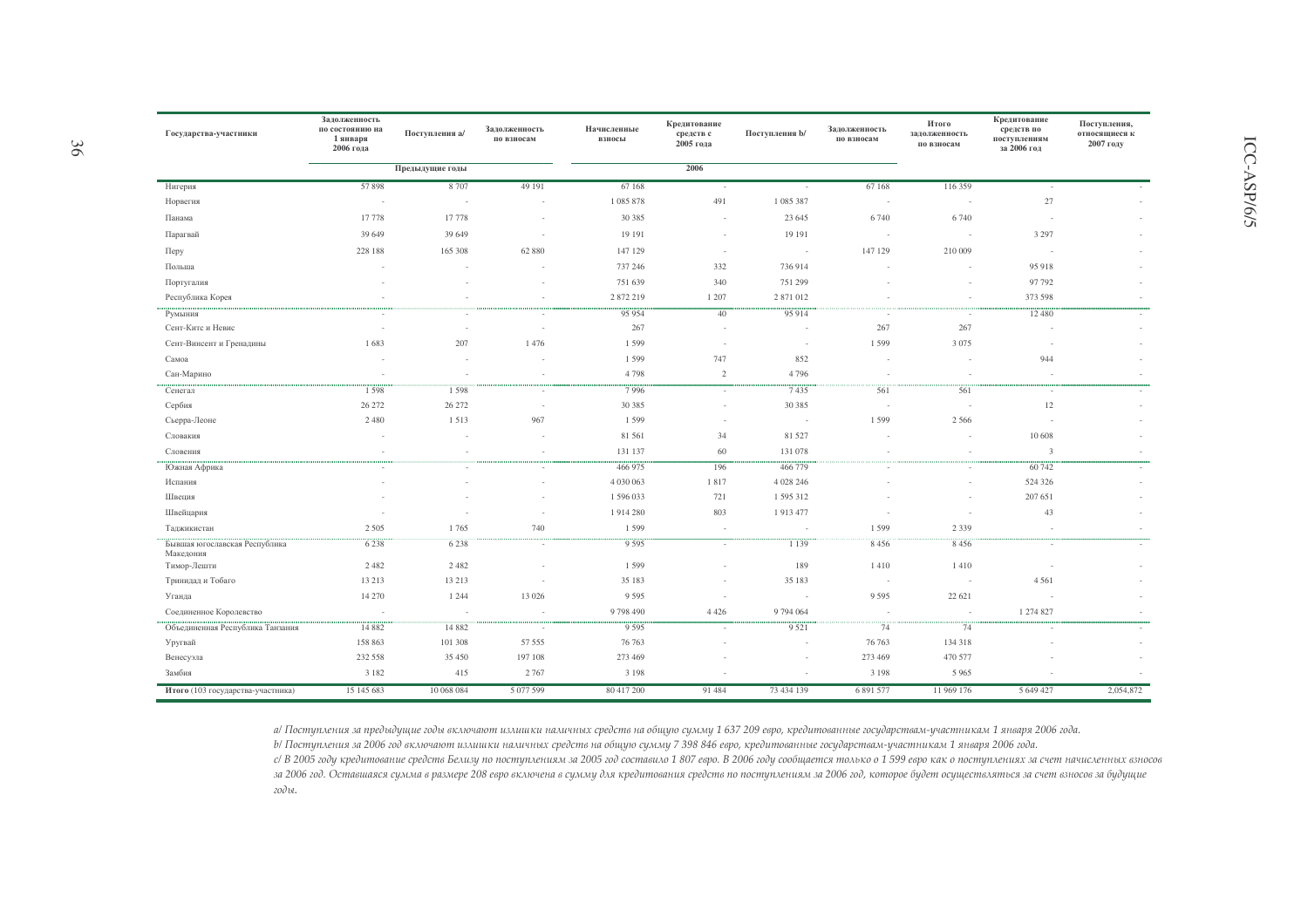## Международный уголовный суд Состояние Фонда оборотных средств на 31 декабря 2006 года (в евро)

|                                                                         | 2006      | 2005          |
|-------------------------------------------------------------------------|-----------|---------------|
| Остаток на начало финансового периода                                   | 5 276 783 | 4 207 170     |
| Поступления/(возмещения)                                                |           |               |
| Поступления от государств-участников                                    | 1 329 393 | 1 069 613     |
| Изъятия                                                                 |           |               |
| Остаток на 31 декабря                                                   | 6 606 176 | 5 276 783     |
| Установленный уровень                                                   | 6 701 400 | 5 5 7 4 3 0 0 |
| Минус: суммы, причитающиеся от государств-<br>участников (приложение 3) | 95 224    | 297 517       |
| Остаток на 31 декабря                                                   | 6 606 176 | 5 276 783     |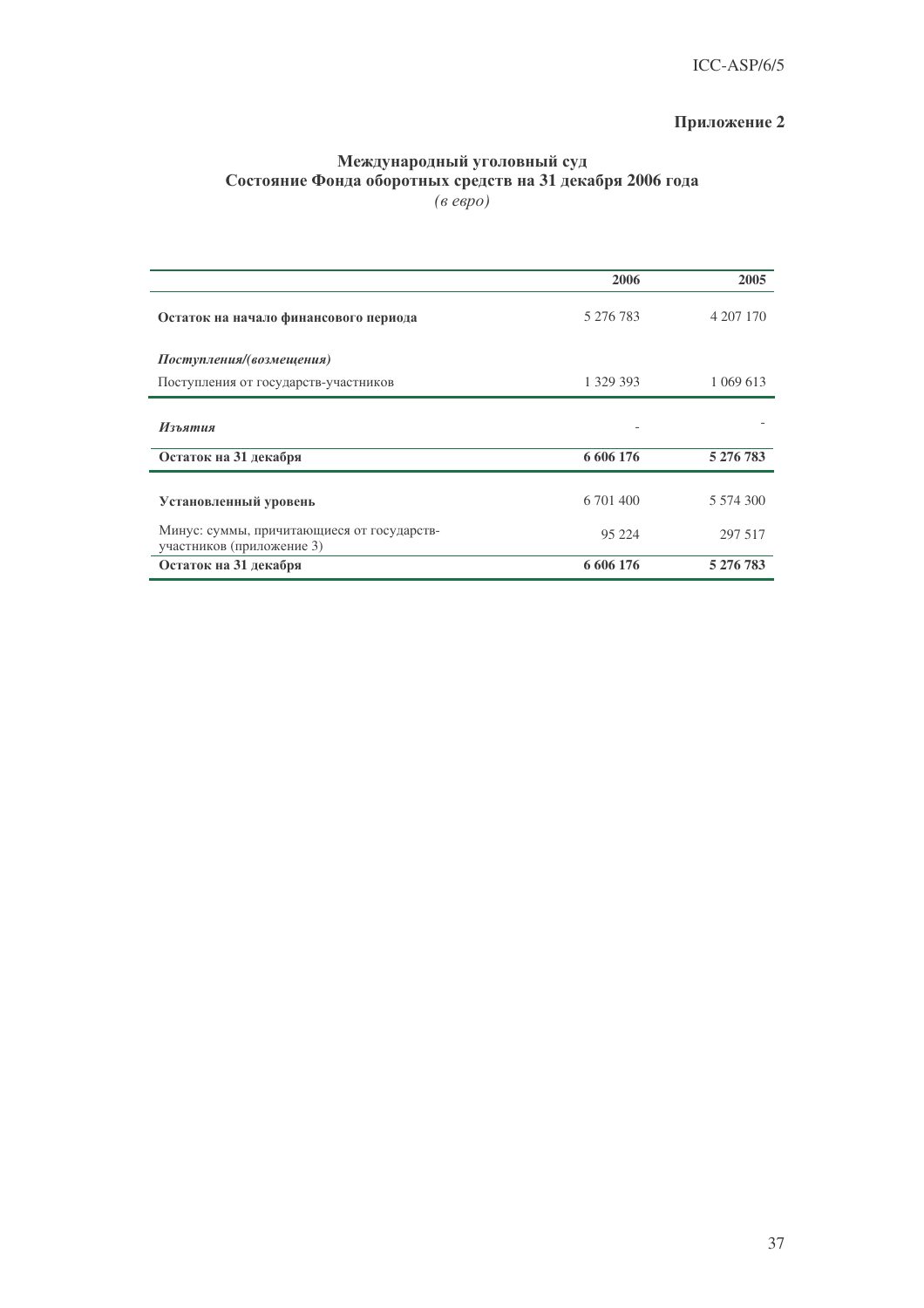# Международный уголовный суд<br>Положение с авансовыми выплатами в Фонд оборотных средств по состоянию на 31 декабря 2006 года

 $(e \text{ } e \text{ } e \text{)}$ 

| Государства-участники              | Фонд оборотных средств | Кумулятивные платежи | Задолженность | Поступления в<br>2007 году |
|------------------------------------|------------------------|----------------------|---------------|----------------------------|
| Афганистан                         | 267                    | 267                  |               |                            |
| Албания                            | 666                    | 666                  |               |                            |
| Андорра                            | 666                    | 666                  |               |                            |
| Антигуа и Барбуда                  | 400                    | 400                  |               |                            |
| Аргентина                          | 127 400                | 110 102              | 17 29 8       |                            |
| ,,,,,,,,,,,,,,,,,,,,,<br>Австралия | 212 156                | 212 156              |               |                            |
| Австрия                            | 114 475                | 114 475              |               |                            |
| Барбадос                           | 1 3 3 2                | 1 3 3 2              |               |                            |
| Бельгия                            | 142 459                | 142 459              |               |                            |
| Белиз                              | 133                    | 133                  |               |                            |
| Бенин                              | 267                    | 267                  |               |                            |
| Боливия                            | 1 1 9 9                | 311                  | 888           |                            |
| Босния и Герцеговина               | 399                    | 399                  |               |                            |
| Ботсвана                           | 1 600                  | 1600                 |               |                            |
| Бразилия                           | 202 960                | 139 364              | 63 596        |                            |
| Болгария                           | 2 2 6 5                | 2 2 6 5              |               |                            |
| Буркина-Фасо                       | 267                    | 183                  | 84            |                            |
| Бурунди                            | 133                    | 109                  | 24            |                            |
| Камбоджа                           | 267                    | 267                  |               |                            |
| Канада                             | 374 870                | 374 870              |               |                            |
| Центральноафриканская Республика   | 133                    | 110                  | 23            |                            |
| Колумбия                           | 20 655                 | 20 655               | ÷,            |                            |
| Коморские Острова                  | 133                    | ÷,                   | 133           |                            |
| Конго                              | 133                    | 86                   | 47            |                            |
| Коста-Рика                         | 3 9 9 8                | 3 4 5 5              | 543           |                            |
| Хорватия                           | 4930                   | 4 9 3 0              |               |                            |
| Кипр                               | 5 1 9 7                | 5 1 9 7              | Î,            |                            |
| Демократическая Республика Конго   | 399                    | 274                  | 125           |                            |
| Дания                              | 95 684                 | 95 684               |               |                            |
| Джибути                            | 133                    | 133                  |               |                            |
| Доминика                           | 133                    | 133                  |               |                            |
| Доминиканская Республика           | 4 6 6 4                |                      | 4 6 6 4       |                            |
| Эквадор                            | 2531                   | 2 5 3 1              |               |                            |
| Эстония                            | 1 600                  | 1 600                |               |                            |
| Фиджи                              | 533                    | 533                  |               |                            |
| Финляндия                          | 71 031                 | 71 031               |               |                            |
| Франция                            | 803 577                | 803 577              |               |                            |
| Габон                              | 1 1 9 9                | $1\;036$             | 163           |                            |
| Гамбия                             | 133                    | 133                  |               |                            |
| Грузия                             | 399                    | 399                  |               |                            |
| Германия                           | 1 154 325              | 1 154 325            |               |                            |
| Гана                               | 533                    | 533                  |               |                            |
| Греция                             | 70 629                 | 70 629               |               |                            |
| Гвинея                             | 399                    | 113                  | 286           |                            |
| Гайана                             | 133                    | 133                  |               |                            |
| Гондурас                           | 665                    | 575                  | 90            |                            |
| Венгрия                            | 16791                  | 16791                |               |                            |
| Исландия                           | 4532                   | 4532                 |               |                            |
| Ирландия                           | 46 642                 | 46 642               |               |                            |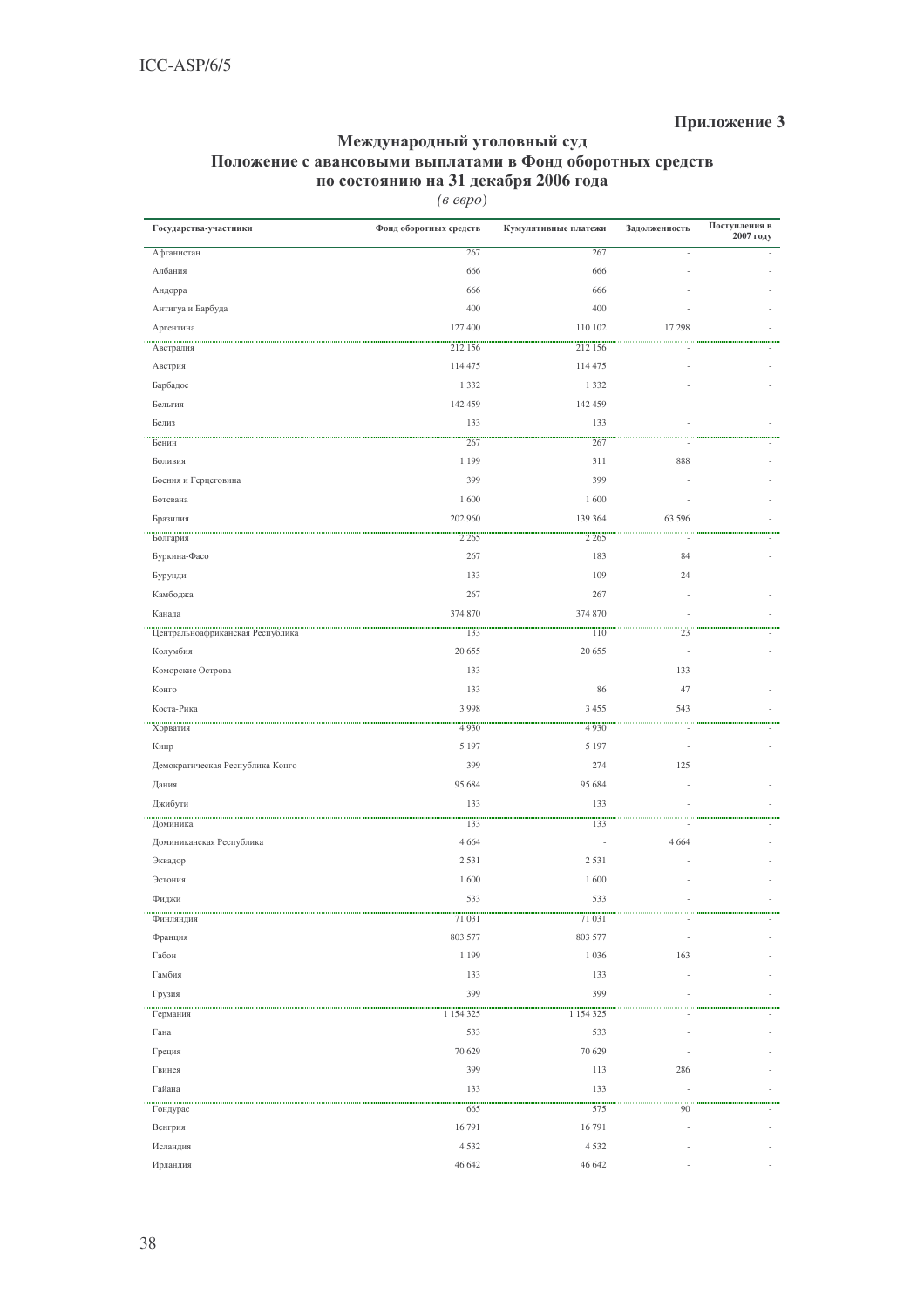| Государства-участники                   | Фонд оборотных средств | Кумулятивные платежи | Задолженность | Поступления в<br>2007 году |
|-----------------------------------------|------------------------|----------------------|---------------|----------------------------|
| Италия                                  | 650 991                | 650 991              |               |                            |
| Иордания                                | 1465                   | 1465                 |               |                            |
| Кения                                   | 1 1 9 9                | 1 1 9 9              |               |                            |
| Латвия                                  | 1999                   | 1999                 |               |                            |
| Лесото                                  | 133                    | 133                  |               |                            |
| Либерия                                 | 133                    | 17                   | 116           |                            |
| Лихтенштейн                             | 666                    | 666                  |               |                            |
| Литва                                   | 3 1 9 8                | 3 1 9 8              |               |                            |
| Люксембург                              | 10 26 2                | 10 26 2              |               |                            |
| Малави                                  | 133                    | 75                   | 58            |                            |
| Мали                                    | 267                    | 267                  |               |                            |
| Мальта                                  | 1866                   | 1866                 |               |                            |
| Маршалловы Острова                      | 132                    | 91                   | 41            |                            |
| Маврикий                                | 1466                   | 1466                 |               |                            |
| Мексика                                 | 250 934                | 250 934              |               |                            |
| Монголия                                | 133                    | 133                  |               |                            |
| Черногория                              | 133                    | 133                  |               |                            |
| Намибия                                 | 800                    | 800                  |               |                            |
| Haypy                                   | 132                    | 114                  | 18            |                            |
| Нидерланды                              | 225 216                | 225 216              |               | 39 547                     |
| Новая Зеландия                          | 29 451                 | 29 451               |               |                            |
| Нигер                                   | 133                    | 38                   | 95            |                            |
| Нигерия                                 | 5 5 9 8                | 4838                 | 760           |                            |
| Норвегия                                | 90 487                 | 90 487               |               |                            |
| Панама                                  | 2532                   | 2 5 3 2              |               |                            |
| Парагвай                                | 1599                   | 1599                 |               |                            |
| Перу                                    | 12 260                 | 10 595               | 1665          |                            |
| Польша                                  | 61 434                 | 61 434               |               |                            |
| Португалия                              | 62 634                 | 62 634               |               |                            |
| Республика Корея                        | 239 342                | 239 342              |               |                            |
| Румыния                                 | 7996                   | 7996                 |               |                            |
| Сент-Китс и Невис                       | 133                    |                      | 133           |                            |
| Сент-Винсент и Гренадины                | 132                    | 91                   | 41            |                            |
| Самоа                                   | 133                    | 133                  |               |                            |
| Сан-Марино                              | 400                    | 400                  |               |                            |
| Сенегал                                 | 666                    | 666                  |               |                            |
| Сербия                                  | 2531                   | 2531                 |               |                            |
| Сьерра-Леоне                            | 132                    | 114                  | 18            |                            |
| Словакия                                | 6796                   | 6796                 |               |                            |
| Словения                                | 10 9 27                | 10 9 27              |               |                            |
| Южная Африка                            | 38 913                 | 38 913               |               |                            |
| Испания                                 | 335 824                | 335 824              |               |                            |
|                                         |                        |                      |               |                            |
| Швеция                                  | 132 998                | 132 998              |               |                            |
| Швейцария<br>Таджикистан                | 159 517<br>132         | 159 517<br>114       | 18            |                            |
| Бывшая югославская Республика Македония | 800                    | 800                  |               |                            |
| Тимор-Лешти                             | 133                    | 133                  |               |                            |
| Тринидад и Тобаго                       | 2932                   | 2932                 |               |                            |
| <br>Уганда                              | 798                    | 548                  | 250           |                            |
| Соединенное Королевство                 | 816 503                | 816 503              |               |                            |
| Объединенная Республика Танзания        | 800                    | 800                  | ÷,            |                            |
| Уругвай                                 | 6 3 9 7                | 5 5 2 8              | 869           |                            |
| Венесуэла                               | 22 787                 | 19 693               | 3 0 9 4       |                            |
| Замбия                                  | 267                    | 183                  | 84            |                            |
| Всего (103 государства-участника)       | 6701400                | 6 606 176            | 95 224        | 39 547                     |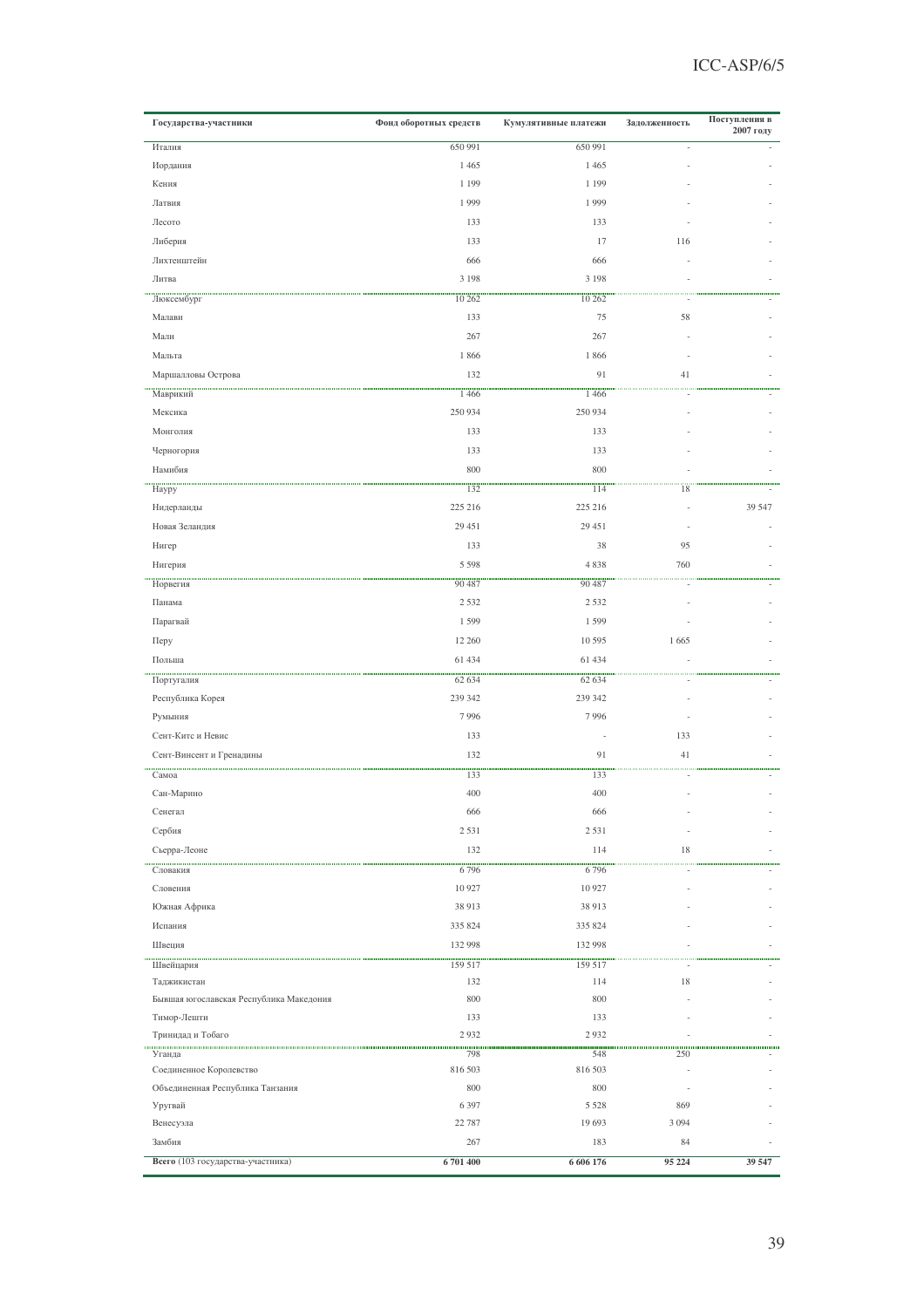#### Международный уголовный суд Положение с избытком наличности по состоянию на 31 декабря 2006 года (в евро)

|                                                                          | 2006       | 2005<br>(пересчитанные) |
|--------------------------------------------------------------------------|------------|-------------------------|
| Текущий год                                                              |            |                         |
| Поступления                                                              |            |                         |
| Поступления начисленных взносов                                          | 73 525 623 | 55 396 404              |
| Разные поступления                                                       | 1766020    | 1 1 1 4 8 3 9           |
|                                                                          | 75 291 643 | 56 511 243              |
| Расходы                                                                  |            |                         |
| Произведенные расходы                                                    | 52 831 394 | 42 597 280              |
| Непогашенные обязательства                                               | 11 721 338 | 13 232 406              |
| Ассигнования на погашение пенсионных обязательств                        |            | 6 291 289               |
| Ассигнования на дела, рассматриваемые в АТМОТ                            | 126 078    |                         |
|                                                                          | 64 678 810 | 62 120 975              |
| Предварительный избыток/(дефицит) наличности                             | 10 612 833 | (5609732)               |
| Взносы к получению                                                       | 6891577    | 11 494 796              |
| Превышение/(недобор) поступлений над расходами<br>(Ведомость I)          | 17 504 410 | 5885064                 |
| Использование предварительного<br>избытка/(дефицита) за предыдущий год   |            |                         |
| Предварительный избыток/(дефицит) за предыдущий                          | (5609732)  | 1 946 940               |
| Плюс: поступление начисленных взносов за                                 | 10 068 084 | 6 607 454               |
| Экономия по обязательствам за предыдущие периоды<br>или их аннулирование | 1 867 180  | 1469481                 |
| Избыток/(дефицит) наличности за предыдущий год                           | 6 325 532  | 10 023 875              |
| Итого, избыток наличности (Ведомость II)                                 | 23 829 942 | 15 908 939              |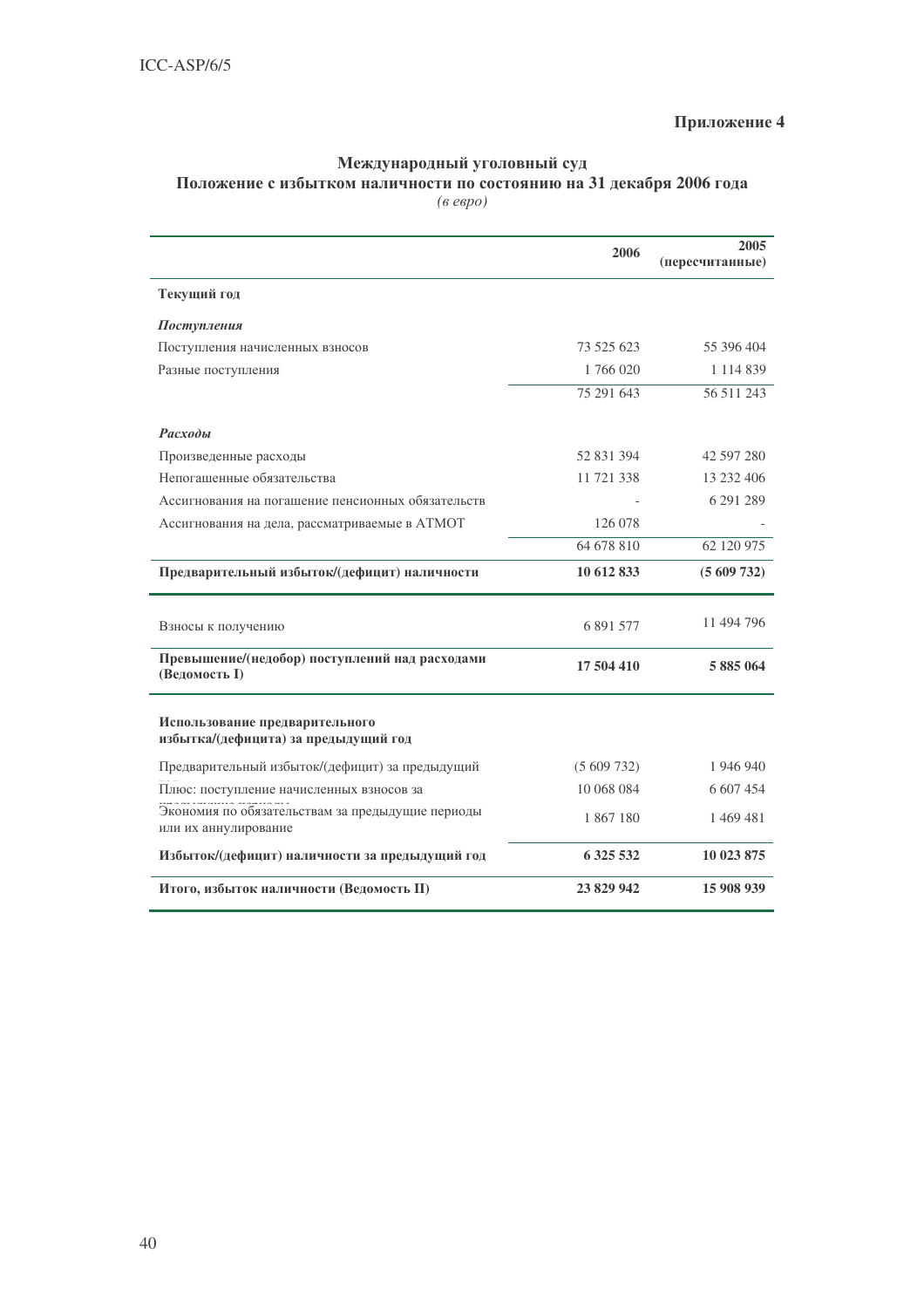# Международный уголовный суд

## Доля средств государств-участников в избытке наличных средств за 2005 год  $($ вевро $)$

| Государства-участники            | Шкала взносов за 2005 год | Избыток   |
|----------------------------------|---------------------------|-----------|
| Афганистан                       | 0,00413                   | 261       |
| Албания                          | 0,01034                   | 654       |
| Андорра                          | 0,01034                   | 654       |
| Антигуа и Барбуда                | 0,00620                   | 392       |
| Аргентина                        | 1,97615                   | 125 002   |
| Австралия                        | 3,29083                   | 208 162   |
| Австрия                          | 1,77564                   | 112 319   |
| Барбадос                         | 0,02067                   | 1 307     |
| Бельгия                          | 2,20974                   | 139 777   |
| Белиз                            | 0,00207                   | 131       |
| Бенин                            | 0,00413                   | 261       |
| Боливия                          | 0,01860                   | 1 1 7 7   |
| Босния и Герцеговина             | 0,00620                   | 392       |
| Ботсвана                         | 0,02481                   | 1569      |
| Бразилия                         | 3,14820                   | 199 140   |
| Болгария                         | 0,03514                   | 2 223     |
| Буркина Фасо                     | 0,00413                   | 262       |
| Бурунди                          | 0,00207                   | 131       |
| Камбоджа                         | 0,00413                   | 262       |
| Канада                           | 5,81477                   | 367815    |
| Центральноафриканская Республика | 0,00207                   | 131       |
| Колумбия                         | 0,32040                   | 20 267    |
| Конго                            | 0,00207                   | 131       |
| Коста-Рика                       | 0,06201                   | 3923      |
| Хорватия                         | 0,07648                   | 4838      |
| Кипр                             | 0,08062                   | 5 0 9 9   |
| Демократическая Республика Конго | 0,00620                   | 392       |
| Дания                            | 1,48418                   | 93 882    |
| Джибути                          | 0,00207                   | 131       |
| Доминика                         | 0,00207                   | 131       |
| Доминиканская Республика         | 0,03015                   | 1907      |
| Эквадор                          | 0,03927                   | 2484      |
| Эстония                          | 0,02481                   | 1569      |
| Фиджи                            | 0,00827                   | 523       |
| Финляндия                        | 1,10177                   | 69 693    |
| Франция                          | 12,46464                  | 788 455   |
| Габон                            | 0,01860                   | 1 1 7 7   |
| Гамбия                           | 0,00207                   | 131       |
| Грузия                           | 0,00620                   | 392       |
| Германия                         | 17,90526                  | 1 132 603 |
| Гана                             | 0,00827                   | 523       |
| Греция                           | 1,09557                   | 69 300    |
| Гвинея                           | 0,00620                   | 392       |
| Гайана                           | 0,00207                   | 131       |
| Гондурас                         | 0,01034                   | 654       |
| Венгрия                          | 0,26046                   | 16 475    |
| Исландия                         | 0,07028                   | 4 4 4 6   |
| Ирландия                         | 0,72349                   | 45 763    |
| Италия                           | 10,09781                  | 638 740   |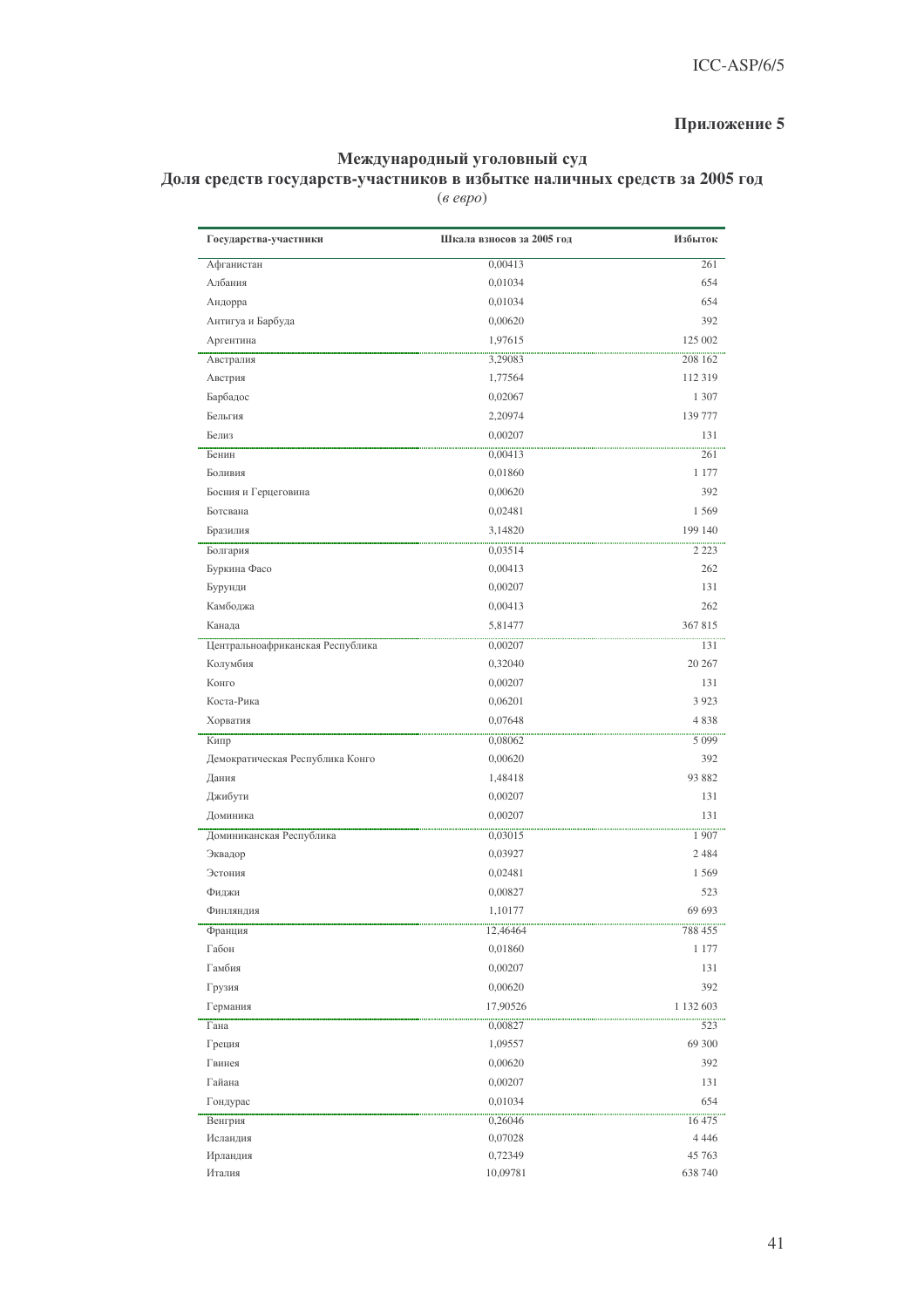| Государства-участники                      | Шкала взносов за 2005 год | Избыток            |
|--------------------------------------------|---------------------------|--------------------|
| Иордания                                   | 0,02274                   | 1438               |
| Кения                                      | 0,01085                   | 686                |
| Латвия                                     | 0,03101                   | 1961               |
| Лесото                                     | 0,00207                   | 131                |
| Либерия                                    | 0,00207                   | 131                |
| Лихтенштейн                                | 0,01034                   | 654                |
| Литва                                      | 0,04961                   | 3 1 3 8            |
| Люксембург                                 | 0,15917                   | 10 068             |
| Малави                                     | 0,00207                   | 131                |
| Мали                                       | 0,00413                   | 261                |
| Мальта                                     | 0,02894                   | 1831               |
| Маршалловы Острова                         | 0,00207                   | 131                |
| Маврикий                                   | 0,02274                   | 1438               |
| Монголия                                   | 0,00207                   | 131                |
| Намибия                                    | 0,01240                   | 785                |
| Haypy                                      | 0,00207                   | 131                |
| Нидерланды                                 | 3,49341                   | 220 977            |
| Новая Зеландия                             | 0,45683                   | 28 897             |
| Нигер                                      | 0,00207                   | 131                |
| Нигерия                                    | 0,08682                   | 5 4 9 2            |
| Норвегия                                   | 1,40356                   | 88783              |
| Панама                                     | 0,03927                   | 2484               |
| Парагвай                                   | 0,02481                   | 1569               |
| Перу                                       | 0,19017                   | 12 0 29            |
| Польша                                     | 0,95294                   | 60 278             |
| Португалия                                 | 0,97154                   | 61 455             |
| Республика Корея                           | 3,71252                   | 234 837            |
| Румыния                                    | 0,12403                   | 7845               |
| Сент-Винсент и Гренадины                   | 0,00207                   | 131                |
| Самоа                                      | 0,00207                   | 131                |
| Сан-Марино                                 | 0,00620                   | 392                |
| Сенегал                                    | 0,01034                   | 654                |
| Сербия и Черногория                        | 0,03927                   | 2 4 8 4            |
| Сьерра-Леоне                               | 0,00207                   | 131                |
|                                            |                           |                    |
| Словакия                                   | 0,10542                   | 6 6 6 9            |
| Словения                                   | 0,16950                   | 10722              |
| Южная Африка<br>Испания                    | 0,60359                   | 38 181             |
| Швеция                                     | 5,20910<br>2,06297        | 329 504<br>130 494 |
|                                            |                           | 156 514            |
| Швейцария<br>Таджикистан                   | 2,47432                   | 131                |
|                                            | 0,00207                   |                    |
| Бывшая югославская Республика<br>Македония | 0,01240                   | 785                |
| Тимор-Лешти                                | 0,00207                   | 131                |
| Тринидад и Тобаго                          | 0,04548                   | 2877               |
| Уганда                                     | 0,01240                   | 785                |
| Соединенное Королевство                    | 12,66515                  | 801 138            |
| Объединенная Республика Танзания           | 0,01240                   | 785                |
| Уругвай                                    | 0,09922                   | 6 2 7 6            |
| Венесуэла                                  | 0,35347                   | 22 358             |
| Замбия                                     | 0,00413                   | 262                |
| Всего (99 государств-участников)           | 100,00000                 | 6 3 25 5 32        |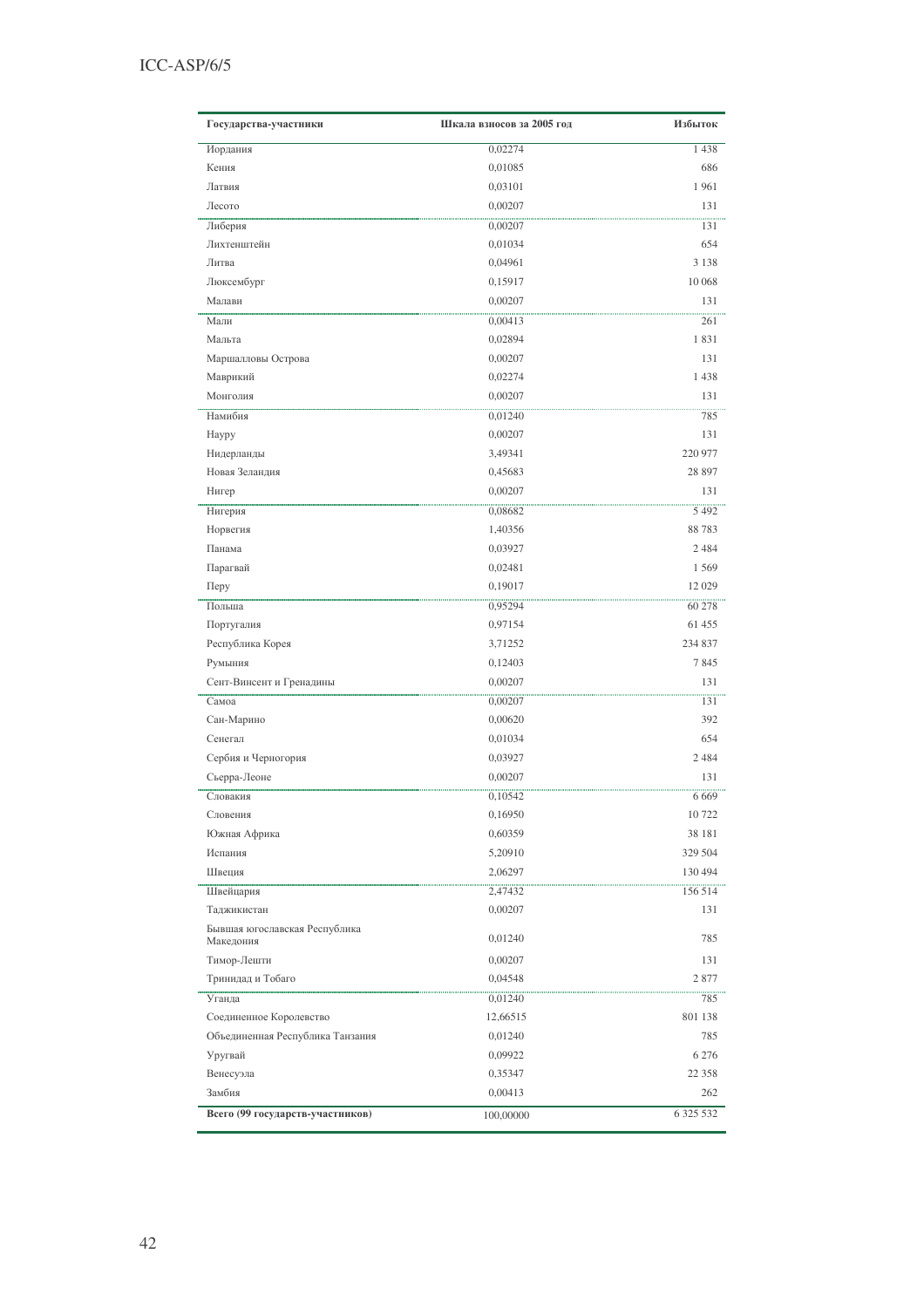#### Международный уголовный суд Положение с добровольными взносами по состоянию на 31 декабря 2006 года (в евро)

**Проект** кт **Плательщик** Объявленные взносы Полученная сумма Непогашенная сумма Будущие поступления Возвращение донорам Программа для стажеров и Программа с Европейская комиссия СА 769 701 615 177 154 524 123 208 посещающих Суд специалистов Норвегия 116 125 116 125 - 24 984 # 19 955 19 955 - - (10 319) ; \$
 21 000 21 000 - 7 000 -  20 000 19 000 1 000 28 500 - 946 781 791 257 155 524 183 692 (10 319) наименее развитые страны Норвегия **- 25 748** Соединенное королевство и совмещение с 22 058 - 47 806 - - - Помощь в проведении МУС анализа и расследования в Дарфуре, Судан , 162 822 162 822 - - 25 378 Поддержка расследования <mark>в</mark><br>Дарфуре, Судан !
 267 739 267 739 - - - Программа укрепления судебного ного Нидерланды (204) на селото на селото на селото на селото на селото на селото на селото на селото (204) \$ ( \* %) # & 62 240 62 240 - - - 62 240 - (204) Проект по юридическим<br>инструментам МУС (матрица по<br>делам) # 86 827 86 827 - - - Просветительская деятельность Программа по первым уголовным<br>преследованиям МУС # & 59 304 59 304 - - (9 108) Совместная программа профессиональной подготовки по апелляциям Фонд института «Открытое общество» 7 566 7 566 - 7 566 -  $Myc -$ осведомленность Европейская комиссия **1994 1994 1995 1996 1996 1996 1996 1996 1996 1996 1996 1996 1996 1996 1996 1996 1996 1996 1996 1996 1996 1996 1996 1996 1996 1996 1996 1996 199** . # - - - - (19 231)  $-$  (78 401) Библиотека для потерпевших и свилетелей Фонд МакАртура и последните се при подразни селото на селото на селото на селото на селото на селото на селото н - (1 413) Итого, добровольные взносы **1 593 279 1 485 561 155 524 191 258 (124 823)**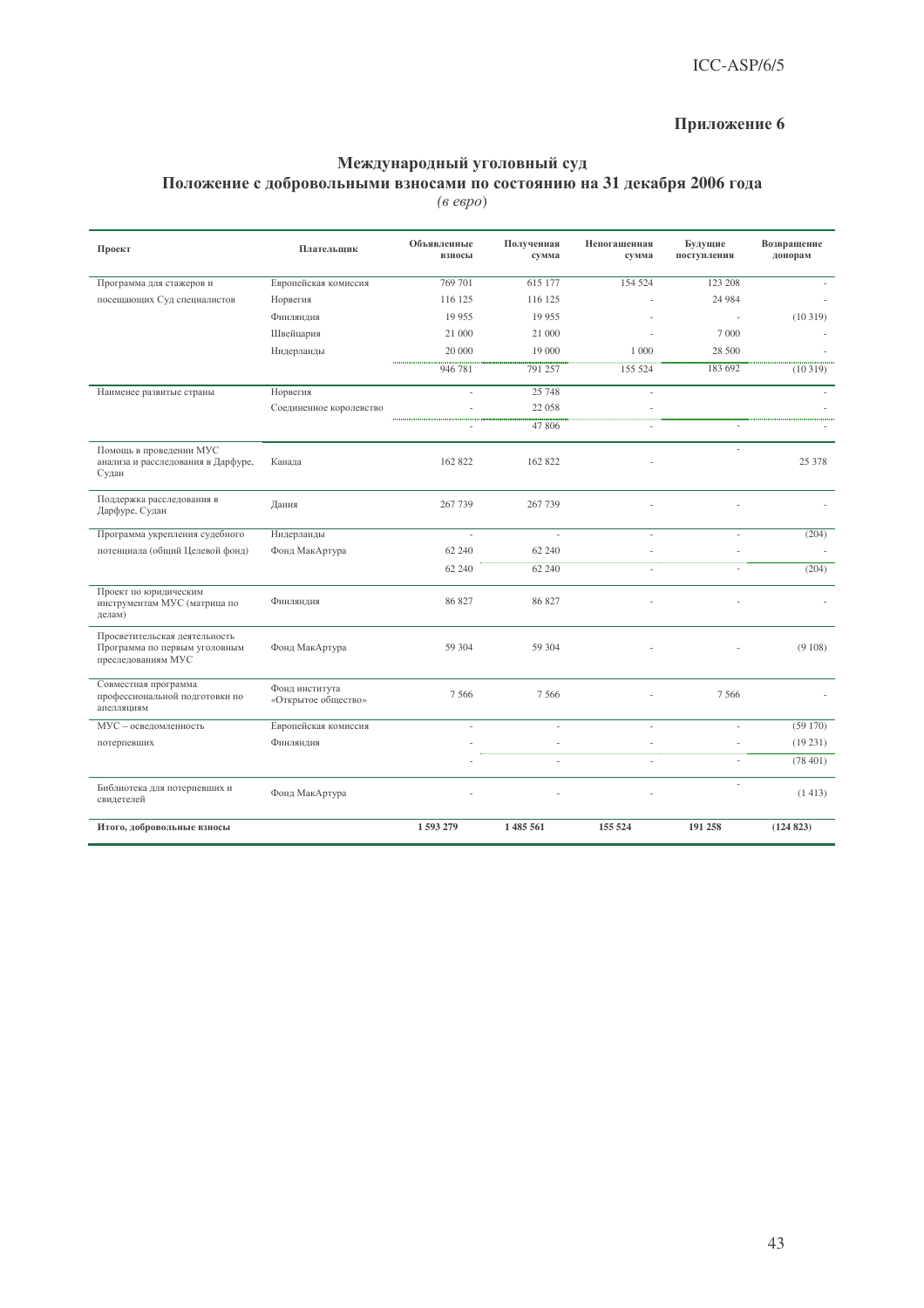# Международный уголовный суд Состояние целевых фондов на 31 декабря 2006 года

 $(6 \text{~e}$ gpo $)$ 

| Целевой фонд                                                                       | Перенесенные<br>остатки по<br>состоянию на<br>1 января а/ | Поступления              | Платежи | Непогашенные<br>обязательства | Итого,<br>расходы | Начисленные<br>проценты  | Экономия по<br>обязательствам<br>за предыдущие<br>периоды или их<br>аннулирование | Возвращение<br>донорам | Своболные от<br>обязательств<br>остатки |
|------------------------------------------------------------------------------------|-----------------------------------------------------------|--------------------------|---------|-------------------------------|-------------------|--------------------------|-----------------------------------------------------------------------------------|------------------------|-----------------------------------------|
| Общий целевой фонд                                                                 | 30 609                                                    |                          | 30 814  |                               | 30 814            | 205                      |                                                                                   |                        |                                         |
| Программа укрепления судебного потенциала                                          | 204                                                       | 62 240                   | 35 551  |                               | 35 551            | 1667                     | $\overline{\phantom{a}}$                                                          | (204)                  | 28 3 5 6                                |
| Программа для стажеров и посещающих Суд<br>специалистов                            | 220 370                                                   | 791 257                  | 816 508 | 57 297                        | 873 805           | 20 4 26                  | 6 1 8 5                                                                           | (10319)                | 154 114                                 |
| Пропагандистский видеоматериал о МУС                                               | 36 077                                                    |                          |         |                               |                   | 1 5 2 4                  |                                                                                   | ÷                      | 37 601                                  |
| Библиотека для потерпевших и свидетелей                                            | 1412                                                      | $\overline{\phantom{a}}$ | ÷       |                               | ٠                 |                          | ٠                                                                                 | (1413)                 | $\sim$                                  |
| Кампания информирования о мандате в<br>отношении потерпевших                       | 72 795                                                    |                          | 800     |                               | 800               | 584                      | 5 8 2 2                                                                           | (78, 401)              | $\overline{\phantom{a}}$                |
| Наименее развитые страны                                                           | 134 094                                                   | 47 806                   | 74 743  | 72 011                        | 146 754           | 4 9 0 6                  | 1 1 2 1                                                                           |                        | 41 173                                  |
| Помощь в проведении МУС анализа и<br>расследования в Дарфуре, Судан                | (15830)                                                   | 162 822                  | 123 781 | $\sim$                        | 123 781           | 358                      | 1809                                                                              | (25378)                | ٠                                       |
| Поддержка расследования в Дарфуре, Судан                                           | 127 793                                                   | 267 739                  | 409 670 |                               | 409 670           | 9 1 9 1                  | 4 9 4 7                                                                           |                        | $\overline{\phantom{a}}$                |
| Проект по юридическим инструментам МУС<br>(матрица по делам)                       | 7609                                                      | 86 827                   | 72 679  | 8 9 2 1                       | 81 600            | 2 1 4 0                  |                                                                                   |                        | 14 976                                  |
| Информационно-просветительская программа<br>по первым уголовным преследованиям МУС | $\sim$                                                    | 59 304                   | 50 196  | $\sim$                        | 50 196            | $\overline{\phantom{a}}$ | ٠                                                                                 | (9108)                 | ٠                                       |
| Совместная программа профессиональной<br>подготовки по апелляциям                  |                                                           | 7566                     |         |                               |                   | 176                      |                                                                                   | ٠                      | 7742                                    |
| Итого                                                                              | 615 133                                                   | 1485 561                 | 1614742 | 138 229                       | 1752971           | 41 178                   | 19884                                                                             | (124823)               | 283 962                                 |

а/ Перенесенные остатки были скорректированы, с тем чтобы показать пересмотренные суммы добровольных взносов, полученных в 2005 году для осуществления Программы для стажеров и посещающих Суд специалистов и Проекта по юридическим инструмента МУС.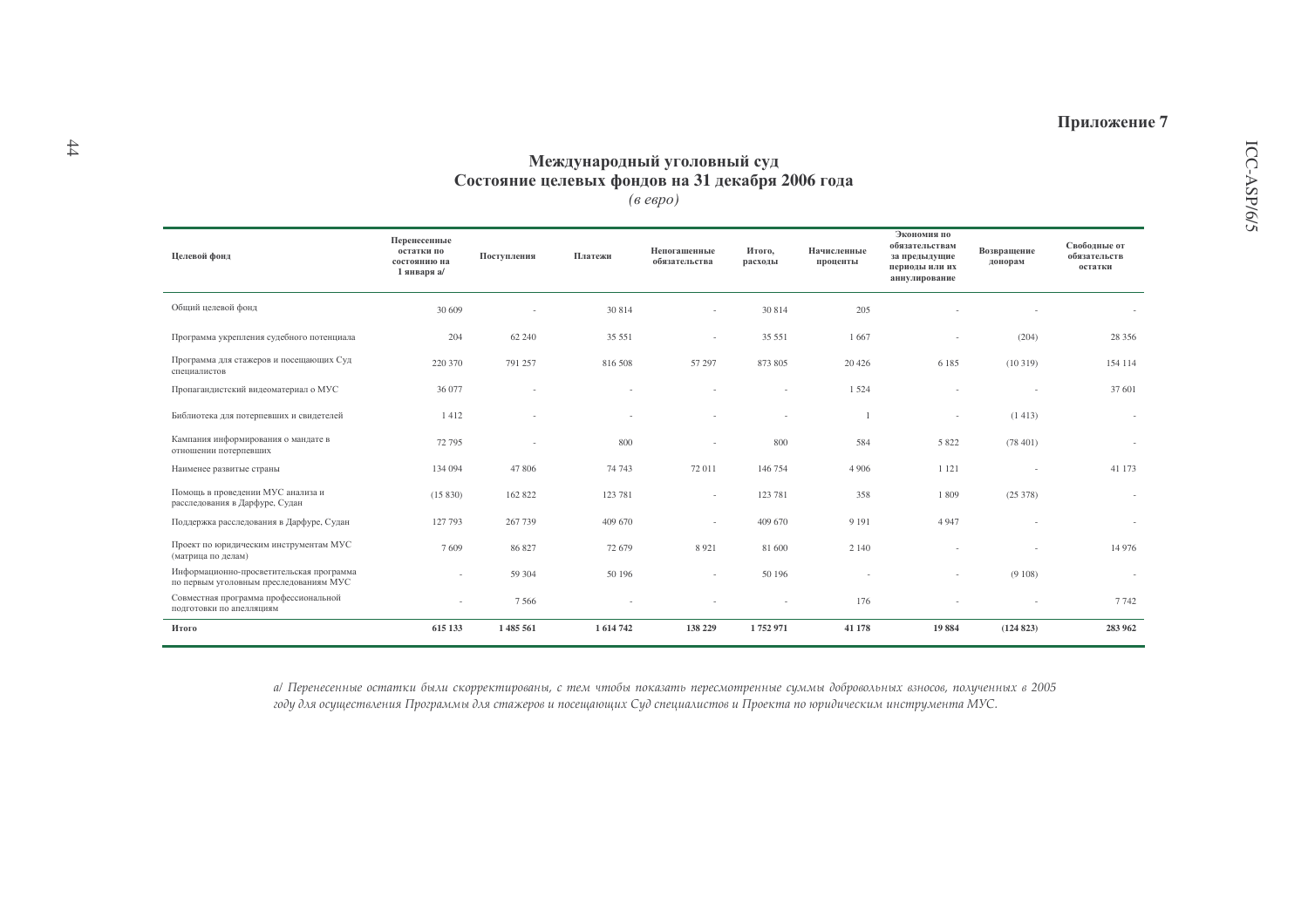## Примечания к финансовым ведомостям

#### $1<sup>1</sup>$ Международный уголовный суд и его задачи

Международный уголовный суд (МУС) является постоянным учреждением и  $11$ обладает полномочиями по осуществлению своей юрисдикции в отношении лиц, совершивших самые серьезные преступления, вызывающие озабоченность международного сообщества (геноцид, преступления против человечности, военные преступления и преступления агрессии - после их официального определения). Суд имеет четыре органа: Президиум, Палаты (состоящие из Апелляционного отделения, Судебного отделения и Отделения предварительного производства), Канцелярия Прокурора и Секретариат Суда. Своей резолюцией ICC-ASP/2/Res.3, принятой в сентябре 2003 года, Ассамблея государств-участников учредила Секретариат Ассамблеи государств-участников (Секретариат), который должен был приступить к работе 1 января 2004 года. При выполнении своих задач органы Суда руководствуются рамками, определенными в Римском статуте. Правилах процедуры и доказывания и лругих соответствующих локументах.

Ниже приводятся задачи каждого органа Суда:

#### а) Президиум

- і) обеспечение надлежащего управления делами Суда путем надзора со стороны руководства, координации и сотрудничества;
- іі) надзор за справедливым, открытым и эффективным ведением судопроизводства и оказание ему поддержки и выполнение всех исключительных судебных функций, возложенных на Президиум;
- ііі) расширение глобального понимания и поддержки работы МУС путем представления Суда на международной арене.

#### **b**) Палаты

і) обеспечение проведения справедливого, эффективного и открытого судопроизводства, гарантирующего соблюдение прав всех сторон.

#### с) Канцелярия Прокурора

- і) поощрение национальных усилий и международного сотрудничества в целях предотвращения преступлений геноцида, преступлений против человечности и военных преступлений и наказания за них:
- іі) расследование и судебное преследование в связи с такими преступлениями, как геноцид, преступления против человечности и военные преступления;
- iii) формирование всеобщего консенсуса в отношении принципов и целей Римского статута.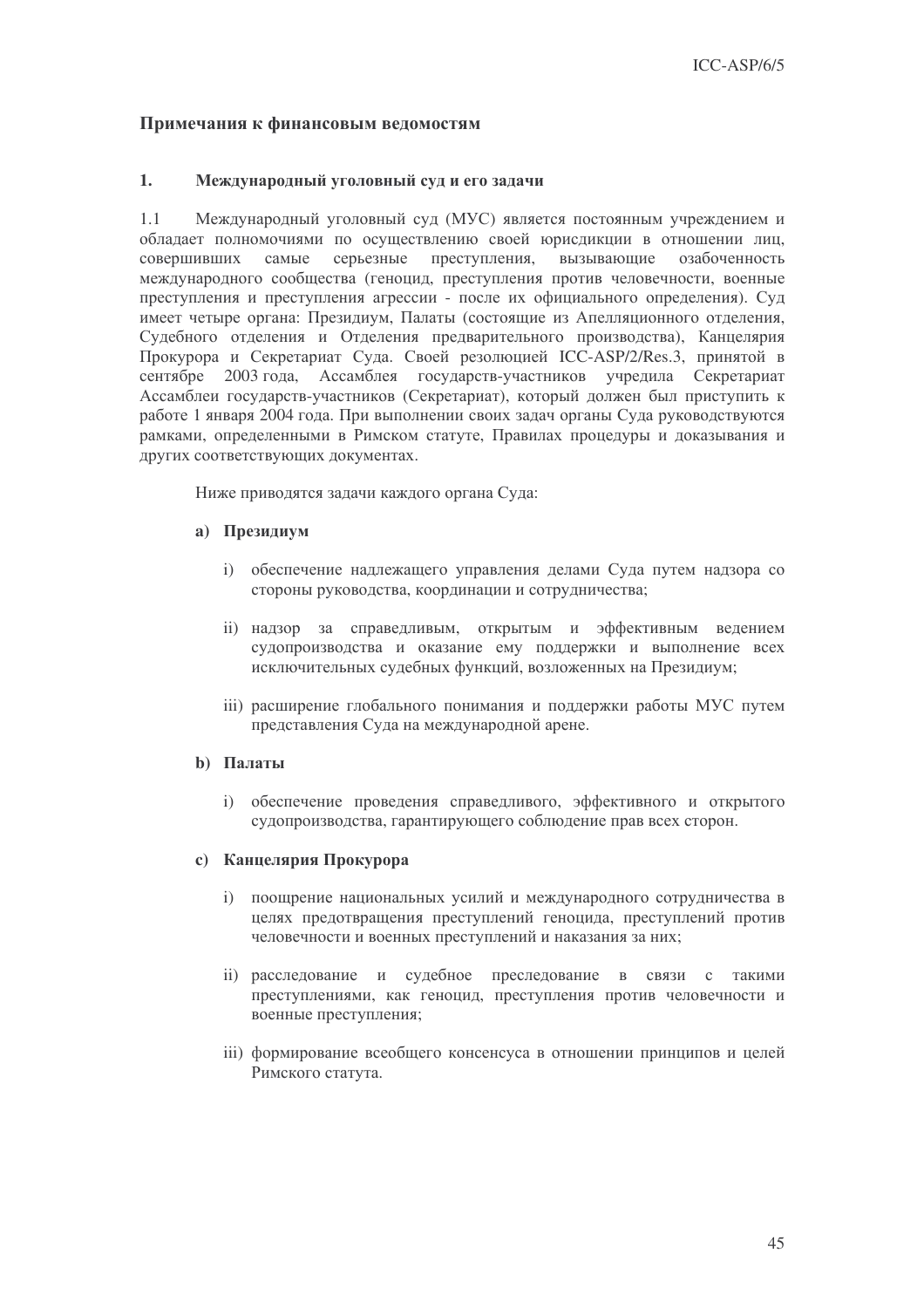## d) Секретариат Суда

і) оказание действенных, эффективных и высококачественных услуг по судебной и административной поддержке Президиуму и Палатам. Канцелярии Прокурора, защите и потерпевшим и свидетелям.

#### е) Секретариат Ассамблеи государств-участников

- і) организация сессий Ассамблеи и совещаний вспомогательных органов Ассамблеи, включая Бюро и Бюджетно-финансовый комитет;
- іі) оказание содействия Ассамблее, включая ее Бюро и вспомогательные органы, в решении всех вопросов, касающихся ее работы при уделении особого внимания эффективному планированию сроков и правильному с точки зрения процедуры проведению совещаний, а также консультаций;
- iii) предоставление Ассамблее и ее вспомогательным органам возможности более эффективно осуществлять свой мандат путем оказания им высококачественных и существенных секретариатских услуг и поддержки, включая технические секретариатские услуги.

#### $2.$ Резюме основной политики в области бухгалтерского учета и финансовой отчетности

Счета Международного уголовного суда ведутся в соответствии с  $2<sub>1</sub>$ Финансовыми положениями и правилами Суда, принятыми Ассамблеей государствучастников на ее первой сессии в сентябре 2002 года, и поправками к ним. Счета МУС в настоящее время соответствуют стандартам бухгалтерского учета системы Организации Объединенных Наций. Настоящие примечания являются неотъемлемой частью финансовых ведомостей МУС.

Пофондовый бухгалтерский учет: счета организации ведутся на основе  $2.2$ пофондового учета. Ассамблея государств-участников может создавать отдельные фонды для общих или специальных целей. Секретарь может создавать и закрывать целевые фонды и специальные счета, финансируемые полностью за счет добровольных взносов.

 $2.3$ Финансовый период: финансовый период организации составляет один календарный год, если Ассамблея государств-участников не примет иного решения.

2.4 Количественно-суммовой метод: за исключением добровольных взносов, как указано в пункте 2.12 b) ниже, поступления, расходы, активы и пассивы учитываются с использованием модифицированного количественно-суммового метода.

 $2.5$ Учет по первоначальной стоимости: счета готовятся на основе учета по первоначальной стоимости и не корректируются для отражения последствий изменений цен на товары и услуги.

2.6 Валюта счетов и подход к изменениям в курсе валют: счета организации представляются в евро. Бухгалтерские счета, которые ведутся в других валютах, переводятся в евро по операционному курсу Организации Объединенных Наций, лействующему на лату составления финансовой веломости. Операции в лругих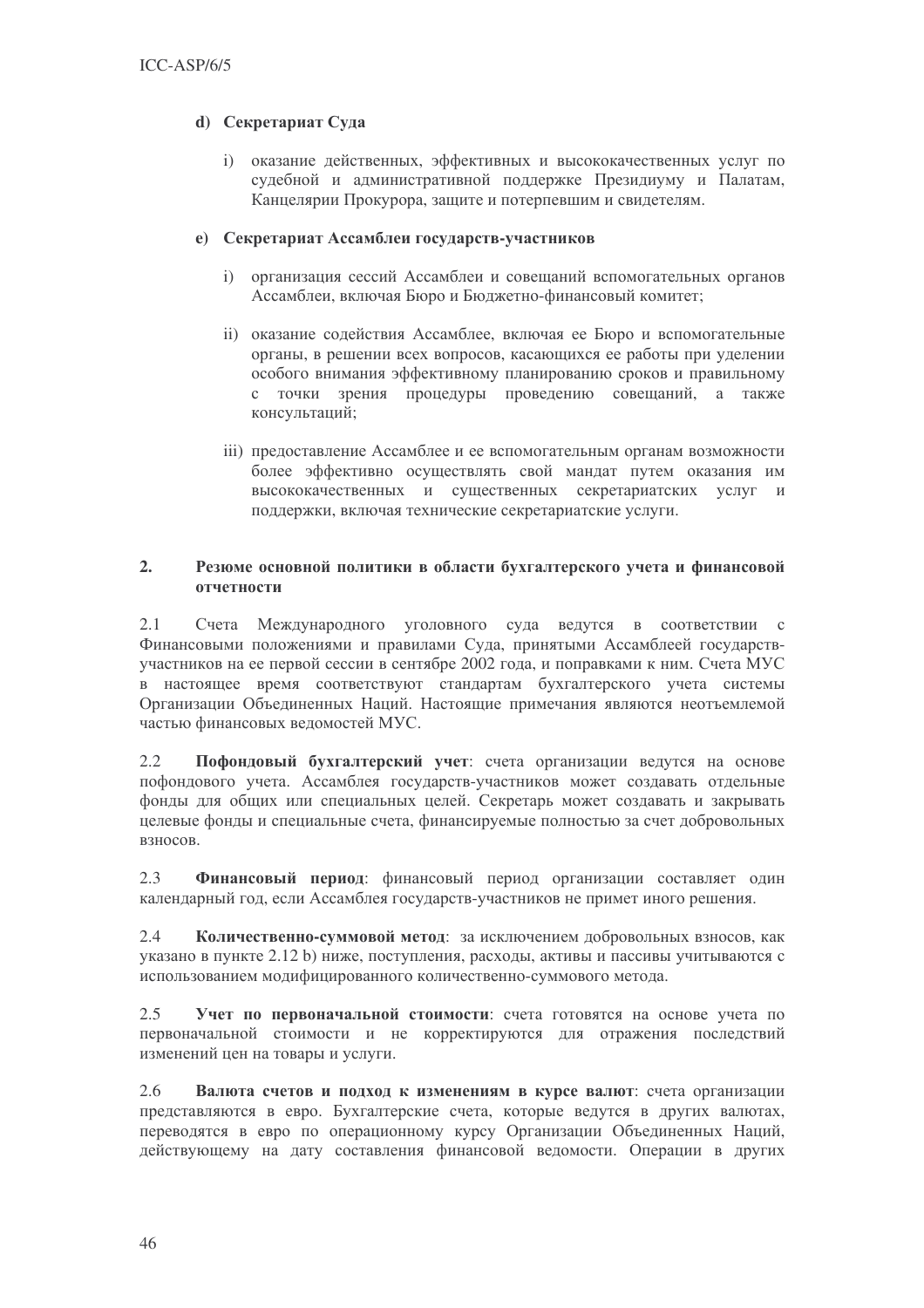валютах переводятся в евро по операционному курсу Организации Объединенных Наций на дату операции.

Курсовые прибыли и убытки учитываются следующим образом:

- а) реализованные прибыли и убытки, полученные в результате закупки других валют, регистрируются в качестве разных поступлений;
- b) реализованные убытки по сделкам отражаются в расходах по основной программе;
- с) нереализованные прибыли и убытки, являющиеся результатом ревальвации денежной наличности и других активов и пассивов, регистрируются в качестве ассигнований в балансовой таблице. В конце года в балансовой веломости обшая чистая прибыль остается в качестве ассигнований, тогла как чистые убытки конкретно проводятся и регистрируются в качестве расходов;
- d) нереализованные прибыли и убытки, связанные с переоценкой непогашенных обязательств, регистрируются в качестве расходов и корректируются в соответствующих бюджетах по программам.

2.7 Общий фонд был учрежден для учета расходов Суда. Общий фонд включает начисленные взносы, средства, предоставленные Организацией Объединенных Наций, добровольные взносы, разные поступления, а также авансы, предоставляемые из Фонда оборотных средств для покрытия расходов.

2.8 Фонд оборотных средств учреждается в целях обеспечения Суда ресурсами для решения краткосрочных проблем с наличностью до получения начисленных взносов. Размер Фонда оборотных средств устанавливается Ассамблеей государствучастников на каждый финансовый период, а разверстка взносов производится в соответствии со шкалой взносов, используемой для ассигнований Суда в соответствии с финансовым положением 6.2.

 $2.9$ Целевые фонды и специальные счета создаются и закрываются Секретарем, о чем сообщается Президиуму и, через Бюджетно-финансовый комитет, Ассамблее государств-участников. Они финансируются полностью за счет добровольных взносов.

Ассамблеей государств-участников могут создаваться резервные и специальные счета, полностью или частично финансируемые за счет начисленных взносов.

 $2.10$ Фонд для покрытия непредвиденных расходов на максимальную сумму в 10 000 000 евро был учрежден Ассамблеей государств-участников в сентябре 2004 года и начал функционировать с 1 января 2005 года для обеспечения покрытия Судом:

- а) расходов, связанных с непредвиденной ситуацией после принятия Прокурором решения о начале расследования; или
- b) неизбежных расходов в связи с изменениями в существующих ситуациях, которые невозможно было предвидеть или которые невозможно было точно оценить во время принятия бюджета; или
- с) расходов, связанных с проведением непредвиденной сессии Ассамблеи государств-участников.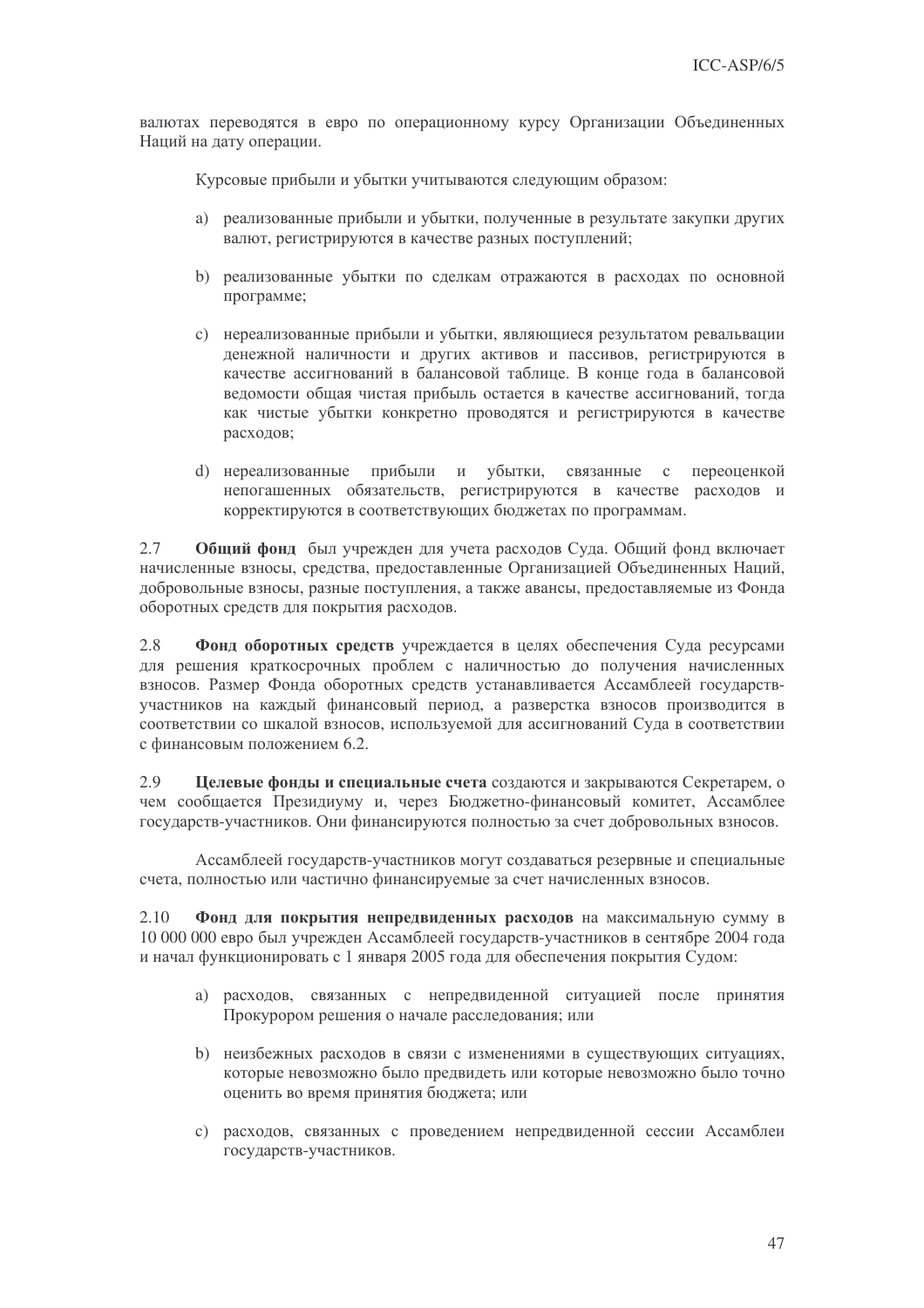#### $ICC-ASP/6/5$

Объем Фонда для покрытия непредвиденных расходов определяется Ассамблеей государств-участников, а сам Фонд финансируется из начисленных взносов или путем задействования излишков наличности, как это будет определено Ассамблеей государств-участников.

#### $2.11$ Начисленные взносы:

- а) в соответствии с финансовым положением 5.2 размер взносов государствучастников устанавливается в соответствии со шкалой взносов, принятой Организацией Объединенных Наций для ее регулярного бюджета, с корректировкой для учета различий в членском составе между Организацией Объелиненных Наций и Судом:
- b) в соответствии с финансовым положением 5.8 производимые государствомучастником платежи зачисляются сначала в Фонд оборотных средств, а затем в счет причитающихся взносов в Общий фонд в том порядке, в котором они были начислены в отношении государства-участника;
- с) взносы, выплачиваемые в других валютах, конвертируются в евро по обменному курсу на дату платежа;
- d) в соответствии с финансовым положением 5.10 размер взноса новых государств-участников Римского статута в Фонд оборотных средств и регулярный бюджет устанавливается за тот год, в котором они стали государствами-участниками.

2.12 Причитающиеся государствам-участникам излишки за данный финансовый период - это средства, складывающиеся из следующего:

- а) свободные от обязательств остатки ассигнований;
- b) экономия по обязательствам за предыдущие периоды или их аннулирование;
- с) взносы, являющиеся результатом начисления взносов новым государствамучастникам;
- d) пересмотры шкалы взносов, имевшие место в течение финансового года; и
- е) разные поступления, определенные в пункте 2.15 d) ниже.

Если Ассамблея государств-участников не примет иного решения, то излишки на конец финансового периода за вычетом любых невыплаченных начисленных взносов за этот финансовый период распределяются среди государств-участников на основе шкалы взносов, применимой к финансовому периоду, к которому относится излишек средств. По состоянию на 1 января после года, в котором завершена ревизия счетов за данный финансовый период, сумма излишка, распределенная государствуучастнику, подлежит возврату, если его взнос за этот финансовый период выплачен в полном объеме. В таких случаях причитающаяся сумма используется для компенсации, в полной мере или частично, взносов, подлежащих выплате в Фонд оборотных средств, а также начисленных взносов, подлежащих выплате за календарный год, следующий за финансовым периодом, к которому относится излишек средств.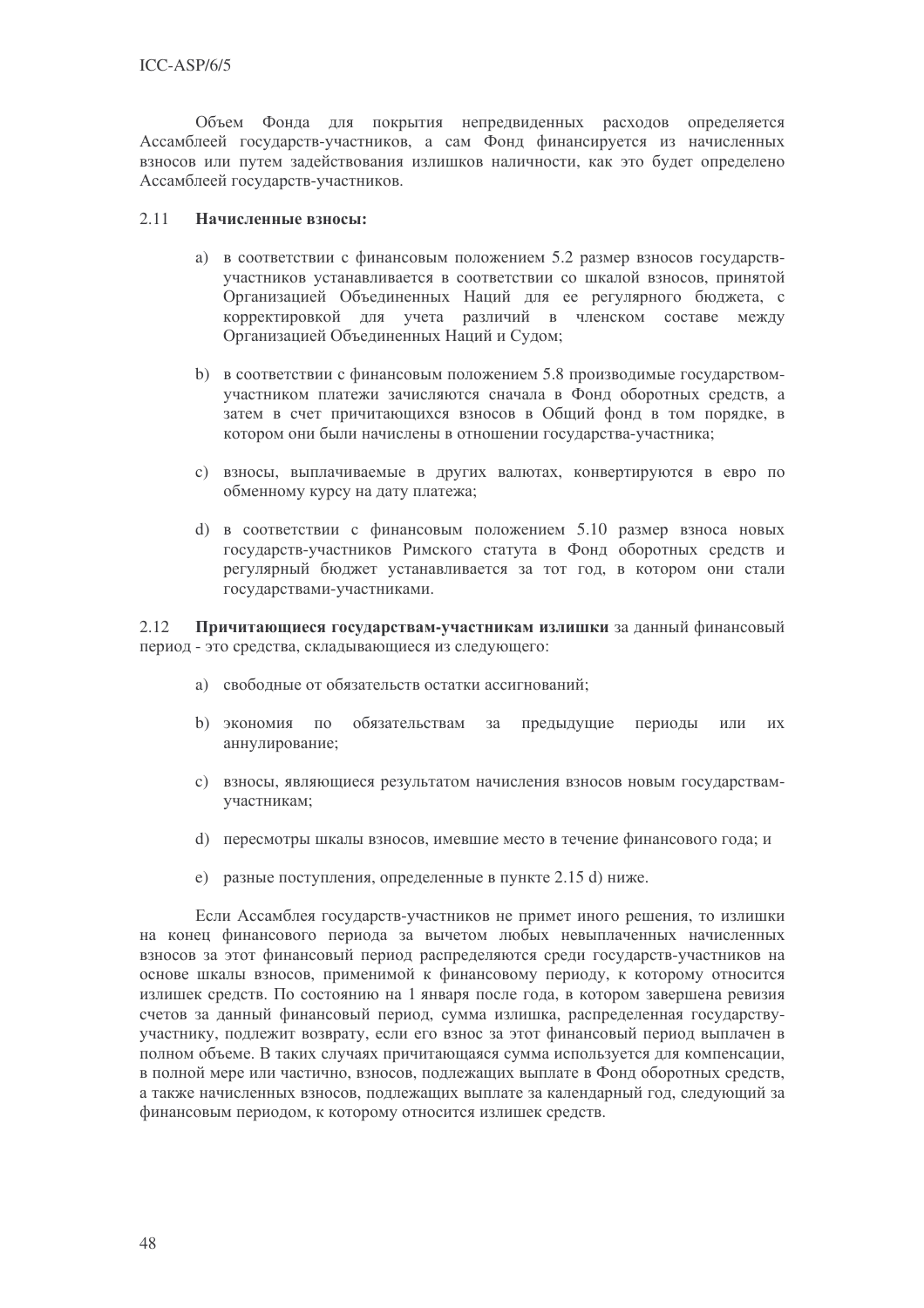2.13 Резерв для покрытия невыплаченных начисленных взносов: резерв для покрытия суммы начисленных взносов, которые не были выплачены в течение предыдущих финансовых периодов, показывается в балансовой таблице как вычет из кумулятивного избытка.

 $2.14$ Взносы, полученные авансом: взносы, полученные авансом, отражаются в балансовой таблице как обязательство. Полученные авансом взносы используются в течение следующего финансового периода в обеспечение, во-первых, любых авансов в Фонд оборотного капитала и, во-вторых, начисленных взносов.

#### 2.15 Поступления: поступления организации складываются из следующего:

- а) начисленные взносы: для целей составления финансовых ведомостей поступления признаются после того, как начисленные суммы государствучастников по утвержденному бюджету по программам будут одобрены Ассамблеей государств-участников;
- b) добровольные взносы регистрируются в качестве поступлений на основе письменных обязательств о выплате денежных взносов в течение текущего финансового года за исключением тех случаев, когда о них не было объявлено заранее. В этих случаях поступления регистрируются в момент фактического получения взносов от доноров;
- с) средства, предоставленные Организацией Объединенных Наций  $\overline{B}$ соответствии с подпунктом (b) статьи 115 Римского статута;
- d) разные поступления включают:
	- i) средства в возмещение фактических расходов за предыдущие финансовые периоды;
	- іі) доход в виде процентов: он включает весь доход, полученный по депозитам на банковских счетах, приносящих процентный доход, и срочным вкладам;
	- ії) поступления, полученные от инвестиций Общего фонда, Фонда оборотных средств и Фонда для покрытия непредвиденных расходов;
	- іv) в конце финансового периода чистое положительное сальдо счета, являющееся результатом курсовых убытков или прибылей либо ревальвации и девальвации валют, кредитуется на счет разных поступлений. Чистое отрицательное сальдо заносится на счет соответствующих расходов;
	- v) доходы от продажи собственности;
	- vi) добровольные взносы без указания конкретной цели.

#### $2.16$ Расходы:

а) расходование средств производится в соответствии с разрешенным выделением финансовых средств согласно финансовому правилу 104.1. Общие расходы, по которым представляется отчетность, включают расходы на выплаты и непогашенные обязательства: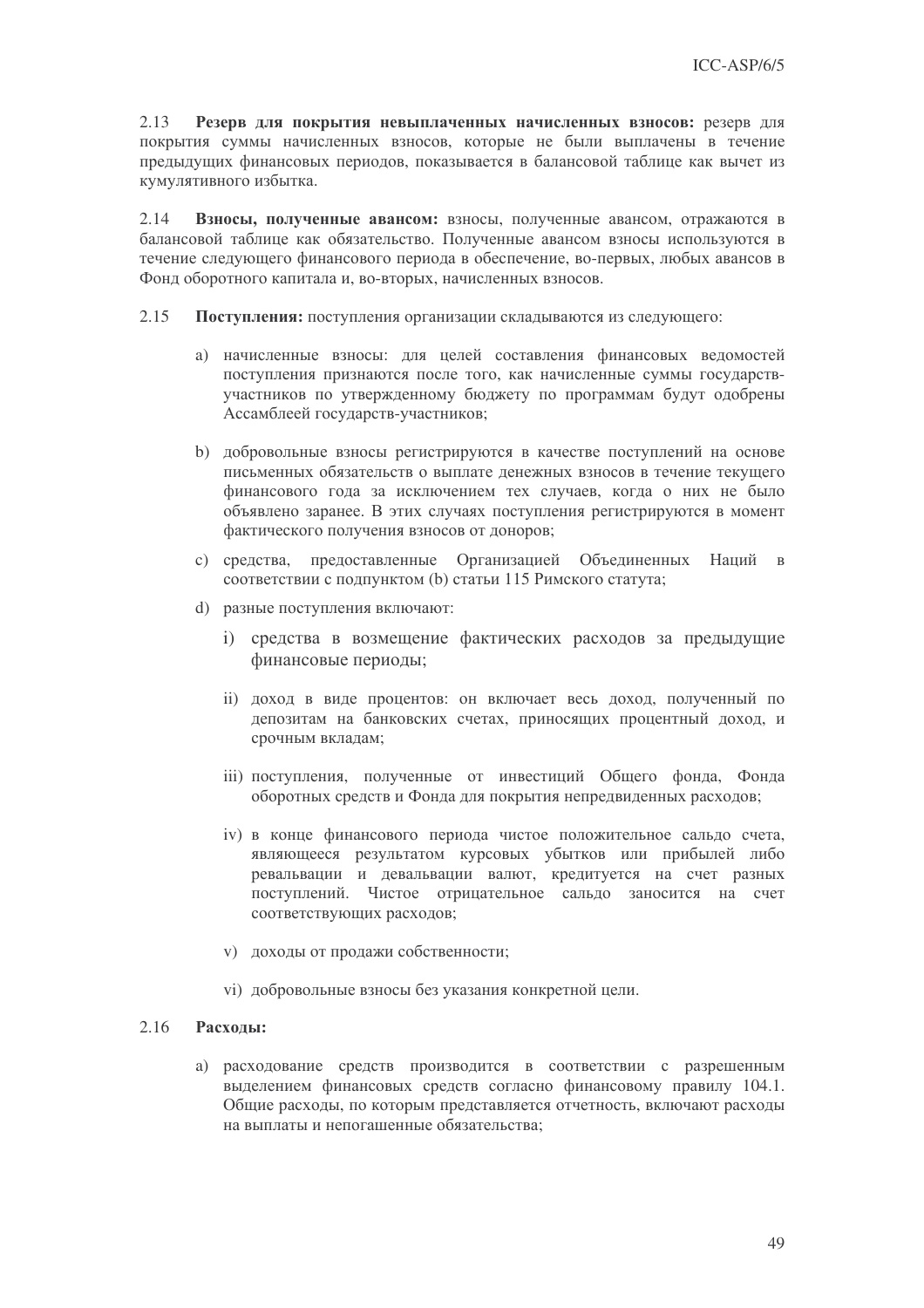- b) понесенные расходы на имущество длительного пользования проводятся по за тот период, когда оно было приобретено, и не бюджету капитализируются. Опись такого имущества длительного пользования ведется по первоначальной стоимости;
- относящиеся будущим финансовым с) обязательства,  $\mathbf{K}$ периодам, регистрируются на счету отсроченных платежей в соответствии с финансовым правилом 111.7.

Непогашенные обязательства - это 2.17 взятые обязательства, выплаты по которым в течение финансового периода не производились. Обязательства основываются на официальном контракте, соглашении, заказе на поставку или другой форме обязательства или на обязательстве, признанном Судом. Обязательства по текущему периоду остаются в силе в течение 12 месяцев после окончания финансового года, к которому они относятся.

2.18 Ассигнования для погашения обязательств по выплате пенсий судьям: ассигнования для погашения накопившихся обязательств по пенсионному плану для судей отражаются в счетах и проводятся по ведомости поступлений как расходы.

2.19 Денежные и срочные депозиты включают средства, хранимые на банковских счетах, приносящих процентный доход, срочных депозитах и онкольных счетах.

#### $2.20$ Отсроченные платежи включают следующее:

- а) обязательства, взятые до того финансового периода, к которому они относятся, и регистрируемые в качестве отсроченных платежей, проводимых по статьям соответствующих ассигнований и средств при их поступлении;
- b) статьи расходов, которые нельзя должным образом отнести к текущему финансовому периоду и которые будут отнесены к расходам в последующий финансовый период;
- с) та часть аванса в счет субсидии на образование, которая, как предполагается, относится к учебному году, закончившемуся на дату составления финансовой ведомости, и которая проводится в отчетности в качестве отсроченных платежей только для целей ведомости с балансовой таблицей. Полная сумма аванса сохраняется на счетах к получению сотрудников и официальных должностных лиц Суда до представления требуемых доказательств о наличии соответствующего права, когда и проводится платеж по бюджетному счету и производится расчет по авансовой выплате.

Отсроченные поступления включают объявленные взносы на будущие  $2.21$ финансовые периоды и другие полученные, но еще не заработанные поступления.

 $2.22$ Обязательства Суда, относящиеся к предыдущему и текущему финансовым периодам, проводятся как непогашенные обязательства. Обязательства по текущему периоду остаются в силе в течение 12 месяцев после окончания финансового периода, к которому они относятся. Обязательства в отношении будущих финансовых периодов регистрируются как отсроченные платежи.

Потенциальные обязательства, если таковые имеются, раскрываются в  $2.23$ примечаниях к финансовым ведомостям.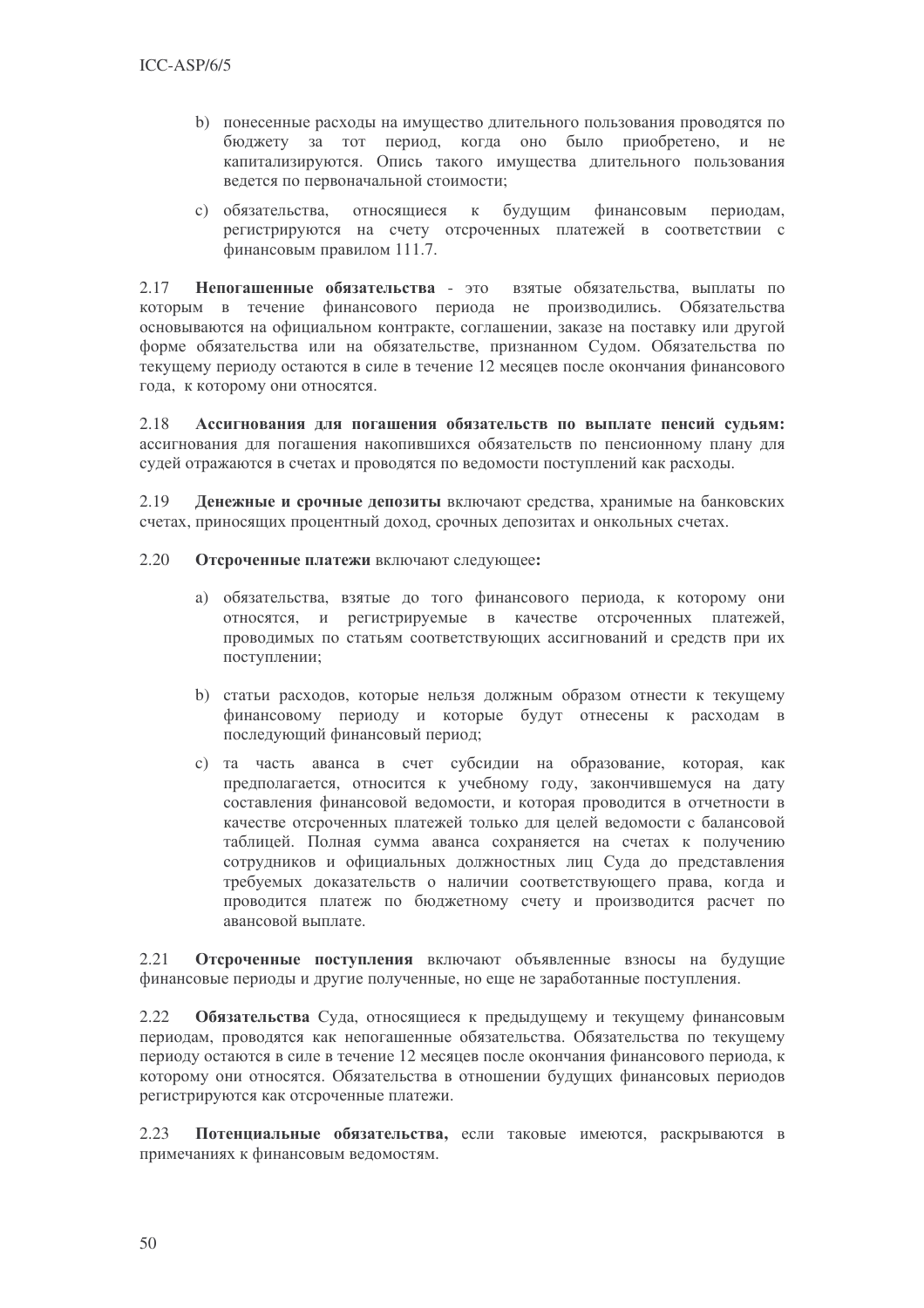2.24 Объединенный пенсионный фонд персонала Организации Объединенных Наций (ОПФПООН): в соответствии с решением ICC-ASP/1/Decision 3 Ассамблеи государств-участников и резолюцией 58/262 Генеральной Ассамблеи Организации Объединенных Наций, принятой 23 декабря 2003 года, МУС с 1 января 2004 года стал членом ОПФПООН. ОПФПООН выплачивает сотрудникам МУС пособия в связи с выходом в отставку, со смертью, инвалидностью и т.д.

Пенсионный фонд представляет собой определенный план пособий, обеспеченный финансированием. Финансовое обязательство Организации перед Фондом заключается во внесении обязательного взноса по установленной Генеральной Ассамблеей Организации Объединенных Наций ставке в размере 15.8 процента от зачитываемого для пенсии вознаграждения вместе с любой долей выплат на покрытие актуарного дефицита в соответствии со статьей 26 Положений Фонда. Такие выплаты на покрытие дефицита производятся только тогда, когда Генеральная Ассамблея Организации Объединенных Наций ссылается на положение статьи 26 после вынесения на основе оценки актуарной достаточности Фонда по состоянию на дату оценки решения о необходимости производства выплат на покрытие дефицита.

На момент составления настояшего локлала Генеральная Ассамблея Организации Объелиненных Наций не ссылалась на ланное положение.

#### $3<sub>1</sub>$ Международный уголовный суд (ведомости I-IV)

 $3.1$ Международный уголовный суд был учрежден на основании Римского статута Международного уголовного суда 17 июля 1998 года, когда 120 государств, участвовавших в Дипломатической конференции полномочных представителей под эгидой Организации Объединенных Наций по учреждению Международного уголовного суда, приняли Статут. Суд является независимым, постоянно действующим судебным учреждением, состоящим из следующих органов:

- а) Президиум, включающий Председателя и первого и второго заместителей Председателя.
- b) Палаты, включающие Апелляционное отделение, Судебное отделение и Отделение предварительного производства. Апелляционное отделение состоит из Председателя и еще четырех судей; Судебное отделение, как и Отделение предварительного производства, состоит не менее чем из шести судей.
- с) Канцелярия Прокурора, действующая независимо как отдельный орган Суда и отвечающая за осуществление расследований и уголовного преследования в отношении преступлений, подпадающих под юрисдикцию Суда.
- d) Секретариат Суда, отвечающий за:
	- і) несудебную поддержку и административное обслуживание Суда;
	- іі) обеспечение судебной поддержки услугам, оказываемым Судом;
	- ііі) управление вопросами внутренней безопасности Суда;
	- iv) функционирование механизмов по оказанию помоши потерпевшим, свидетелям и защите и гарантированию их прав.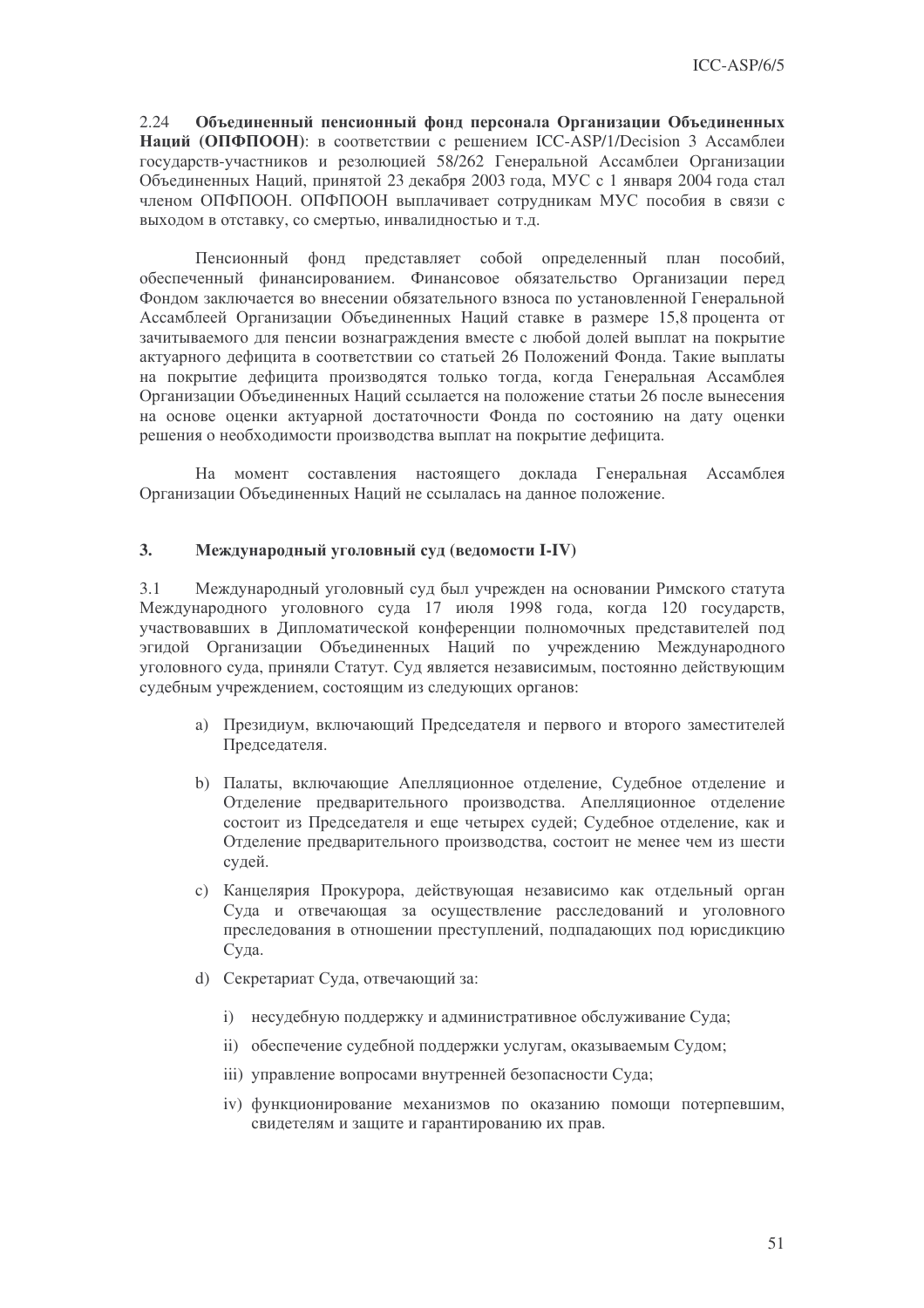е) Секретариат Ассамблеи, обеспечивающий для Ассамблеи и ее Бюро, Комитета по проверке полномочий, Бюджетно-финансового комитета, Специальной группы по преступлению агрессии, а также, в случае принятия конкретного решения Ассамблеей, любого вспомогательного органа, который может быть создан Ассамблеей, независимую поддержку по вопросам существа, а также административную и техническую помощь.

Местом пребывания Суда в соответствии со статьей 3 Римского статута является Гаага, Нидерланды. Суд также создал четыре отделения на местах, что позволяет ему осуществлять свои операции на местах. Эти отделения на местах действуют в Уганде. Демократической Республике Конго и Чаде.

Для целей финансового периода 2006 года ассигнования были разделены на пять Основных программ: Судебные органы (Президиум и Палаты), Канцелярия Прокурора, Секретариат Суда, Секретариат Ассамблеи государств-участников и Инвестиции в помещения Суда.

Финансовый период Организации составляет один календарный год, если  $3.2$ только Ассамблея государств-участников не примет иное решение.

 $3.3$ В веломости I приводится информация о поступлениях и расходах, а также изменениях в резерве и остатках средств за финансовый период. Она включает расчет превышения поступлений над расходами за текущий период и коррективы в поступлениях или расходах за предыдущий период.

 $3.4$ В ведомости II приводятся активы, пассивы, резервы и остатки средств по состоянию на 31 декабря 2006 года. Стоимость имущества длительного пользования была исключена из активов (см. примечание 2.16 b).

 $3.5$ В ведомости III приводится краткая информация о движении наличных средств, подготовленная с использованием косвенного метода Международного стандарта бухгалтерского учета 7.

 $3.6$ В ведомости IV отражены расходы в сопоставлении с ассигнованиями, утвержденными на финансовый период.

#### $\overline{4}$ . Общий фонд, Фонд оборотных средств и Фонд для покрытия непредвиденных расходов

 $4.1$ Начисленные взносы: Ассамблея государств-участников в своей резолюции ICC-ASP/4/Res.8 утвердила финансирование ассигнований Суда на финансовый период с 1 января по 31 декабря 2006 года в размере 80 417 200 евро. По состоянию на 31 декабря 2006 года насчитывалось 103 государства-участника Римского статута.

 $4.2$ Доход в виде процентов: процентный доход в сумме 1662013 евро представляет собой проценты, полученные на банковских счетах Суда для Общего фонда, Фонда оборотных средств и Фонда для покрытия непредвиденных расходов.

 $4.3$ Разные поступления: общие разные поступления в сумме 104 008 евро представляют собой следующее: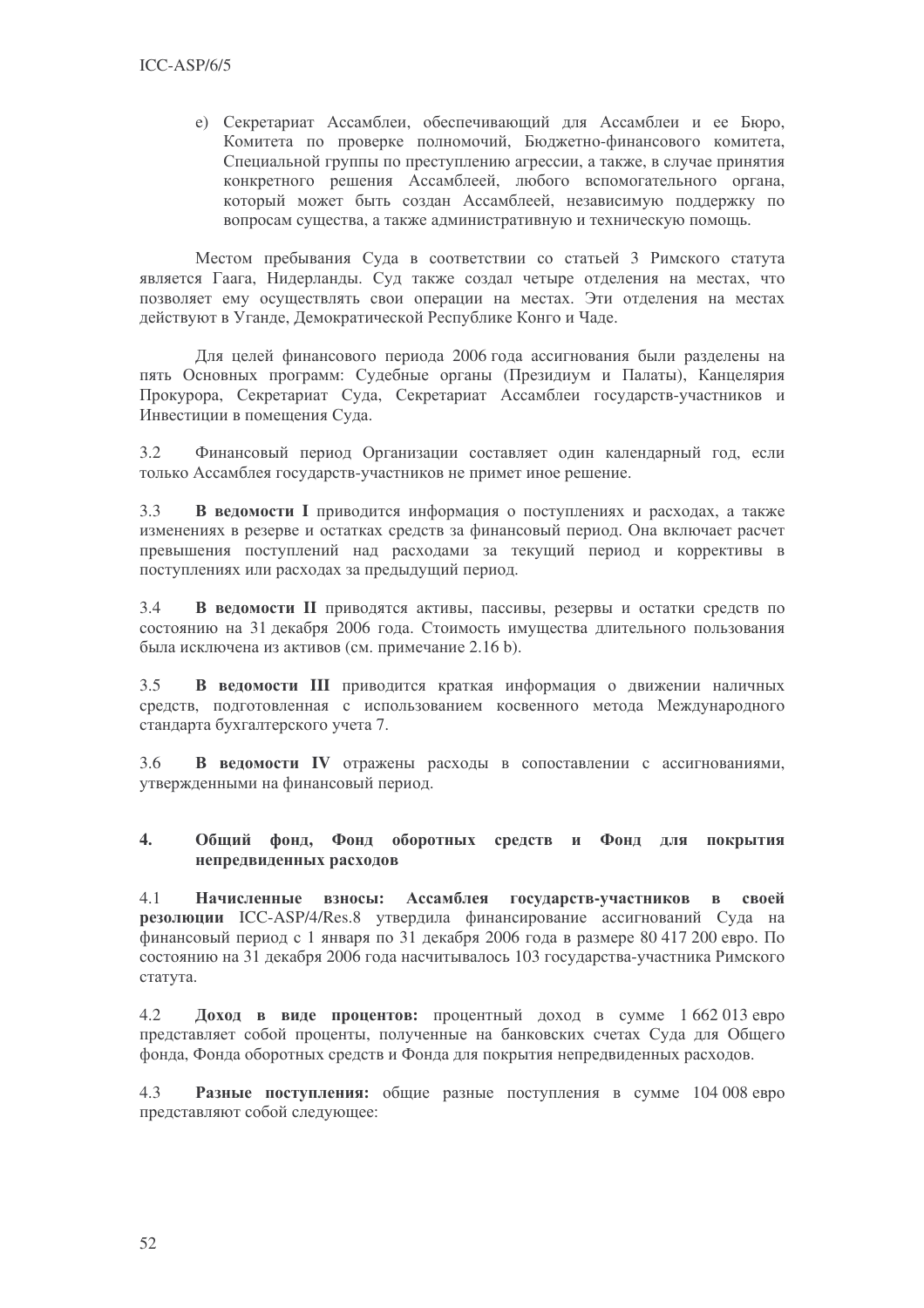Таблица 1. Подробная информация о разных поступлениях

| Разные поступления                                              | Сумма (в евро) |  |
|-----------------------------------------------------------------|----------------|--|
| Возмещение расходов, понесенных в предыдущие финансовые периоды | 102 626        |  |
| Разные поступления                                              | 1 3 8 2        |  |
| Итого                                                           | 104 008        |  |

 $4.4$ Расходы: общая сумма расходов в 64 631 210 евро включает в себя общие произведенные выплаты в объеме 52 831 394 евро, непогашенные обязательства в размере 11 709 738 евро и ассигнования на погашение обязательств в размере 90 078 евро. Ниже в таблице 2 приводится подробная информация о расходах.

|  | Таблица 2. Подробная информация о расходах (в евро) |  |
|--|-----------------------------------------------------|--|
|  |                                                     |  |

| Категория расходов                      | Сумма<br>ассигнований | Понесенные<br>расходы | Непогашенные<br>обязательства | Ассигнования             | Итого<br>расходы |
|-----------------------------------------|-----------------------|-----------------------|-------------------------------|--------------------------|------------------|
| Оклады и другие расходы по<br>персоналу | 54 786 100            | 41 912 702            | 1,472,023,8                   | $126078^{b}$             | 43 510 803       |
| Путевые и представительские<br>расходы  | 4 0 71 800            | 2037899               | 794 771                       | $\overline{\phantom{a}}$ | 2 832 670        |
| Услуги по контрактам                    | 8 3 5 3 7 0 0         | 3 137 188             | 4 5 21 4 36                   | $\overline{\phantom{a}}$ | 7 658 624        |
| Оперативные расходы                     | 10 058 300            | 3 980 952             | 2 0 5 2 8 2 2                 | $\overline{\phantom{a}}$ | 6 0 33 7 74      |
| Закупки                                 | 3 147 300             | 1 762 653             | 2 880 286                     | $\overline{\phantom{a}}$ | 4 642 939        |
| Итого                                   | 80 417 200            | 52 831 394            | 11 721 338                    | 126 078                  | 64 678 810       |

- а) Сумма в 1 472 023 евро, предназначенная для непогашенных обязательств по окладам и другим расходам по персоналу, включает две следующие **CVMMЫ:** 
	- 329 600 евро для ретроактивного участия Прокурора и заместителей  $i)$ Прокурора в Объединенном пенсионном фонде персонала Организации Объединенных Наций (ОПФПООН).

В своей резолюции ICC-ASP/5/Res.3 Ассамблея государств-участников постановила, что условия службы и вознаграждение Прокурора и заместителей Прокурора должны быть такими же, как у заместителя Генерального секретаря и помощника Генерального секретаря в рамках общей системы Организации Объединенных Наций, соответственно, и, таким образом, согласовываться с характером ОПФПООН, который основывается на взносах. АГУ постановила лалее предложить нынешнему Прокурору и заместителям Прокурора рассмотреть вопрос о вступлении в ОПФПООН и просила Суд обратиться к Правлению ОПФПООН, с тем чтобы получить его согласие на ретроактивное участие нынешнего Прокурора и заместителей Прокурора в Фонде. Она также постановила разрешить Суду использовать, если это возможно, неизрасходованные средства бюджета на 2006 год в общей сумме примерно до 404 520 евро для покрытия в полном размере расходов на их ретроактивное участие с даты их вступления в должность и до 31 декабря 2006 года.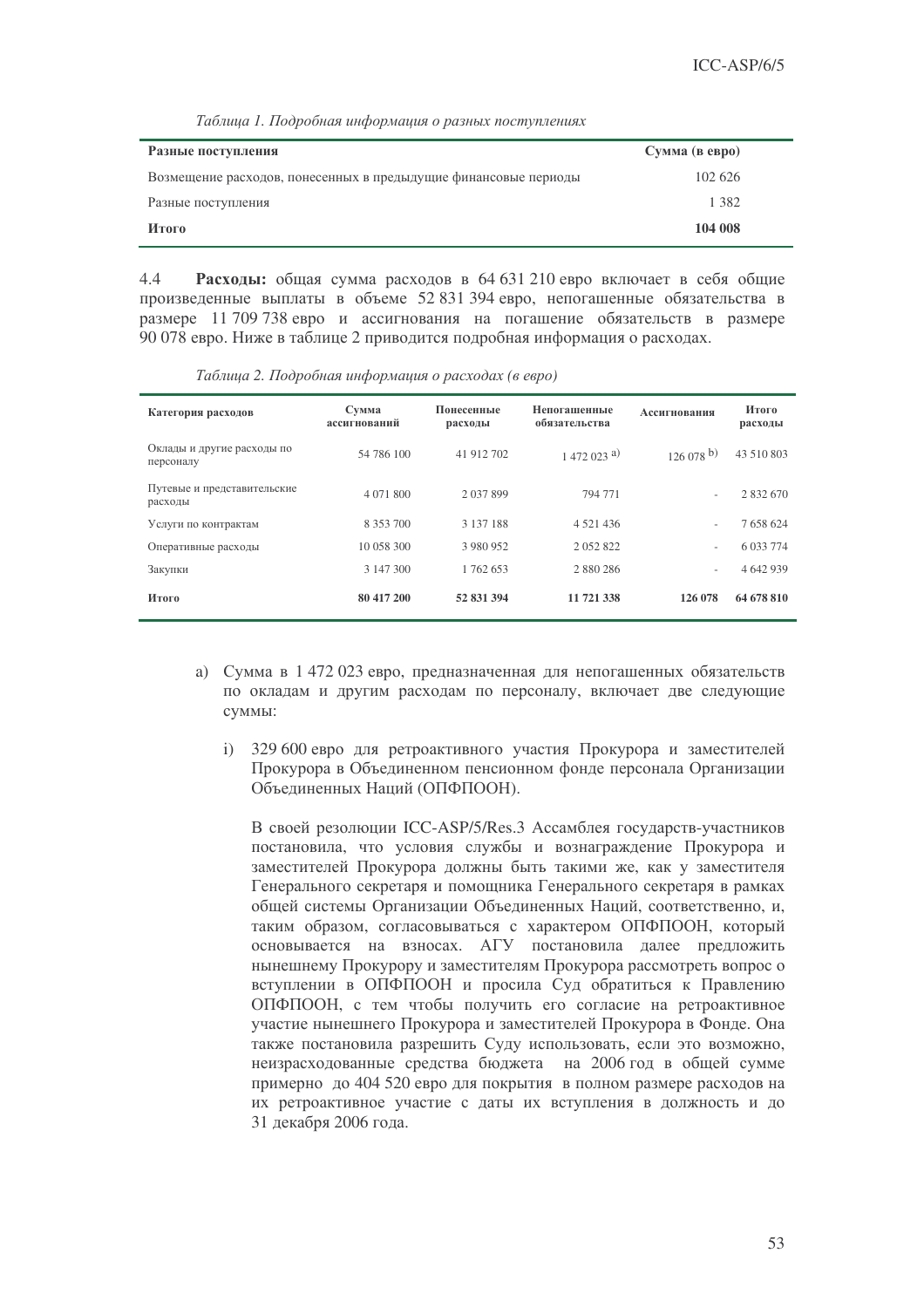Прокурор и заместители Прокурора согласились вступить в ОПФПООН и начали свое основанное на взносах участие в Фонде 1 января 2007 года. Кроме того, по просьбе Суда ОПФПООН одобрил ретроактивное участие Прокурора и заместителей Прокурора с даты их вступления в должность. Общая сумма пенсионных взносов плюс проценты, подлежащие выплате в ОПФПООН от имени трех должностных лиц, составляет 329 600 евро (87 916 евро за 2006 год и 241 684 евро за предыдущие годы). Эта сумма включена в счета средств, подлежащих выплате Фонду в мае 2007 года.

- ii) 17 818 евро представляют собой расходы, связанные с решением Административного трибунала Международной организации труда (АТМОТ) по делу, возбужденному бывшим сотрудником МУС против Суда. АТМОТ постановил в 2006 году, что МУС должен оплатить истцу материальный ущерб, эквивалентный чистому базовому окладу за шесть месяцев минус любой доход, полученный за шесть месяцев после увольнения истца из МУС, плюс моральный ущерб и издержки на общую сумму 2500 евро. Общая сумма, причитающаяся истцу, составляет 6218 евро. Оставшаяся сумма в 11600 евро представляет собой долю МУС в административных расходах самого трибунала на проведение заседания, на котором рассматривалось это дело. Общая сумма указана в счетах средств, причитающихся истцу и Трибуналу, соответственно, в 2007 году.
- b) Сумма в 126 078 евро показана в счетах как ассигнования в связи с делами, нахоляшимися на рассмотрении МОТ, о чем говорится ниже в примечании 4.6.

 $4.5$ Ассигнования на погашения пенсионных обязательств: в своей резолюции ICC-ASP/4/Res.9 Ассамблея государств-участников постановила, что пенсионный план для судей должен исчисляться и финансироваться на накопительной основе. В 2005 году МУС записал в своих счетах актуарные сметные расходы по накоплению за период с 11 марта 2003 года по 31 декабря 2006 года в сумме 8 000 000 евро, которые подлежат финансированию путем использования предварительных сбережений по бюджету на 2005 год, как это было одобрено Ассамблеей государств-участников. В 2006 году в соответствии с просьбой Ассамблеи государств-участников МУС провел торги в целях выявления подходящего поставщика услуг по страхованию пенсионного плана для судей и управлению им. Требованиям МУС отвечало только одно предложение. Ассамблея государств-участников постановила принять предложение компании «Альянс Недерланд БВ» о страховании пенсионного плана для судей и управлении им. Ожидается, что МУС заключит контракт с «Альянс Недерланд БВ» в середине 2007 года.

В свое предложение компания «Альянс Недерланд БВ» включила свою смету актуарных расходов по накоплению, связанных с выплатой пенсий судьям. Общая сумма за период с 11 марта 2003 года по 31 декабря 2006 года составляет, по оценкам, 6 291 289 евро. Поскольку эта сумма существенно отличается от суммы, отраженной в счетах и финансовых ведомостях за период, закончившийся 31 декабря 2005 года, сумма средств на погашение пенсионных обязательств пересчитана в этих финансовых ведомостях в целях отражения пересмотренной сметы.

Пересчет обязательств по выплате пенсий судьям в 2005 году привел к изменению предварительного дефицита наличных средств за период, закончившийся 31 декабря 2005 года, с 7 318 444 евро на 5 609 732 евро (приложение 4).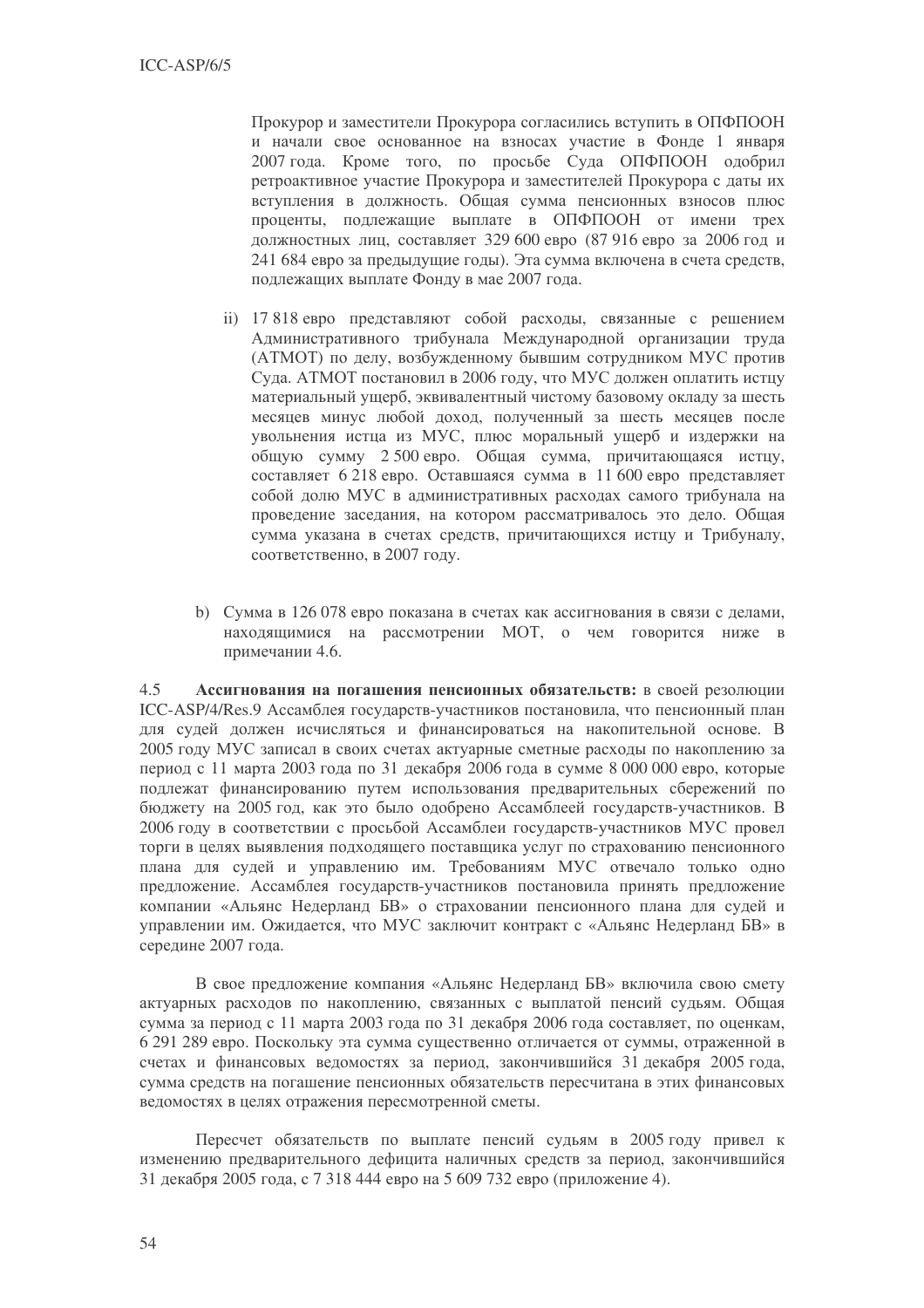Поскольку подготовка контракта с компанией «Альянс» будет завершена только в середине 2007 года, выплата накопленной суммы, а также премии за 2007 год будет отложена до того времени, когда контракт будет подписан обеими сторонами. МУС выплатит общую сумму премий плюс проценты в размере 3% в год по платежам, произвеленным после 1 января 2007 гола.

Резерв для выплаты пенсий судьям: в колонке с сопоставимыми данными за 2005 год сумма в 4 252 814 евро (пересчитана с 5 000 600 евро), представляющая собой сумму, накопленную по пенсионным обязательствам до 31 декабря 2005 года, показана в балансовой таблице как пассив. А оставшаяся сумма в 2 038 475 евро (пересчитана с 2 400 000 евро), представляющая собой актуарную сумму, которая, как ожидается, будет накоплена в 2006 году, показана как резерв, вычитаемый из кумулятивного излишка. В 2006 году общая сумма пенсионных обязательств в размере 6 291 289 евро отражена в балансовой таблице как ассигнования, поскольку она отражает актуарные сметные расходы, накопившиеся до 31 декабря 2006 года.

4.6 • Ассигнования в связи с делами, находящимися на рассмотрении МОТ: в 2006 году (бывшие) сотрудники подали в АТМОТ три иска к МУС. Решения должны быть приняты в 2007 году. В свете судебной практики Трибунала и его позитивного отношения к искам сотрудников вполне вероятно, что Трибунал вынесет решения в пользу истцов, и в этом случае Трибунал присудит оплату сотрудникам ущерба и расходов, если их иски будут удовлетворены. Кроме того, МУС также будет должен покрыть свою часть административных расходов на проведение заседаний Трибунала, на которых рассматриваются дела МУС. С учетом прежних решений по аналогичным делам предполагаемая сумма ущерба и расходов составляет 90 078 евро, а сумма, которую должна составить доля МУС в административных расходах Трибунала, равна 36 000 евро по трем делам, что в итоге дает общую цифру в 126 078 евро.

4.7 Экономия по обязательствам за пре дыдущие периоды или их аннулирование: фактические выплаты по обязательствам за предыдущие периоды в размере 13 232 406 евро составили 11 365 226 евро из-за экономии по обязательствам или их аннулирования на сумму 1 867 180 евро.

4.8 Кредитование средств государствам-участникам: излишки наличных средств, кредитуемые государствам-участникам, которые имеют на это право, составили 10 023 875 евро. Это включает излишки наличных средств с 2004 года, которые были распределены среди государств-участников в соответствии с их соответствующими начисленными взносами за этот финансовый период. 987 820 евро из этого излишка наличных средств было возвращено государствам-участникам, а оставшаяся сумма в размере 9 036 055 евро была переведена в счет причитающихся начисленных взносов и включена в общую сумму взносов, собранных в 2006 году (Приложение 1).

4.9 Фонд оборотных средств: Ассамблея государств-участников в своей резолюции ICC-ASP/4/Res.8 создала Фонд оборотных средств на финансовый период с 1 января по 31 декабря 2006 года в сумме 6 701 400 евро, что представляет чистое увеличение в размере 1 127 100 евро по сравнению с предыдущим финансовым периодом.

4.10 **Начисленные взносы к получению:** непогашенный остаток по взносам в сумме 11 969 176 евро включает задолженность в размере 5 077 599 евро за предыдущие финансовые периоды и 6 891 577 евро за 2006 год (Приложение 1). Взносы, полученные от государств-участников в превышение причитающихся взносов, на сумму 5 649 427 евро приводятся как взносы, полученные авансом (см. примечание  $4.14(c)$  ниже).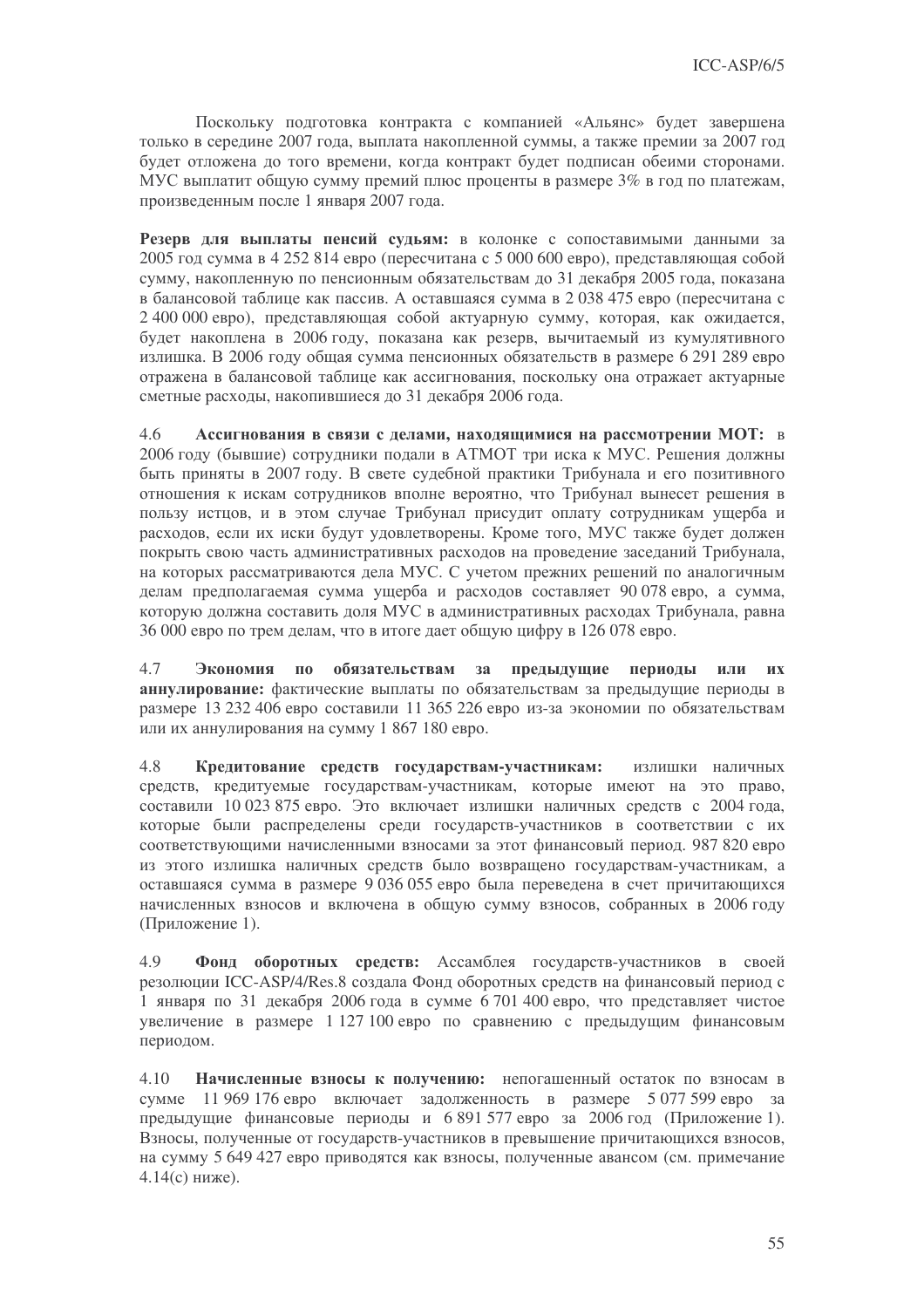4.11 Другие взносы к получению - это непогашенный остаток, подлежащий выплате в Фонд оборотных средств. Непогашенный остаток по состоянию на 31 декабря 2006 года составил 95 224 евро (Приложения 2 и 3).

4.12 Межфондовые остатки средств к получению в Общий фонд по состоянию на 31 декабря 2006 года составили 90 850 евро, куда входило 87 851 евро из целевых фондов и 2 999 евро из Целевого фонда для потерпевших, по которым подготовлены отдельные счета.

#### 4.13 Другие счета к получению подробно излагаются в таблице 3 ниже.

| Счета к получению                                                           | Сумма (в евро) |
|-----------------------------------------------------------------------------|----------------|
| Правительства (налог на добавленную стоимость) а)                           | 1 410 277      |
| Персонал                                                                    | 404 679        |
| Поставщики                                                                  | 151 563        |
| Накопившиеся проценты                                                       | 886838         |
| Авансы на покрытие путевых расходов (кроме авансов наличными) <sup>b)</sup> | 433 732        |
| c)<br>Авансы поставщикам на покрытие путевых расходов                       | 637 944        |
| Прочие                                                                      | 125 702        |
| Итого                                                                       | 4 050 735      |

Таблица 3. Подробная информация о других счетах к получению

- а) Налог на добавленную стоимость: сумма в размере 1410277 евро, фигурирующая в счетах к получению от правительств в порядке компенсации налога на добавленную стоимость (НДС), уплаченного за товары и услуги, включает сумму в размере 54 685 евро НЛС на закупки. произведенные в Уганде в 2005 и 2006 годах. Эта сумма должна быть получена от правительства Уганлы после заключения соглашения между МУС и правительством Уганды о возмещении НДС. Пока не ясно, можно ли будет получить эту сумму в размере 54 685 евро, поскольку не исключено, что соглашение будет действовать только с фактической даты его подписания обеими сторонами.
- b) Авансы на покрытие путевых расходов (кроме авансов наличными) представляют собой сумму авансов на покрытие путевых расходов, по которым лица, совершавшие поездки, не представили заявлений на возмещение путевых расходов, подлежавших отражению в счетах в качестве расходов за 2006 год. Эта сумма представляет собой сумму авансов на покрытие путевых расходов за исключением авансов, выплаченных наличными. Авансы наличными учитываются как суммы к получению от лиц, совершивших поездки, которые включаются в общие суммы средств к получению по статьям «Персонал», «Поставшики» или «Прочие».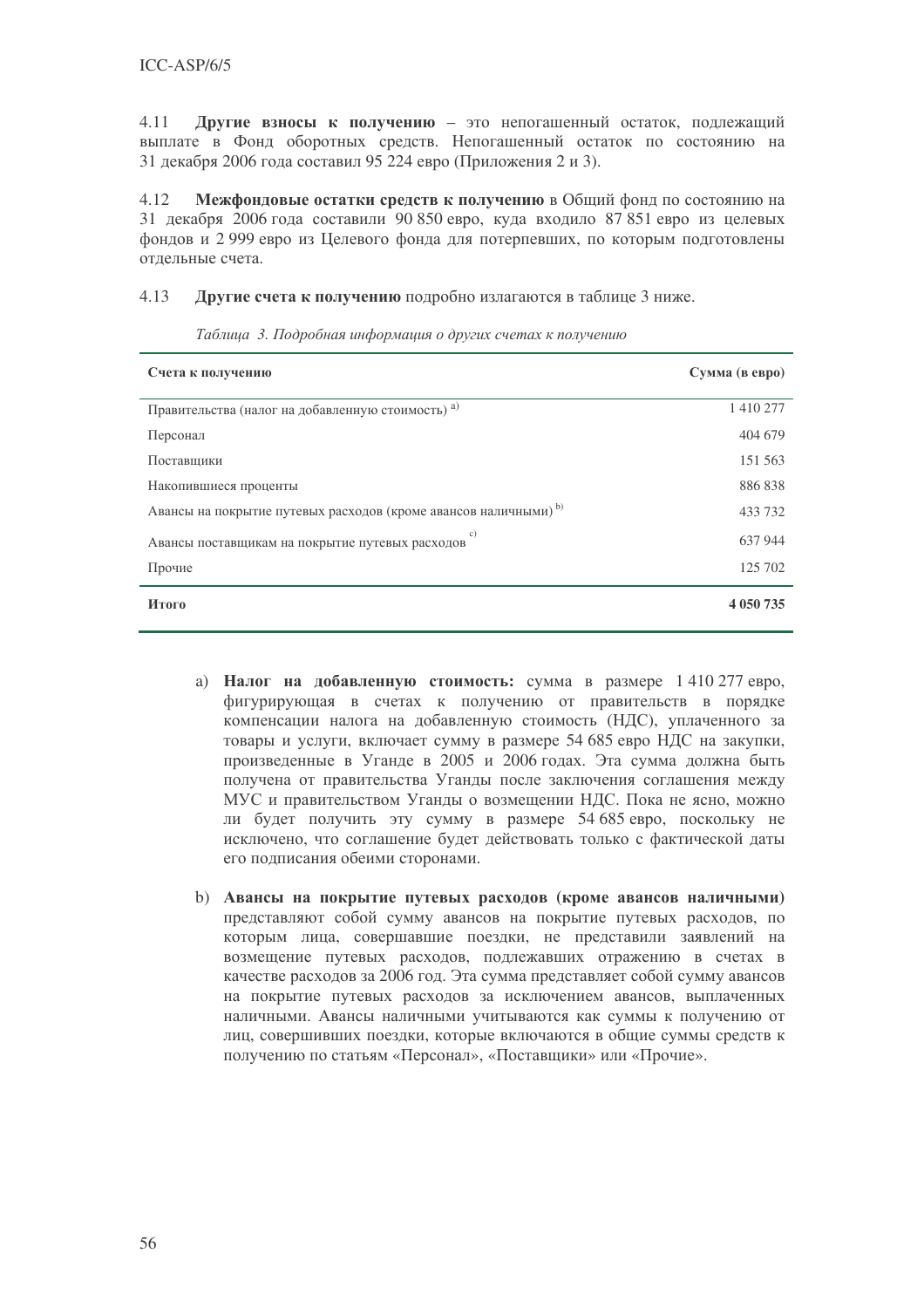с) Авансы поставщикам на покрытие путевых расходов представляют собой суммы, выплаченные поставщикам на покрытие таких путевых расходов, как расходы на билеты и перевозки, по которым лица, совершившие поездки, не представили заявлений на возмещение путевых расходов, подлежащих отражению в качестве расходов в счетах по состоянию на 31 декабря 2006 года.

4 1 4 Авансовые суммы на субсидии на образование: отсроченные расходы содержат сумму 270 095 евро - это та часть авансовых выплат на субсидии на образование, которая считается относящейся к учебным годам, завершившимся по состоянию на 31 лекабря 2006 года.

 $4.15$ Взносы или платежи, полученные авансом: от государств-участников было получено в общей сложности 7743 846 евро, которые будут использоваться в следующем финансовом периоде. Эта сумма включает:

- а) 2054 872 евро, полученные от государств-участников авансом в счет начисленных взносов за 2007 год (Приложение 1);
- b) 39 547 евро, полученные от государств-участников авансом для Фонда оборотных средств (Приложение 3):
- с) 5 649 427 евро, представляющие собой взносы, полученные в превышение начисленных взносов за 2006 год в результате начисления взносов новых государств-участников или переплат или распределения имеющегося в 2004 году излишка наличности (Приложение 1).

#### $4.16$ Другие счета к оплате подробно излагаются в таблице 4 ниже.

| Счета к оплате                                                      | Сумма (в евро) |
|---------------------------------------------------------------------|----------------|
| Персонал                                                            | 238 079        |
| Поставщики                                                          | 78 471         |
| Отсроченные платежи Специального суда по Сьерра-Леоне <sup>а)</sup> | 476 729        |
| Накопленные субсидии на репатриацию <sup>b)</sup>                   | 1 207 032      |
| Прочие                                                              | 81 027         |
| Итого                                                               | 2 081 338      |

Таблица 4. Подробная информация о других счетах к оплате

а) Отероченные платежи Специального суда по Сьерра-Леоне: 29 марта 2006 года МУС получил от Председателя Специального суда по Сьерра-Леоне (Специальный суд) просьбу оказать временную помощь в приобретении услуг и средств, в частности зала судебных заседаний и помещений для содержания под стражей, и поддержку в проведении судебного разбирательства по делу Чарльза Тейлора. После консультаций с Бюро Ассамблеи государств-участников МУС согласился предоставить эти услуги и средства при условии полной оплаты авансом всех услуг до того, как они будут предоставлены. На основании этого решения МУС и Специальный суд подписали Меморандум о взаимопонимании (МОВ) от 13 апреля 2006 года относительно административных договоренностей между двумя судами.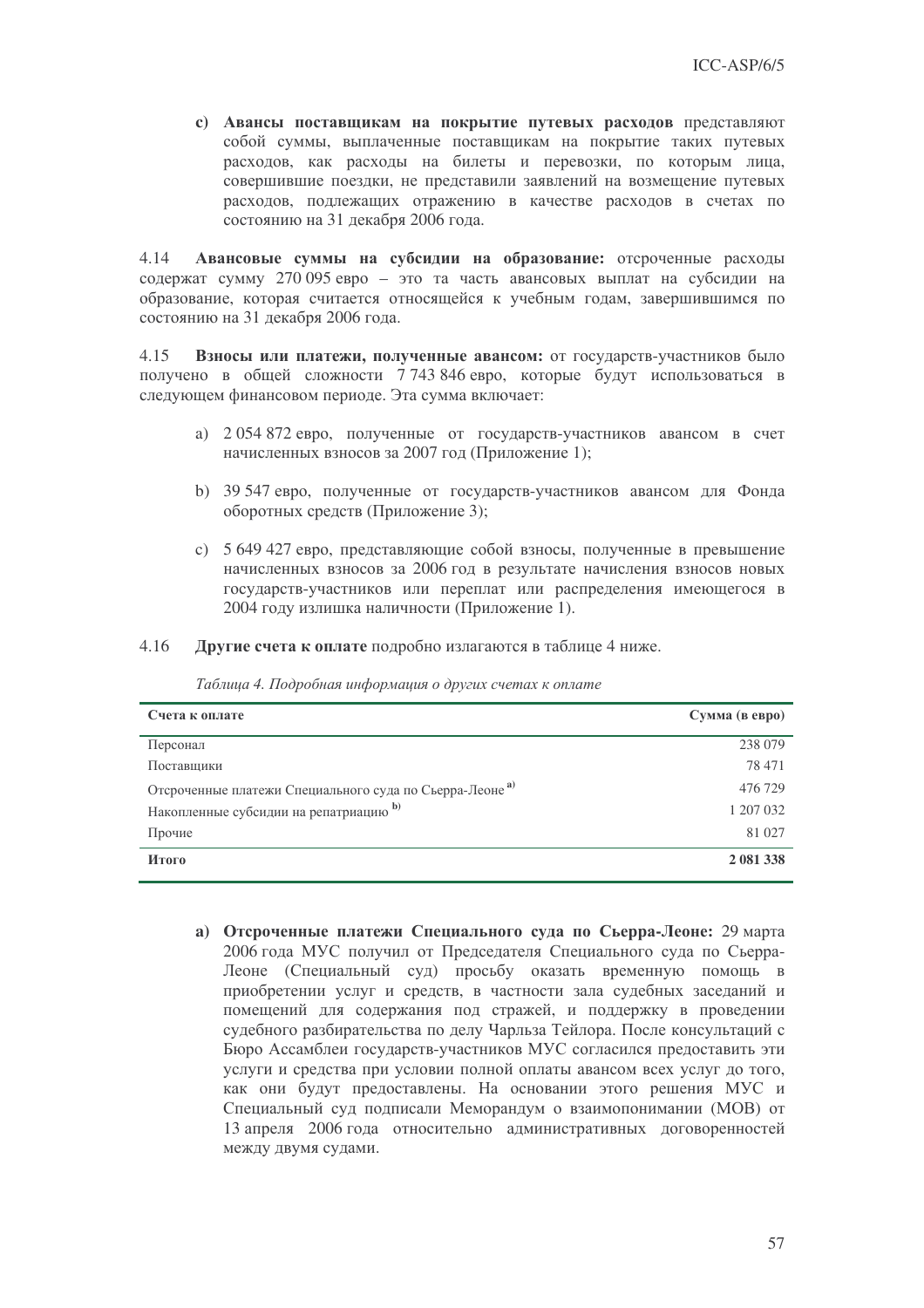После заключения этого соглашения Специальный суд перечислил Суду в виде двух авансовых выплат сумму в размере 577 648 евро. Сумма в размере 476 729 евро представляет собой остаток авансовых платежей, полученных от Специального суда, за вычетом расходов, понесенных Специальным судом по состоянию на 31 декабря 2006 года.

b) Накопленные субсидии на репатриацию: набранный на международной основе персонал, прекращающий свою службу в Суде, имеет право на субсидии на репатриацию в случае своего переезда, которые рассчитываются на основе количества лет службы. По состоянию на 31 декабря 2006 года сумма накопленных обязательств организации по выплате субсидий на репатриацию составила 1 207 032 евро.

4.17 **Фонд для покрытия непредвиденных расходов:** в соответствии с резолюцией ICC-ASP/3/Res.4 (b) для создания Фонда для покрытия непредвиденных расходов была выделена сумма 9 168 567 евро, представляющая собой избытки наличности за финансовый период 2002-2003 годов. В 2006 году средства Фонда не использовались.

4.18 (зерв для покрытия расходов в связи невыплаченными начисленными взносами: невыплаченные финансовые взносы за прелылушие финансовые периолы (приложение 1) в сумме 5 077 599 евро вычитаются из кумулятивного положительного сальдо для получения излишка денежных средств за 2004 год для распределения среди государств-членов (Приложение 4).

## 5. Целевые фонды

5.1 Добровольные взносы: взносы в размере 1 641 083 евро были объявлены и/или получены для проектов 2006 года.

В финансовых ведомостях за период, заканчивающийся 31 декабря 2005 года, Суд ошибочно указал, что сумма добровольных взносов, которые были объявлены и/или получены для проектов 2005 года, составляет 2 259 883 евро. Из этой суммы добровольных взносов 824 022 евро МУС получил в виде авансовых выплат на проекты в будущие годы. Эта ошибка была исправлена в соответствующих счетах, и в настоящее время указанная в этих финансовых ведомостях сумма пересчитана: правильной суммой добровольных взносов на проекты 2005 года является 1 435 861 евро.

5.2 Доход в виде процентов: проценты на сумму 41 178 евро представляют собой поступления по процентам, начисленные на банковский счет Суда для целевых фондов.

5.3 Возвращение средств донорам: возвращенная донорам сумма в размере 124 823 евро - это сумма, превышающая потребности по конкретным завершенным проектам (Примечания 6 и 7).

5.4 Другие счета к получению: сумма в 7 059 евро - это проценты, заработанные, но не поступившие на банковский счет целевых фондов.

5.5 Взносы или платежи, полученные авансом: как указано в пункте 5.1 выше, сумма в размере 824 022 евро является заново пересчитанной суммой добровольных взносов, полученных авансом за будущие периоды по состоянию на 31 декабря 2005 года. По состоянию на 31 декабря 2006 года МУС получил добровольные взносы на общую сумму в 191 258 евро для проектов, осуществление которых должно было начаться после 31 декабря 2006 года (Приложение 6).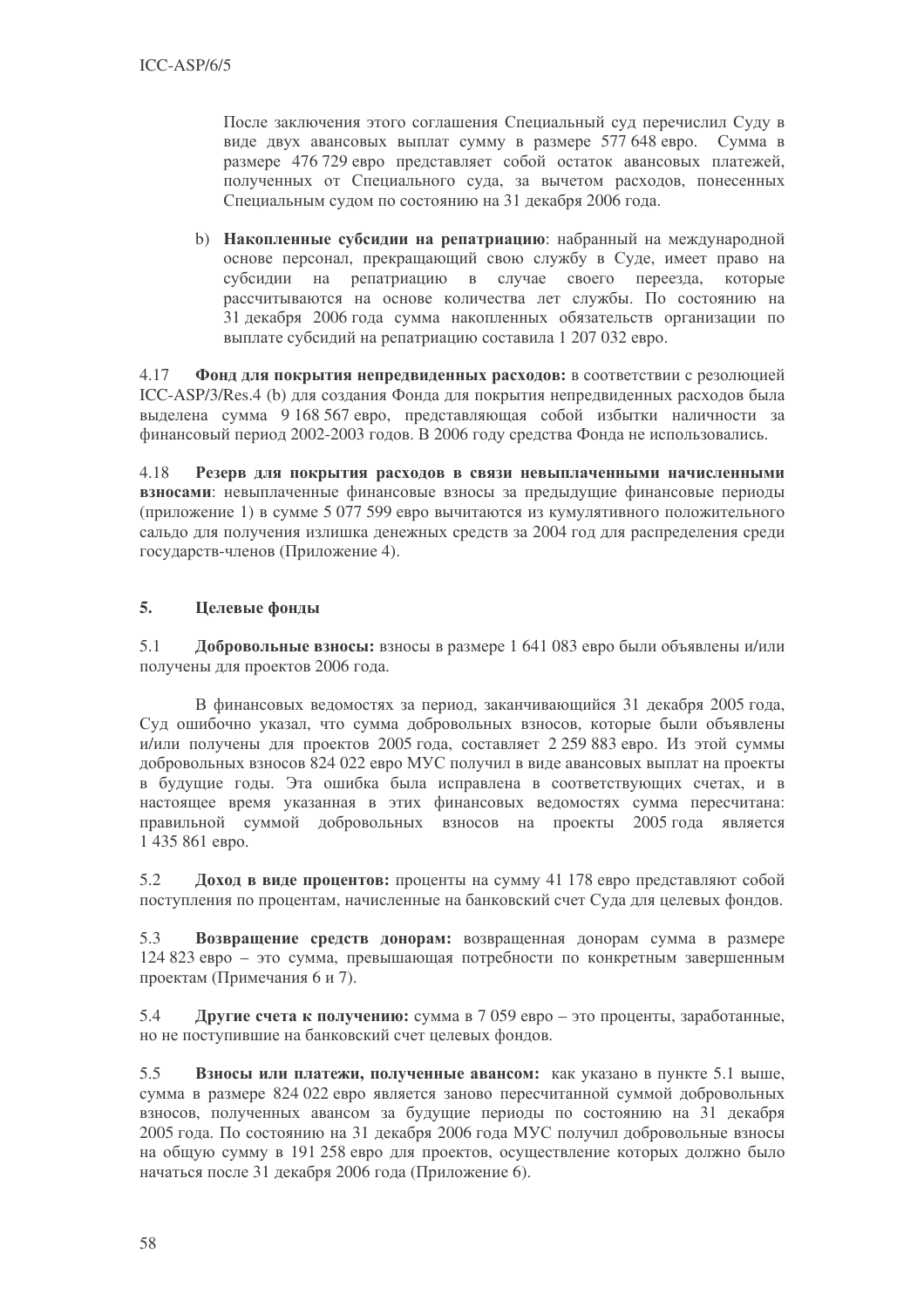5.6 Межфондовые остатки средств к выплате: по состоянию на 31 декабря 2006 года межфондовые остатки средств Целевого фонда и Общего фонда составили подлежащую выплате сумму в 87 851 евро.

#### 6. Имущество длительного пользования

6.1 Краткий перечень имущества длительного пользования по первоначальной стоимости и по состоянию на 31 декабря 2006 года приводится в таблице 5 ниже. В соответствии с проводимой в настоящее время политикой МУС в отношении бухгалтерского учета имущество длительного пользования не включается в основные фонды организации, а относится во время приобретения непосредственно на счет бюджета.

| Категория управления<br>имуществом      | Начальное<br>сальдо по<br>состоянию на<br>1 января<br>2006 года | Закупки/<br>корректировки | Списанное<br>имущество | Заключительное<br>сальдо по<br>состоянию на<br>31 декабря<br>2006 года |
|-----------------------------------------|-----------------------------------------------------------------|---------------------------|------------------------|------------------------------------------------------------------------|
| ИТ/коммуникационное<br>оборудование     | 4 0 9 1 1 6 7                                                   | 788418                    | (2.467)                | 4 8 8 5 1 1 8                                                          |
| Охранное оборудование                   | 625 875                                                         | 110 819                   |                        | 736 694                                                                |
| Оборудование для общего<br>обслуживания | 739 334                                                         | 107 270                   | (8708)                 | 837896                                                                 |
| Транспортные средства и<br>оборудование | 806 761                                                         | (29349)                   |                        | 777 412                                                                |
| Оборудование Канцелярии<br>Прокурора    | 359 183                                                         | 886 524                   |                        | 1 245 707                                                              |
| Прочее оборудование                     | 92 182                                                          | 67488                     | (1583)                 | 158 087                                                                |
| Итого                                   | 6722502                                                         | 1931170                   | (12758)                | 8 640 914                                                              |

Таблица 5. Краткий перечень имущества длительного пользования (в евро)

Помимо вышеуказанного по бухгалтерским счетам МУС проходит следующее имущество длительного пользования, приобретенное за счет добровольных взносов:

Таблица 6. Краткий перечень имущества длительного пользования, оплаченного из других источников (в евро)

| Категория управления имуществом | Начальное сальдо<br>по состоянию на<br>1 января 2006 года | Закупки/<br>корректировки | Заключительное<br>сальдо по состоянию<br>на 31 декабря<br>2006 года |
|---------------------------------|-----------------------------------------------------------|---------------------------|---------------------------------------------------------------------|
| Бюджет передовой группы         | 17 284                                                    | 992                       | 18 276                                                              |
| Взносы принимающего государства | 148 960                                                   |                           | 148 960                                                             |
| Прочие пожертвования            | 248                                                       | 270 349                   | 270 597                                                             |
| Итого                           | 166 492                                                   | 271 341                   | 437 833                                                             |

а) В 2006 году было списано имущество на общую сумму в размере 12 758 евро.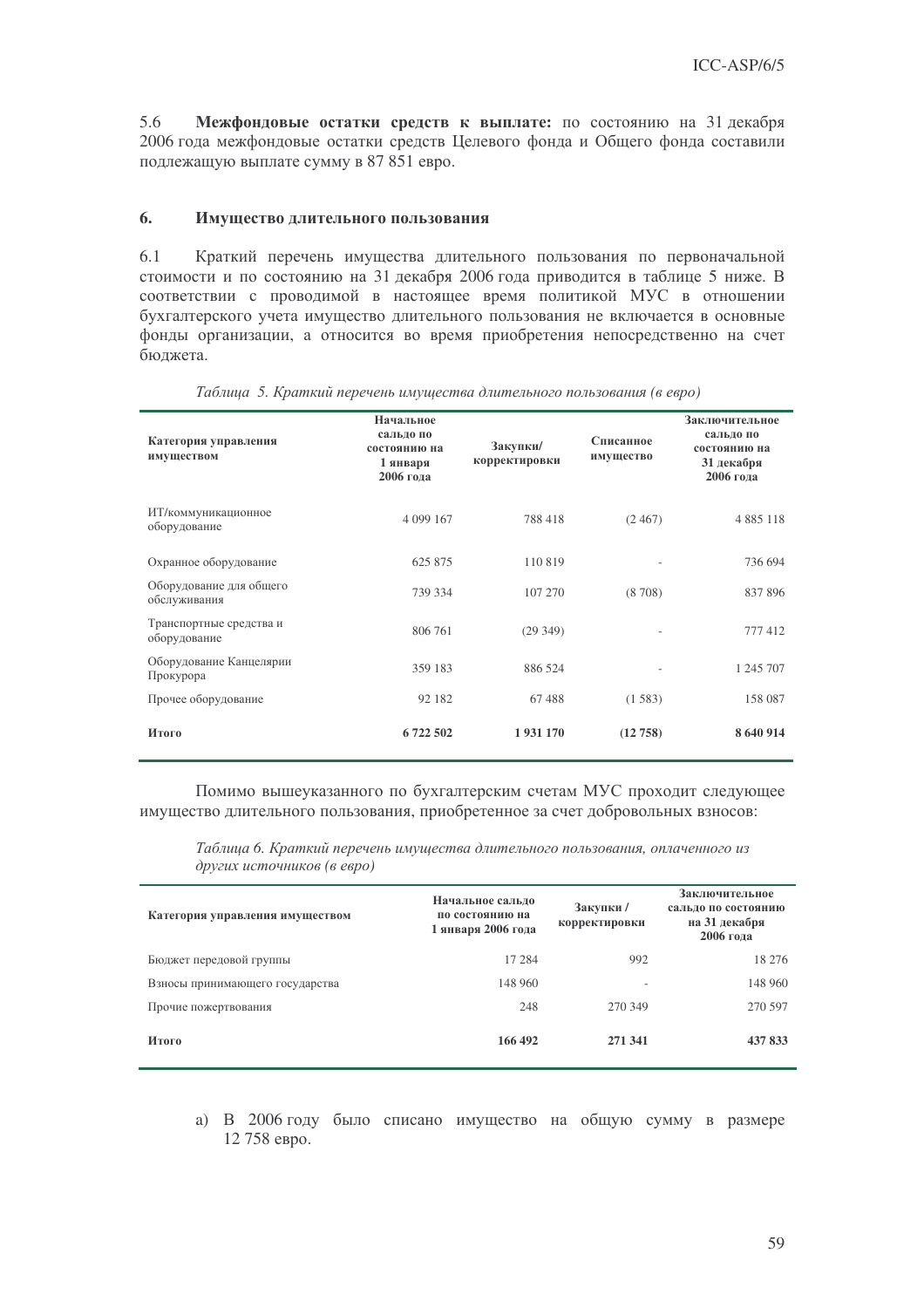#### 7. Списание убытков в виде наличных средств, сумм к получению и имущества

 $7.1$ В дополнение к имуществу, списанному в 2006 году, о чем говорится в пункте 6.1 а) выше, были списаны убытки в виде наличности на общую сумму в размере 1 200 евро.

#### 8. Добровольные разовые выплаты

8.1 В течение финансового периода Суд не производил добровольных разовых выплат.

#### 9. Безвозмездно предоставляемый персонал

 $Q_1$ В течение финансового периода предоставляемым на безвозмездной основе персоналом услуг не оказывалось.

#### $10.$ Потенциальные обязательства

 $10.1$ Обязательства по выплатам персоналу в связи с окончанием срока службы по состоянию на 31 декабря 2006 года на общую сумму в 2 113 205 евро - это сметные расходы на выплату компенсации за накопившиеся ежегодные отпуска сотрудников и избираемых должностных лиц МУС.

В 2005 году МУС сообщил о возмещении ущерба и расходах на сумму в  $10.2$ размере приблизительно 167 560 евро по иску против МУС, с которым бывший штатный сотрудник МУС обратился в Алминистративный трибунал Международной организации труда (АТМОТ). В 2006 году АТМОТ вынес решение по этому иску, и на счетах были предусмотрены обязательства в размере 17 818 евро, подлежащие выплате в 2007 году, как указано в примечании 4.4 выше.

В 2006 году возник спор между МУС и владельцем помещений, в которых  $10.3$ располагается полевое отделение МУС в Кампале; в рамках этого спора владелец требует от МУС выплатить приблизительно 500 000 евро за якобы имевшее место нарушение контракта, а также проценты по отсроченным платежам по фактурам. В соответствии с условиями контракта МУС стороны решили передать это дело в арбитражный суд. Хотя иск владельца является чрезмерным и необоснованным, МУС полагает, что арбитражный суд определит, какие суммы должны быть выплачены владельцу. На данном этапе впредь до вынесения арбитражным судом своего решения весьма трудно точно определить сумму, которую, возможно, придется выплатить. МУС придется также оплатить свои расходы по арбитражу.

#### $11.$ Травмирование при исполнении служебных обязанностей

МУС заключил соглашение со страховой компанией с целью предложить  $11.1$ покрытие в случае травмирования при исполнении служебных обязанностей для сотрудников, судей, консультантов МУС и сотрудников по оказанию временной помощи. Страховая премия, рассчитанная как процентная доля от зачитываемого для пенсии вознаграждения сотрудников и сопоставимая процентная доля для судей, консультантов и сотрудников по оказанию временной помощи, проводится по бюджету